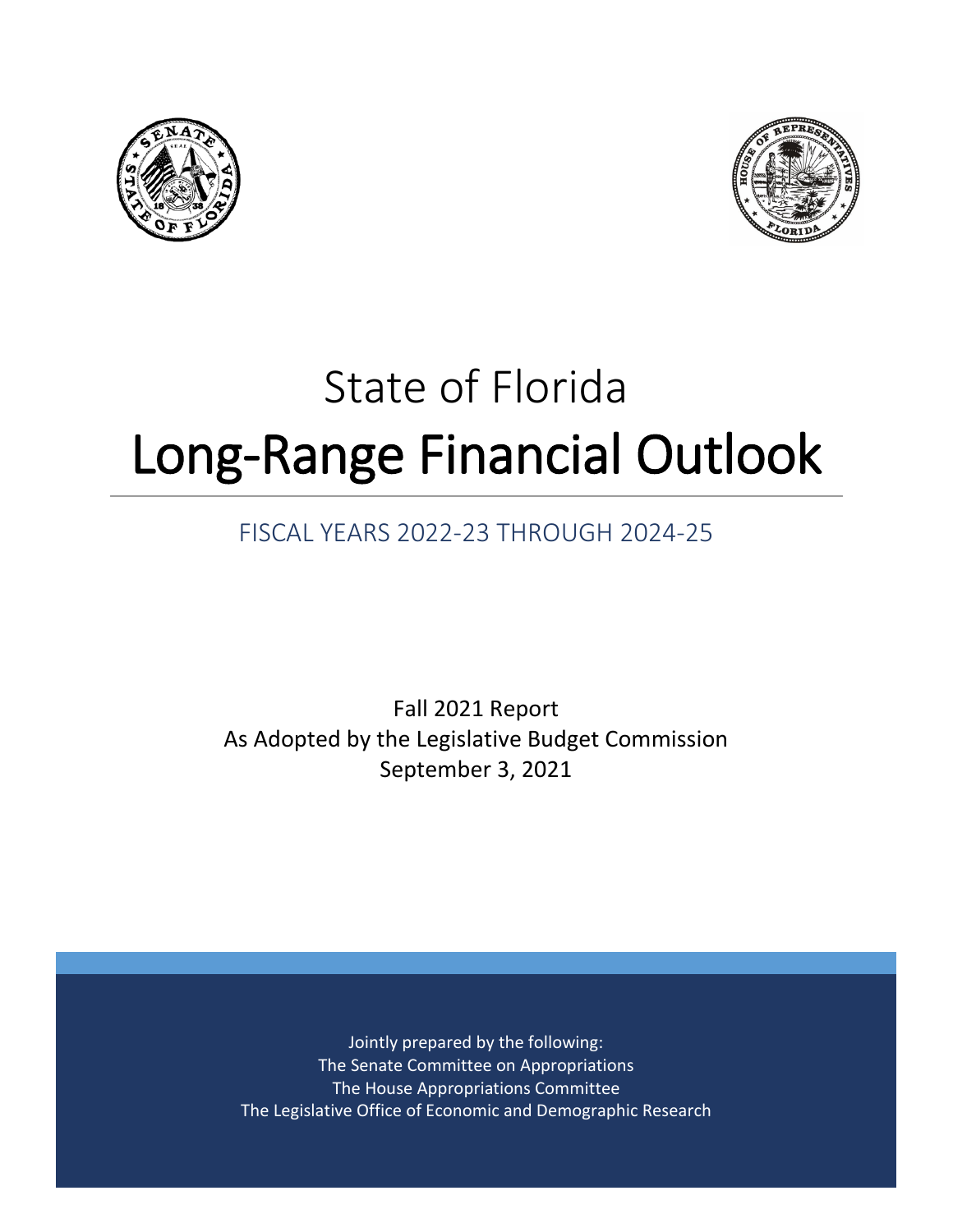# **TABLE OF CONTENTS**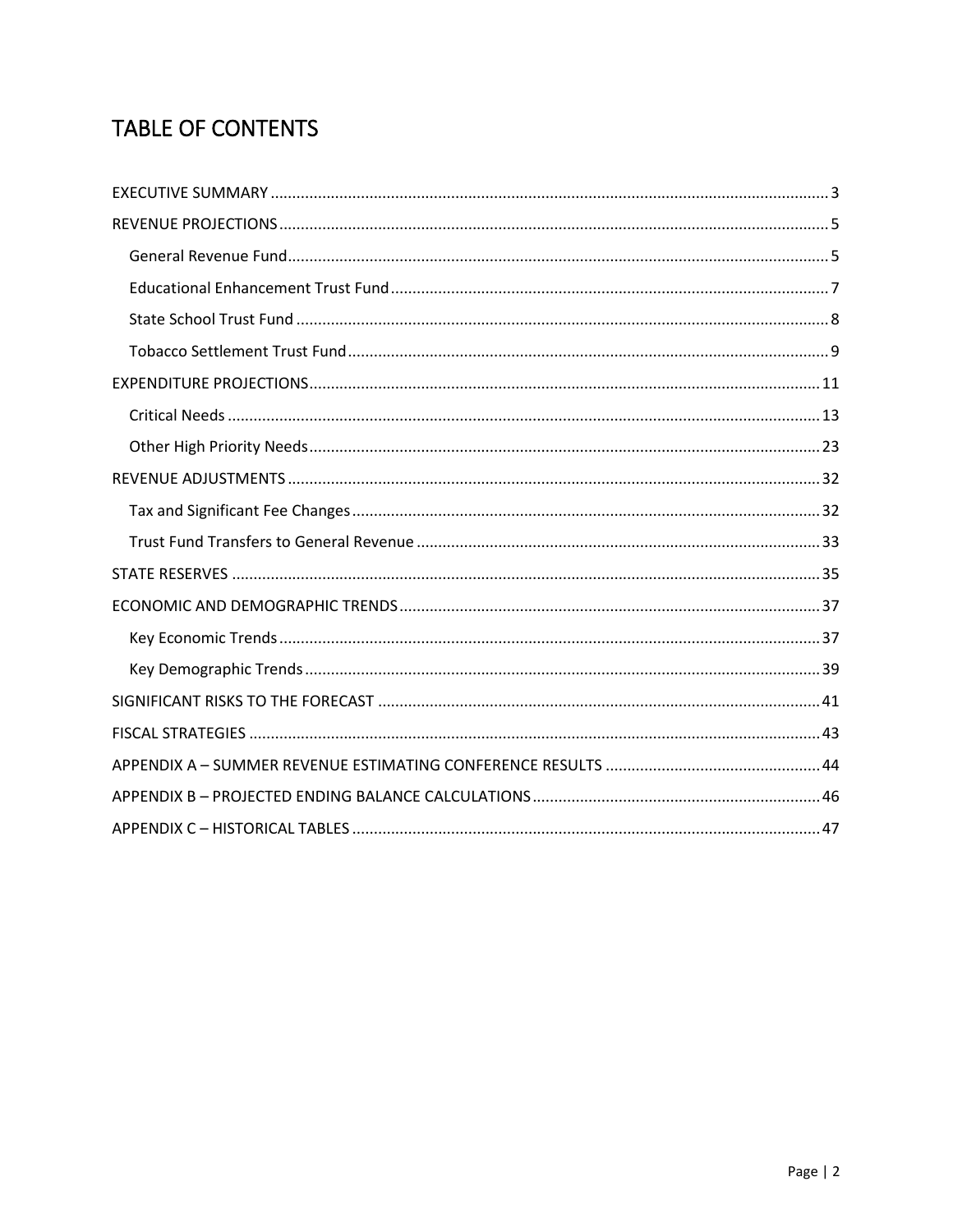## <span id="page-2-0"></span>EXECUTIVE SUMMARY

#### KEY POINTS

- The State of Florida's General Revenue Fund collections are projected to be above the pre-pandemic forecasted levels for Fiscal Year 2021-22 and Fiscal Year 2022-23 and are expected to increase approximately four percent per year throughout the three-year forecast period.
- $\cdot$  Projected expenditures are considerably less than the General Revenue funds expected to be available—significant surpluses are projected for all three fiscal years included in the Outlook.
- $\cdot$  A minimum reserve equivalent to 3.9 percent of the revenue estimate is maintained in the General Revenue Fund for each year of the Outlook.
- $\cdot$  The Outlook does not account for any new or expanded programs; new appropriations projects; or potential risks such as hurricanes or other natural disasters.

The Long-Range Financial Outlook (Outlook) is issued annually by the Legislative Budget Commission as required by article III, section  $19(c)(1)$  of the Florida Constitution. The Outlook provides a longer-range picture of the state's fiscal position that integrates expenditure projections forthe major programs driving Florida's annual budget requirements with the latest official revenue estimates. The 2021 Outlook includes projections for Fiscal Years 2022-23, 2023-24, and 2024-25. The estimates included in the Outlook are based upon the summer 2021 estimating conference results and recent historical experience.

Expenditure projections, or budget drivers, are grouped into two categories: (1) Critical Needs, which are generally mandatory increases based on estimating conferences and other essential needs; and (2) Other High Priority Needs, which are issues that have been funded in most, if not all, recent budgets. This year's Outlook identifies 15 Critical Needs budget drivers and 28 Other High Priority Needs budget drivers, with total General Revenue needs of \$2.4 billion in Fiscal Year 2022-23; \$1.9 billion in Fiscal Year 2023-24; and \$1.8 billion in Fiscal Year 2024-25. The combined cost for both the Critical Needs and Other High Priority Needs budget drivers shows the impact of continuing the programs and priorities funded in recent years into the three years included in the Outlook.

Revenue projections within the Outlook focus on the General Revenue Fund, the Educational Enhancement Trust Fund, the State School Trust Fund, and the Tobacco Settlement Trust Fund. Official forecasts from the Revenue Estimating Conference are used; however, similar to the budget drivers, two types of revenue adjustments affecting the General Revenue Fund are included in the Outlook: (1) tax and fee adjustments; and (2) trust fund transfers. The Outlook assumes similar adjustments will be made in future years as have been made in the recent past. In this year's Outlook, the net impact of these adjustments to the General Revenue Fund is \$67.5 million in Fiscal Year 2022-23; \$21.8 million in Fiscal Year 2023-24; and -\$23.9 million in Fiscal Year 2024-25.

The Revenue Estimating Conference met in August 2021 and revised the forecast for General Revenue collections, making sizeable adjustments to the forecast adopted in April 2021. The Conference has increasingly gained confidence that the economy is largely returning to normal. By the end of Fiscal Year 2020-21, revenue collections had gained \$2.3 billion to the Conference expectations in April, mostly due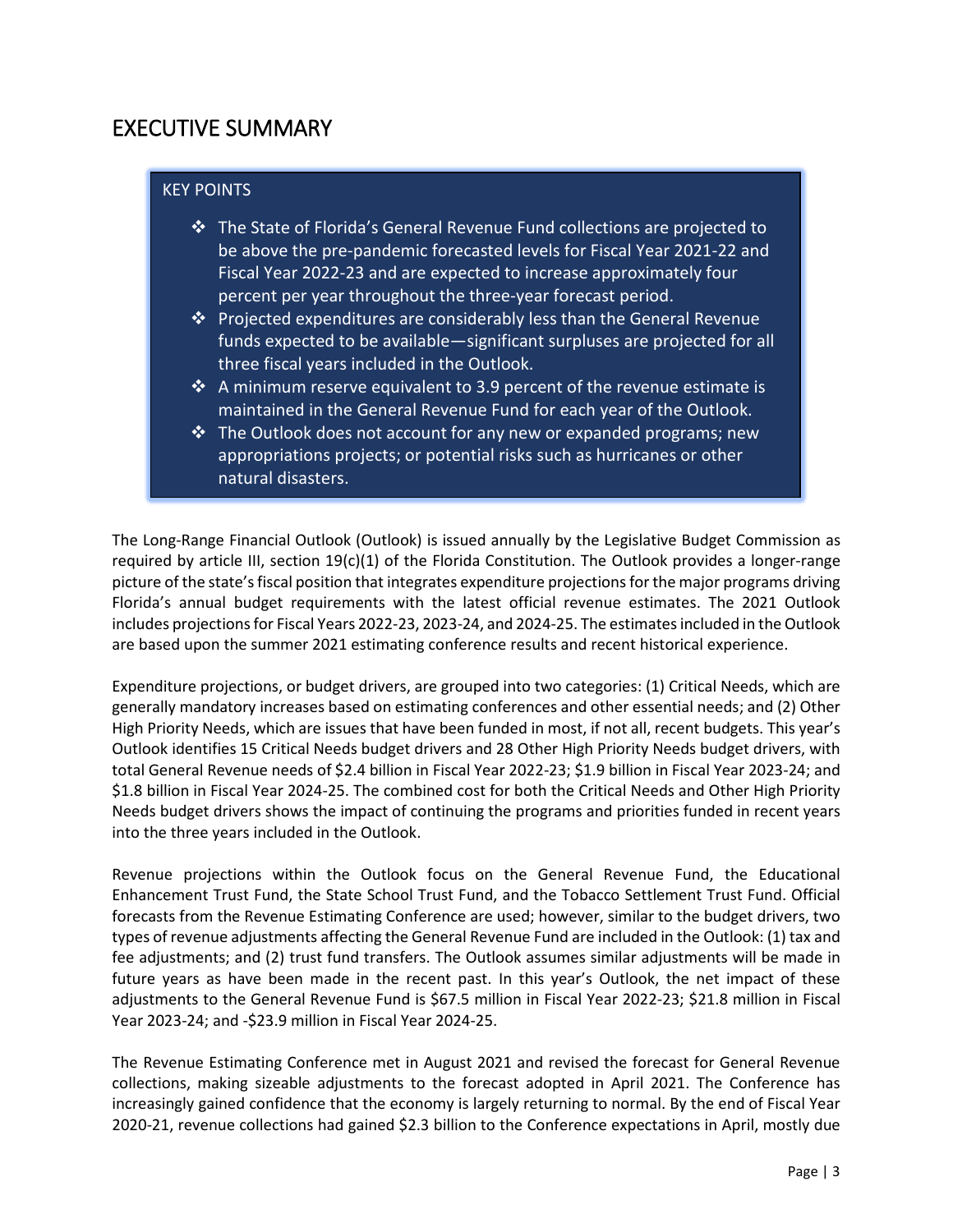to a stimulus-infused economy, coupled with a faster than expected reopening in the last quarter of the fiscal year. Reflecting the expected return to normalcy over the next year, the Conference increased the prior forecast by \$1.4 billion (4.0 percent) in Fiscal Year 2021-22 and by \$1.2 billion (3.2 percent) in Fiscal Year 2022-23, for a two-year combined increase of \$2.6 billion. The largest adjustment in the forecast relates to Sales Tax. The new forecast anticipates gains to General Revenue of \$1.37 billion in Fiscal Year 2021-22 and \$668.5 million in Fiscal Year 2022-23, with all six Sales Tax categories seeing increases in both years.

Within the Outlook, the estimated revenues are compared to the expenditure projections and revenue adjustments to yield either a surplus or deficit for each of year of the Outlook. A minimum reserve of 3.9 percent of estimated revenue is maintained in the General Revenue Fund for each year of the Outlook. This year's Outlook shows there are significant projected surpluses for all three fiscal years.

|                           | 2021 Long-Range Financial Outlook Summary<br><b>General Revenue Fund (\$Millions)</b> | Year 1<br>FY 2022-23 | Year 2<br>FY 2023-24 | Year 3<br>FY 2024-25 |
|---------------------------|---------------------------------------------------------------------------------------|----------------------|----------------------|----------------------|
| <b>Revenues Available</b> |                                                                                       | 38,476               | 40,028               | 41,607               |
|                           | <b>Unused Reserve from Prior Year</b>                                                 | 7,324                | 8,491                | 9,799                |
|                           | Minimum Reserve                                                                       | (1,501)              | (1, 561)             | (1,623)              |
|                           | <b>Recurring Base Budget</b>                                                          | (34, 961)            | (36, 842)            | (37, 708)            |
| Expenditures              | <b>Critical Needs Budget Drivers</b>                                                  | (1,239)              | (589)                | (477)                |
|                           | Other High Priority Needs Budget Drivers                                              | (1, 177)             | (1, 311)             | (1, 298)             |
|                           | <b>Ending Balance After Expenditures</b>                                              | 6,923                | 8,216                | 10,299               |
|                           | Tax and Fee Changes                                                                   | (85)                 | (130)                | (176)                |
| Adjustments<br>Revenue    | <b>Trust Fund Transfers</b>                                                           | 152                  | 152                  | 152                  |
|                           | <b>Revenue Adjustments</b>                                                            | 68                   | 22                   | (24)                 |
|                           | <b>Projected Surplus / (Deficit)</b>                                                  | 6,990                | 8,238                | 10,275               |

The revenue and expenditures estimates included in the Outlook primarily reflect current law requirements. The budget drivers do not include any assumptions regarding funding for new programs, expansion of current programs, or new funding levels for appropriations projects. Further, the Outlook does not make any discrete adjustments for potential risks, such as major hurricanes or other natural disasters. The Outlook does not predict the overall funding levels of future state budgets or the final amount of funds to be allocated to the respective budget areas—it simply presents a reasonable baseline to help the Legislature avoid future budget problems and maintain financial stability between fiscal years.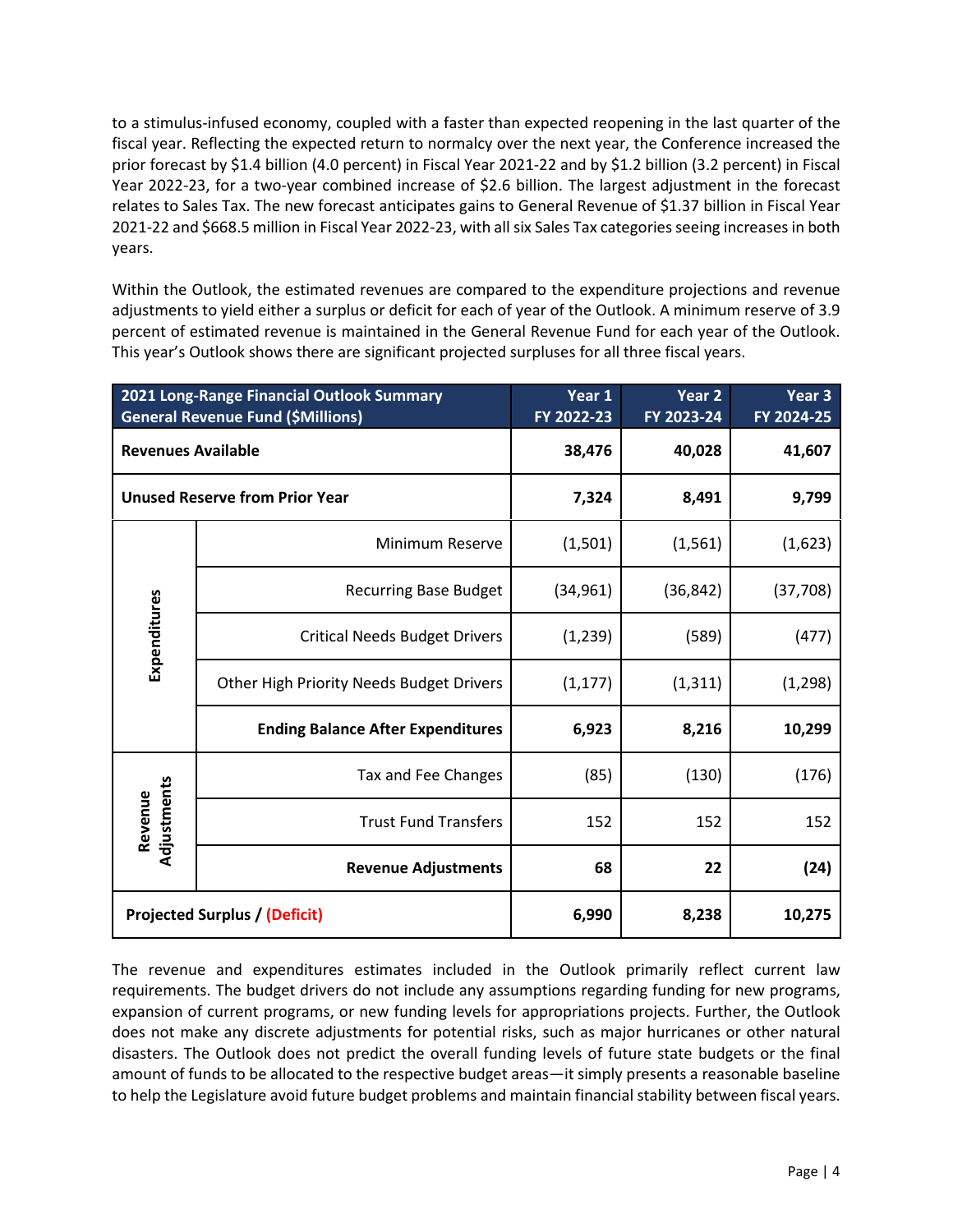## <span id="page-4-0"></span>REVENUE PROJECTIONS

#### KEY POINTS

- The state's overall General Revenue collections move notably above the pre-pandemic forecasted levels for Fiscal Year 2021-22 and Fiscal Year 2022-23 by approximately \$600 million each year, after adjusting for legislative actions.
- $\hat{\mathbf{v}}$  Even though signs of a return to pre-pandemic life appear to be firmly in place, the Revenue Estimating Conference noted the future risk to Sales Tax collections associated with people returning to a normal purchasing mix of goods and services, as well as a more typical savings rate.
- The Educational Enhancement and State School trust funds are expected to end the current fiscal year with sizeable balances that will supplement the funds available for expenditure in Fiscal Year 2022-23.
- $\cdot$  The Tobacco Settlement Trust Fund is projected to have steady growth throughout the Outlook period.

The revenue projections included in the Outlook are primarily focused on the General Revenue Fund, the Educational Enhancement Trust Fund, the State School Trust Fund, and the Tobacco Settlement Trust Fund. The revenue forecasts for these funds are discussed in this section of the Outlook. While not described in detail within the Outlook, the latest revenue estimates for other revenue sources were also used to develop the expenditure projections. A summary table of the revenue estimates adopted during the summer, including links to the official forecasts, is provided in Appendix A. In addition, revenues supporting other trust funds have been estimated and used in the areas where they are relevant to the expenditure forecast. For the purposes of this Outlook, prior expenditures from depleted trust funds have been redirected to the General Revenue Fund when the underlying activities are ongoing in nature.

## <span id="page-4-1"></span>General Revenue Fund

The Revenue Estimating Conference met in August 2021 and revised the forecast for General Revenue collections, making sizeable adjustments to the forecast adopted in April 2021. After Florida's economy shrank 0.5 percent in Fiscal Year 2019-20, it appears to have grown 2.0 percent in Fiscal Year 2020-21. The turnaround was led by a stronger than anticipated response to the back-to-back federal stimulus packages in December 2020 and March 2021, coupled with a faster than expected reopening of the economy in the last quarter of the fiscal year.

Through June 2021, revenue collections had gained \$2.3 billion to the Conference expectations in April. Because the economy is largely returning to normal, the Conference has gained confidence in adding to the prior forecast for Fiscal Year 2021-22 and Fiscal Year 2022-23, even though some areas will be receding from heightened activity levels associated with the federal response to the pandemic. Anticipated revenues were revised upward by \$1.4 billion in Fiscal Year 2021-22 and by \$1.2 billion in Fiscal Year 2022- 23, for a two-year combined increase of \$2.6 billion. These changes reflect increases over the previous estimates of 4.0 percent in Fiscal Year 2021-22 and 3.2 percent in Fiscal Year 2022-23.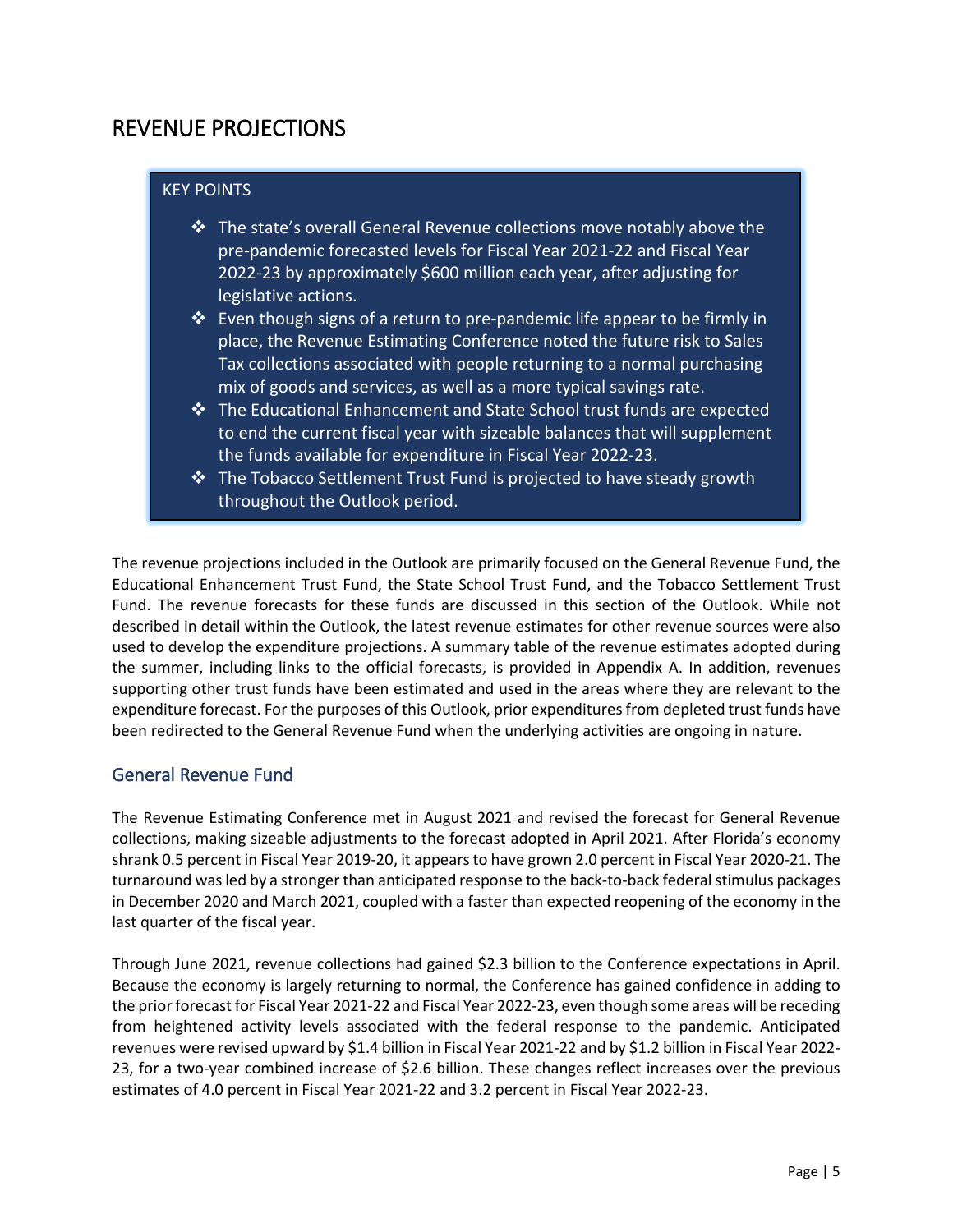By far the largest adjustment in the forecast relates to Sales Tax. General Revenue collections from Sales Tax were \$1.3 billion (5.2 percent) over the estimate for Fiscal Year 2020-21. Much of this gain was attributable to the most recent rounds of federal stimulus checks to households, redirected spending from the hard-hit service sector, and some consumers' ability to draw down atypically large savings that built up during the pandemic. The new forecast anticipates gains to General Revenue of \$1.37 billion in Fiscal Year 2021-22 and \$668.5 million in Fiscal Year 2022-23, with all six Sales Tax categories seeing increases in both years. Even though signs of a return to pre-pandemic life appear to be firmly in place, the Conference noted the future risk to Sales Tax collections associated with people returning to a normal purchasing mix of goods and services, as well as a more typical savings rate. Sales Tax benefited from these behavioral changes over the past seventeen months.

Apart from Sales Tax, the greatest gain to the forecast comes from Corporate Income Tax. While the Conference significantly increased the forecast, the temporary tax rate reduction and refund provisions in section 220.1105, Florida Statutes, will, once again, be triggered for taxable years beginning on or after January 1, 2021, and before January 1, 2022. Thereafter, the provisions of section 220.1105, Florida Statutes, no longer apply. After taking this into account, the forecast was increased by \$307.2 million in Fiscal Year 2021-22 and by \$536.0 million in Fiscal Year 2022-23.

With the changes described above, the state's overall General Revenue collections move notably above the pre-pandemic forecasted levels for Fiscal Year 2021-22 and Fiscal Year 2022-23 by approximately \$1.2 billion each year; however, about one-half of the annual difference is attributable to the addition of Indian Gaming Revenues and retained online Sales Tax dollars which were previously not included. Because the recovery is largely in place, future growth rates over the prior year are smoother relative to the prior expectations and are projected to be approximately four percent per year over the three-year forecast period. The following chart shows the new forecast compared to the previous forecast.<sup>[1](#page-5-0)</sup>



<span id="page-5-0"></span><sup>&</sup>lt;sup>1</sup> The forecast for the General Revenue Fund is available at [http://edr.state.fl.us/Content/conferences/generalrevenue/index.cfm.](http://edr.state.fl.us/Content/conferences/generalrevenue/index.cfm)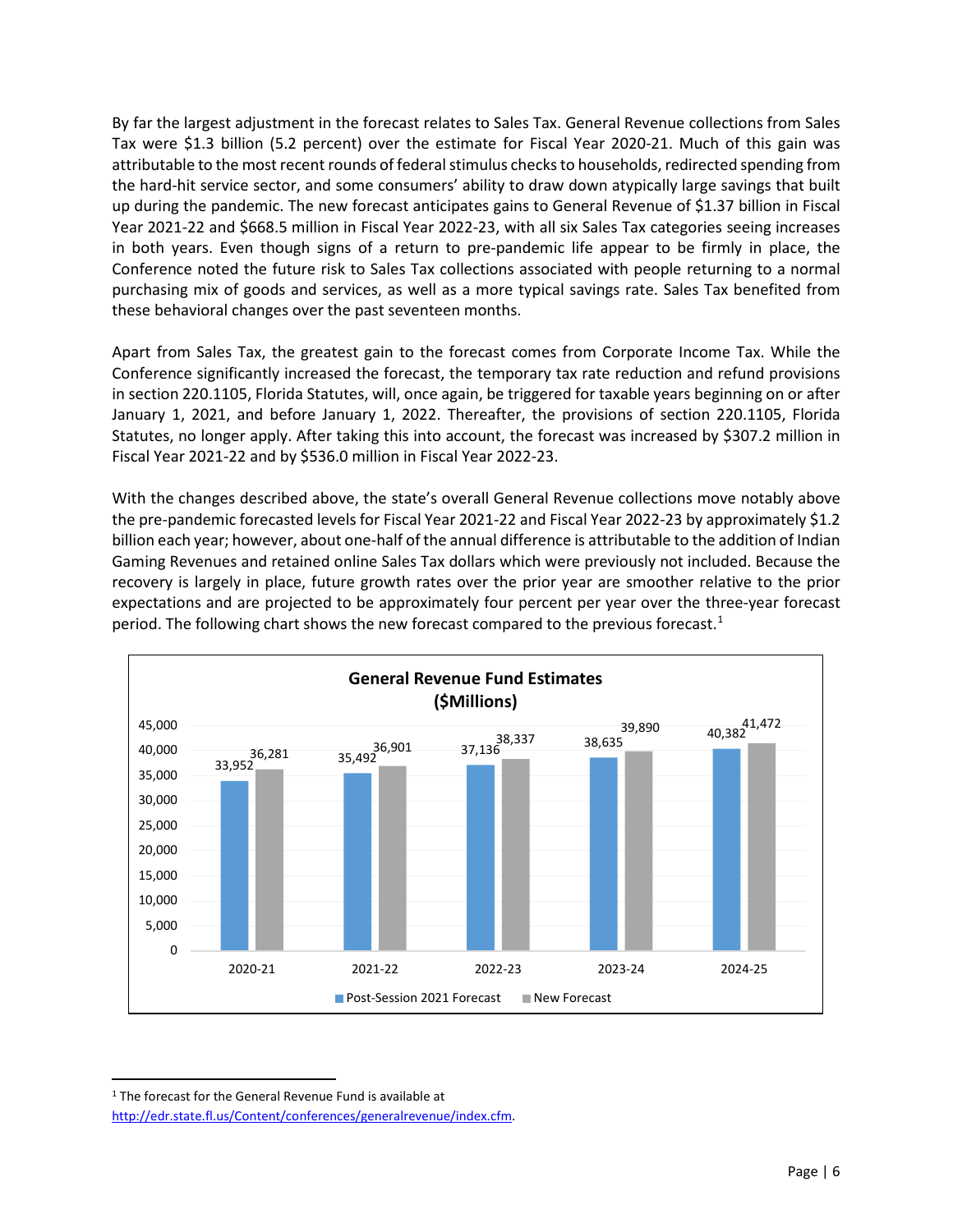For Fiscal Year 2021-22, the Financial Outlook Statement for the General Revenue Fund adopted in August 2021 shows a projected positive ending balance of \$7.3 billion after accounting for all available funds and anticipated expenditures, including those associated with federal stimulus funds related to the pandemic. Excluding the carry forward balances from prior years, General Revenue collections are expected to grow over the prior year in Fiscal Years 2022-23, 2023-24, and 2024-25 by \$1.4 billion, \$1.6 billion, and \$1.6 billion, respectively.

## <span id="page-6-0"></span>Educational Enhancement Trust Fund

Dedicated to educational programs, the Educational Enhancement Trust Fund (EETF) contains revenues primarily derived from Lottery ticket sales and taxes on slot machine revenues. Because these sources are so different, they are estimated separately.

At the end of Fiscal Year 2020-21, collective Lottery ticket sales were \$320.3 million above the estimate. After taking account of all components, the transfer to the EETF was \$161.0 million greater than expected for this period. A significant part of the gain was related to heightened sales of Scratch-Off tickets during the Coronavirus outbreak.

Even though the Revenue Estimating Conference increased the overall sales forecast by \$293.5 million in Fiscal Year 2021-22 relative to the prior forecast, the resulting sales level reflects a decline of -7.4 percent or \$668.2 million from the prior year. This drop is based on the expectation that the pandemic-induced surge in activity will slowly weaken through the year. In each of the subsequent fiscal years, the sales forecast was steadily increased by adding anywhere from \$138.0 million in Fiscal Year 2022-23 to \$440.8 million in Fiscal Year 2025-26. This was a combined result of retaining only some of the increased sales activity while generally returning to pre-pandemic growth rates. The final expected transfers to the EETF followed the same pattern, increasing by \$83.2 million in Fiscal Year 2021-22; \$49.9 million in Fiscal Year 2022-23; and \$69.7 million in Fiscal Year 2023-24. The forecasted distributions to the EETF are shown in the following chart.

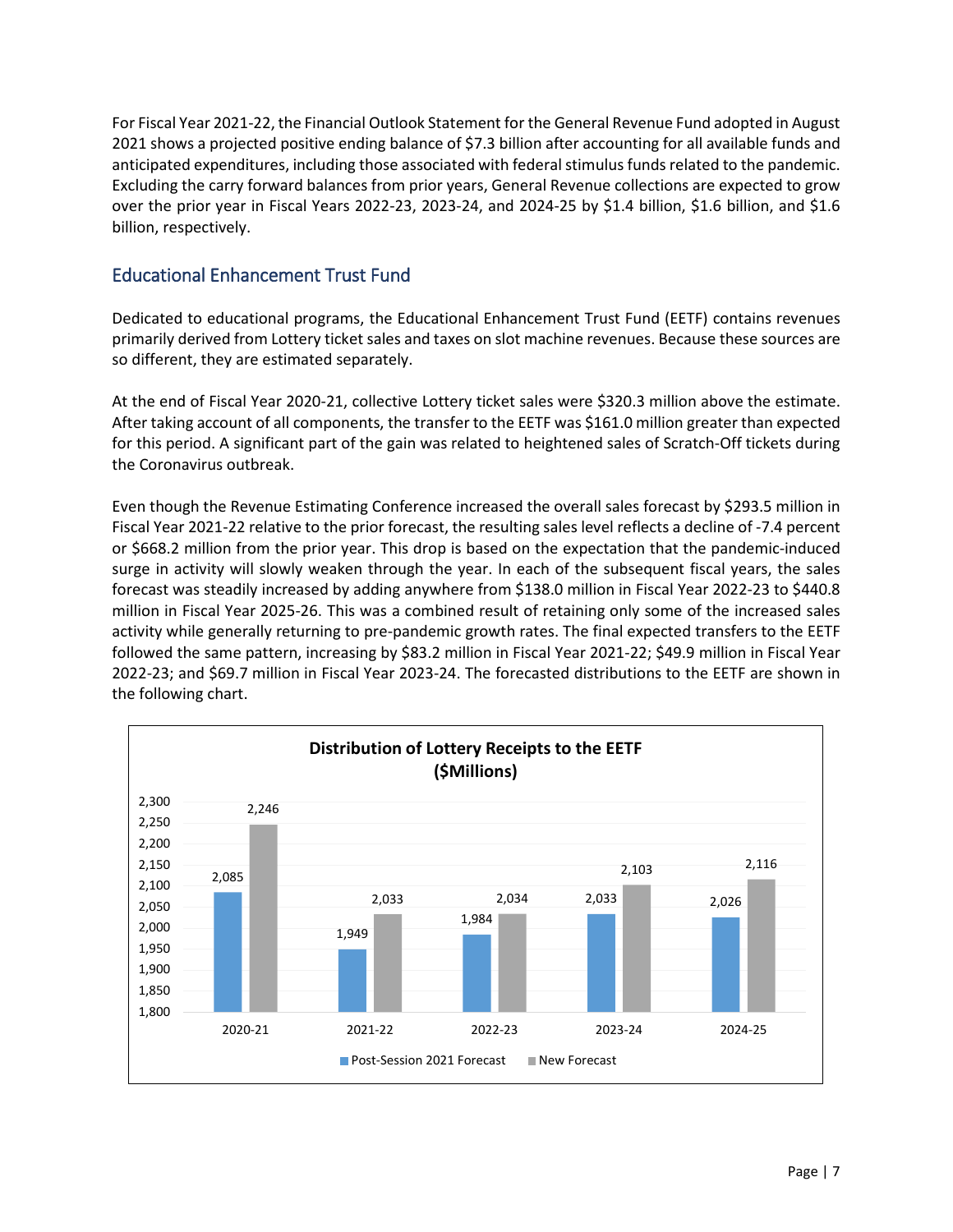Final collections for slot machine revenues were \$15.9 million over estimate in Fiscal Year 2020-21. Today, all facilities are fully operating, although with an average of 55 percent of the number of machines that were in use in Fiscal Year 2018-19. Expectations are that this percentage will increase to nearly 86 percent for Fiscal Year 2021-22.

Because of the recent gain to the estimate, the Revenue Estimating Conference increased the forecast by a similar amount in each year relative to the previous forecast made in February 2021. In Fiscal Year 2021- 22, tax collections are expected to grow by 26.6 percent over the prior year based on the assumption that conditions have nearly returned to normal. The forecasted distributions to the EETF are shown in the following chart.



For Fiscal Year 2021-22, the EETF has a projected positive balance of \$326.2 million after accounting for all available funds and anticipated expenditures. This carry forward balance will supplement the funds available for expenditure in Fiscal Year 2022-23. Excluding carry forward balances and interest earnings from prior years, revenues in the EETF are expected to grow over the prior year in Fiscal Years 2022-23, 2023-24, and 2024-25 by \$4.0 million, \$71.6 million, and \$15.3 million, respectively.

## <span id="page-7-0"></span>State School Trust Fund

Used exclusively to meet public school needs, the State School Trust Fund (SSTF) contains revenue primarily derived from unclaimed property. In Fiscal Year 2020-21, the State of Florida received \$685.4 million in receipts, which was \$159.4 million above the previous estimate adopted in February 2021. In contrast, refunds were only \$3.2 million above the prior estimate, leading to a total distribution of \$343.4 million for the year. At the end of Fiscal Year 2020-21, \$328.5 million had been transferred to the SSTF, which was \$126.3 million above the previous estimate. The difference will be transferred in Fiscal Year 2021-22.

Receipts came in significantly higher than anticipated primarily for two reasons. First, the preliminary data review suggests that some companies delayed transferring unclaimed property due to COVID-related issues in Fiscal Year 2019-20. This delay led to those companies transferring larger amounts of receipts in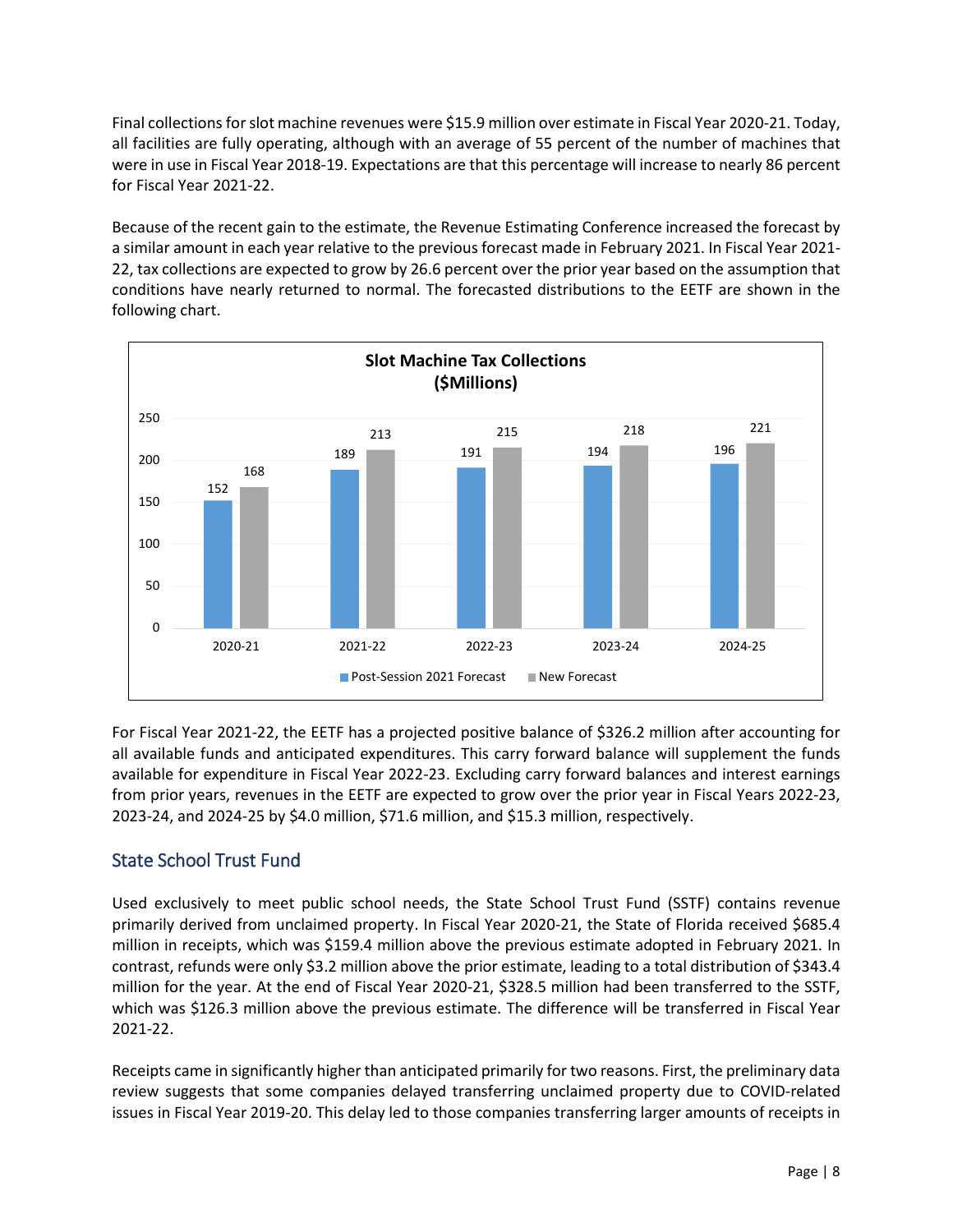Fiscal Year 2020-21, essentially reflecting the combined period. The exact amount, however, is unknown; a complete analysis cannot be completed until the fall.

Second, the ongoing strength in the U.S equities market has led to higher receipts from the portion of unclaimed property receipts related to dormant financial accounts. These dormant financial accounts are divested from the financial system when received by the Division of Unclaimed Property within the Department of Financial Services. When the divestment coincides with a strong equity market, total receipts are higher.

The new forecast projects Fiscal Year 2021-22 receipts of \$546.5 million and Fiscal Year 2021-22 refunds at \$370.3 million, and the projected transfer to the SSTF is increased to \$192.1 million. The higher transfer is attributable to the large existing balance in the Unclaimed Property Trust Fund and the expectation that the Fiscal Year 2020-21 surge in receipts will cause successive delays in refund processing throughout Fiscal Year 2021-22 due to capacity limitations at the Division of Unclaimed Property. The chart below shows the new forecast compared to the previous forecast for the current and upcoming fiscal years.



For Fiscal Year 2021-22, the SSTF has a projected positive ending balance of \$161.1 million after accounting for all available funds and anticipated expenditures. This carry forward balance will supplement the funds available for expenditure in Fiscal Year 2022-23. By Fiscal Year 2022-23, the equity market is expected to have returned to normal growth and the effects of the COVID-related delays to have worked their way through the system. As a result, the transfer to the SSTF nearly matches the prior forecast for Fiscal Year 2022-23, and grows by \$9.1 million in Fiscal Year 2023-24 and \$12.1 million in Fiscal Year 2024-25.

## <span id="page-8-0"></span>Tobacco Settlement Trust Fund

Tobacco settlement payments accrue to the state from a legal settlement agreement made on August 25, 1997, in response to a lawsuit between the State of Florida and several major tobacco companies. An annual payment is due by December 31 of each year, and a profit adjustment payment is made following the end of the participating companies' fiscal years. Both payments continue in perpetuity.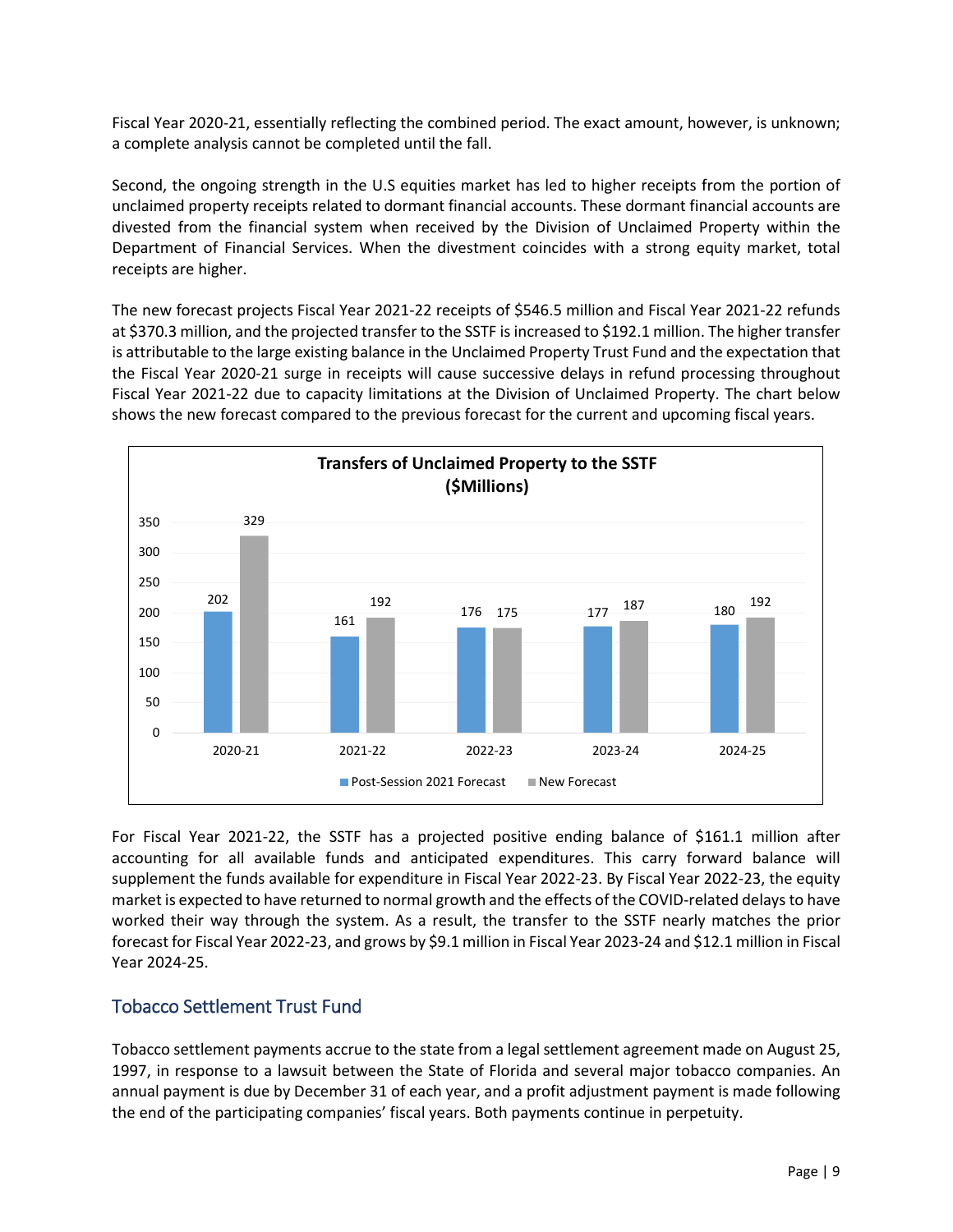The last payments expected in Fiscal Year 2020-21 (the Florida Profit Adjustments and other revisions) were received in April. After the final adjustments, the payments from the original settling manufacturers were essentially on forecast.

For estimated total liability, the Revenue Estimating Conference adjusted the forecast based on the Consumer Price Index series adopted by the National Economic Estimating Conference in July.<sup>[2](#page-9-0)</sup> This allowed an updated Consumer Price Index series to be used in the calculation beginning Fiscal Year 2021- 22. Other adjustments to the forecast since the March 2021 Conference include the annual percent change in U.S. Cigarette Volume beginning in Fiscal Year 2021-22. The growth rate was revised to -2.0 percent in the first year of the forecast instead of the -2.53 percent growth rate in the prior forecast, which increased the new forecast by \$9.7 million for Fiscal Year 2021-22. The Conference retained the out-year growth rates adopted at the previous Conference.

The growth rate forecast for Actual Net Operating Profits was revised to include data from the most recent twelve years. The forecast changed from 4.8 percent at the previous Conference to 8.0 percent in the first three years of the new forecast. Thereafter, the forecasted growth rates gradually decrease by 0.5 percent each year until Fiscal Year 2030-31 when the 4.8 percent rate is restored. The chart below shows the new projected amounts of settlement payments to the State of Florida compared to the previous estimate.



Compared to the post-Session forecast, the new forecast grows by \$15.9 million in Fiscal Year 2022-23, \$22.8 million in Fiscal Year 2023-24, and \$29.6 million in Fiscal Year 2024-25. The Tobacco Settlement Trust Fund is expected to have a positive balance of \$22.0 million after accounting for all available funds and anticipated expenditures. This carry forward balance will supplement the funds available for expenditure in Fiscal Year 2022-23.

l

<span id="page-9-0"></span><sup>2</sup> Results from the National Economic Estimating Conference are available at [http://edr.state.fl.us/Content/conferences/useconomic/index.cfm.](http://edr.state.fl.us/Content/conferences/useconomic/index.cfm)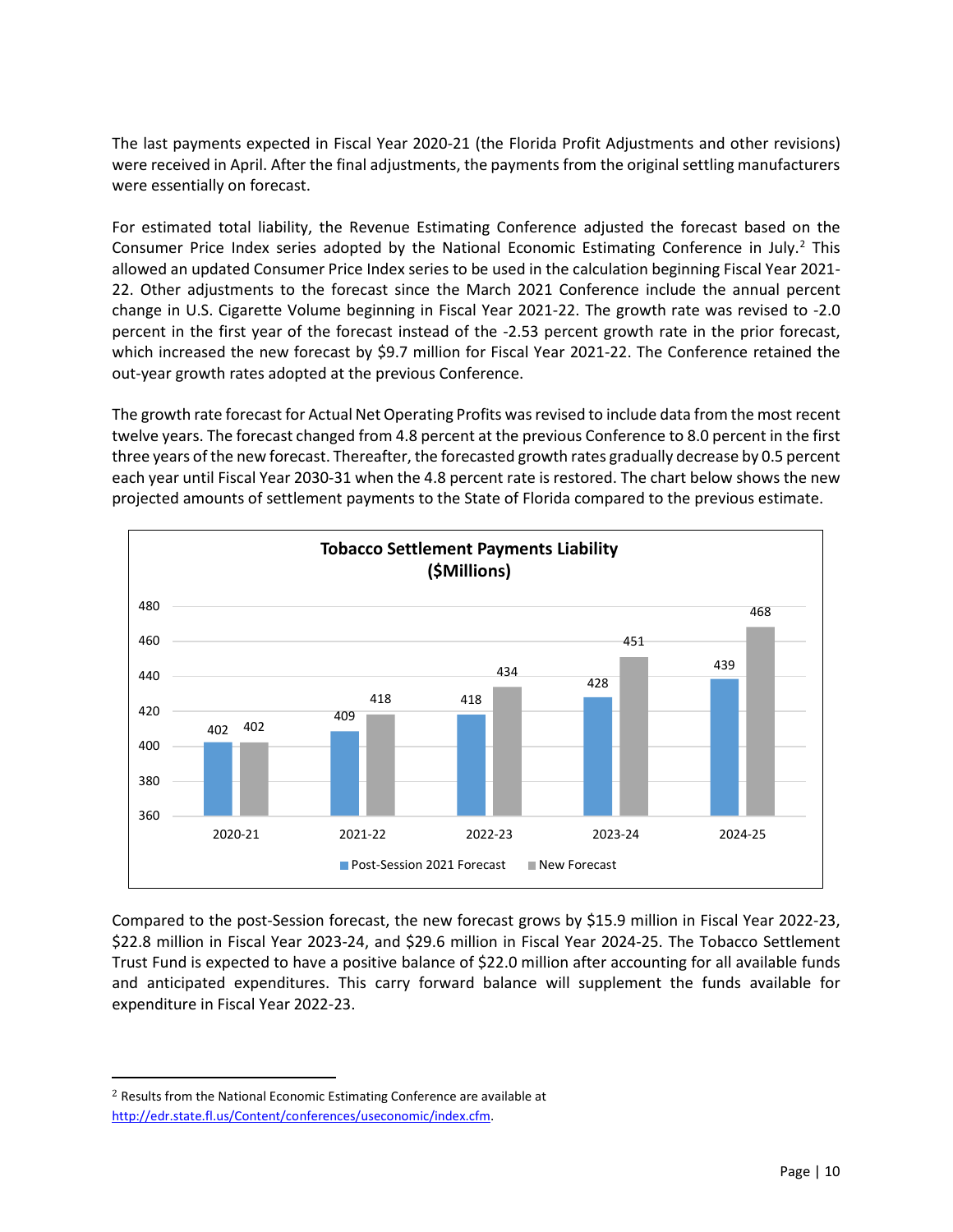# <span id="page-10-0"></span>EXPENDITURE PROJECTIONS

#### KEY POINTS

- $\cdot$  There are 15 Critical Needs budget drivers and 28 Other High Priority Needs budget drivers included in the Outlook.
- $\cdot$  The projected General Revenue need is \$2.4 billion in Fiscal Year 2022-23; \$1.9 billion in Fiscal Year 2023-24; and \$1.8 billion in Fiscal Year 2024-25.
- $\triangle$  Across the three years of the Outlook, the largest General Revenue needs are in the Human Services, Higher Education, and Administered Funds & Statewide Issues policy areas.

To develop the expenditure projections included in the Outlook, referred to as budget drivers, all major programs that have historically driven significant increases in the state's budget were analyzed. Forecasts of future workload increases were developed for each of the major cost drivers using a variety of methods, including the most recent projections from estimating conferences held during the summer, as well as historical funding averages. Exceptional funding needs—the fiscal impact of special issues outside of normal workload and caseload requirements—are identified and addressed when necessary for state operations. When historical funding averages are used, the Outlook relies on three-year averages of preveto appropriations, unless otherwise noted. Although emphasis is placed on recurring budget programs that the state is expected or required to continue from year to year, estimates for ongoing programs traditionally funded with nonrecurring funds are also included in the Outlook.

The budget drivers are grouped by policy areas and are categorized as either Critical Needs or Other High Priority Needs. Critical Needs are issues that can generally be thought of as the minimum funding requirements for core government functions within the current policy framework, absent significant law or structural changes. Other High Priority Needs are issues that have been funded in most, if not all, recent budgets. The budget drivers do not include any assumptions regarding funding for new programs, expansion of current programs, or new funding for appropriations projects.

This year's Outlook identifies 15 Critical Needs budget drivers and 28 Other High Priority Needs budget drivers, with total General Revenue needs of \$2.4 billion in Fiscal Year 2022-23; \$1.9 billion in Fiscal Year 2023-24; and \$1.8 billion in Fiscal Year 2024-25. Combining both types of budget drivers provides a more complete, yet still conservative, approach to estimating future expenditures. Essentially, the total projected cost for the Critical Needs and Other High Priority Needs shows the impact of continuing the programs and priorities funded in recent years into the three years included in the Outlook.

| <b>General Revenue Fund</b><br><b>Dollar Value of Critical Needs and</b><br><b>Other High Priority Needs (\$Millions)</b> | <b>Fiscal Year</b><br>2022-23 | <b>Fiscal Year</b><br>2023-24 | <b>Fiscal Year</b><br>2024-25 |  |
|---------------------------------------------------------------------------------------------------------------------------|-------------------------------|-------------------------------|-------------------------------|--|
| <b>Critical Needs</b>                                                                                                     | 1,239.4                       | 588.9                         | 476.9                         |  |
| Other High Priority Needs                                                                                                 | 1,176.5                       | 1,311.1                       | 1,298.4                       |  |
| <b>Critical Needs and Other High Priority Needs</b>                                                                       | 2,415.9                       | 1,900.0                       | 1,775.3                       |  |

Across the three years included in the Outlook, the total projected need for new General Revenue spending is nearly \$6.1 billion. Combined, the General Revenue budget drivers in the Human Services,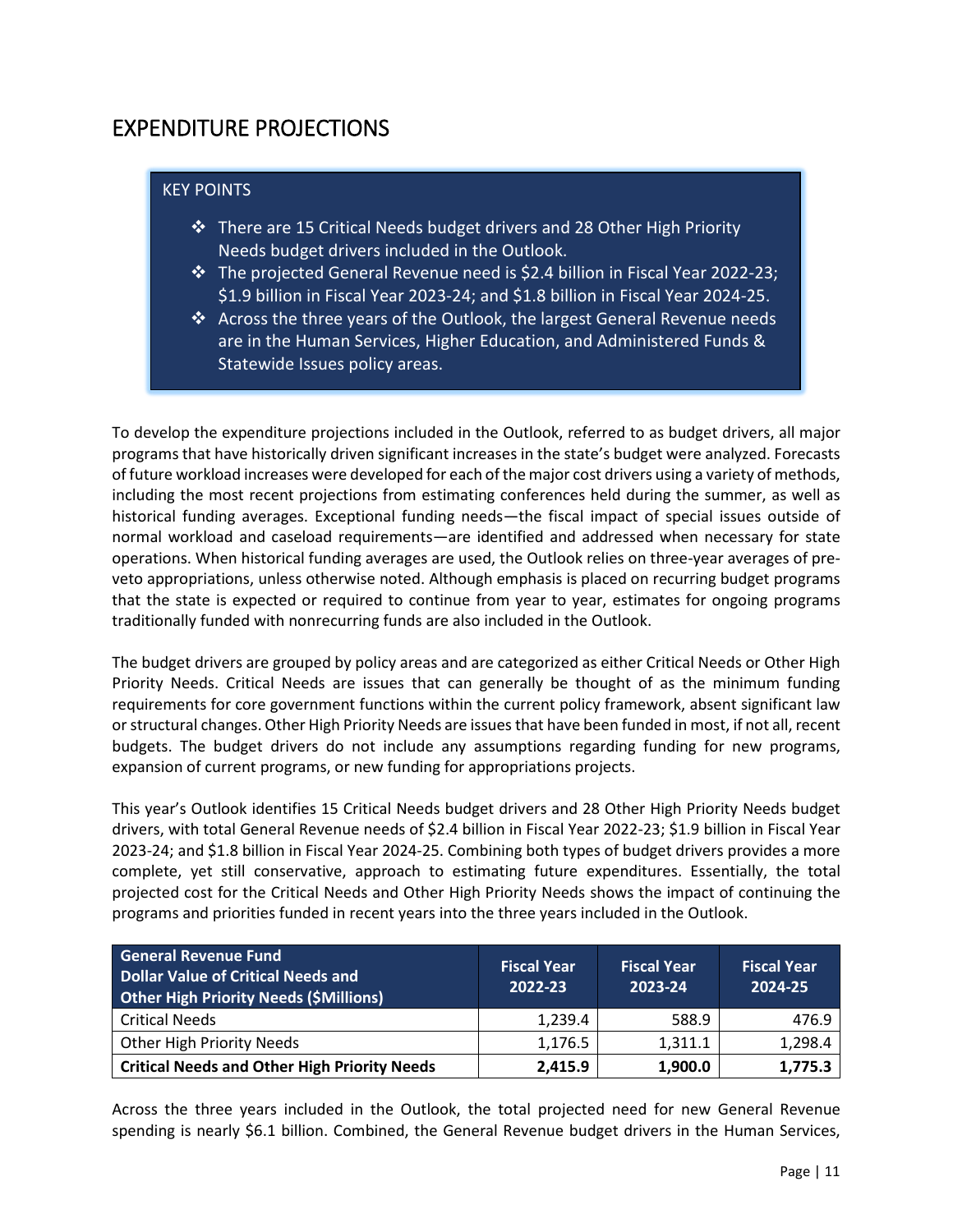Higher Education, and Administered Funds & Statewide Issues policy areas represent 65.8 percent of the three-year total.

| <b>General Revenue Fund</b><br><b>Total Critical Needs and Other High</b><br><b>Priority Needs by Policy Area (\$Millions)</b> | <b>Fiscal</b><br>Year<br>2022-23 | <b>Fiscal</b><br>Year<br>2023-24 | <b>Fiscal</b><br>Year<br>2024-25 | Three-<br>Year<br><b>Total</b> | $%$ of<br>Three-<br>Year<br><b>Total</b> |
|--------------------------------------------------------------------------------------------------------------------------------|----------------------------------|----------------------------------|----------------------------------|--------------------------------|------------------------------------------|
| Pre K-12 Education                                                                                                             | (62.7)                           | 336.3                            | 298.4                            | 572.0                          | 9.4%                                     |
| <b>Higher Education</b>                                                                                                        | 383.6                            | 412.7                            | 457.2                            | 1,253.6                        | 20.6%                                    |
| <b>Human Services</b>                                                                                                          | 1,381.4                          | 302.9                            | 189.3                            | 1,873.6                        | 30.8%                                    |
| Criminal Justice & Judicial Branch                                                                                             | 57.3                             | 57.3                             | 40.0                             | 154.6                          | 2.5%                                     |
| Transportation & Economic Development                                                                                          | 95.6                             | 93.4                             | 95.6                             | 284.6                          | 4.7%                                     |
| Natural Resources                                                                                                              | 185.6                            | 329.8                            | 330.2                            | 845.6                          | 13.9%                                    |
| <b>General Government</b>                                                                                                      | 80.5                             | 74.0                             | 76.8                             | 231.3                          | 3.8%                                     |
| Administered Funds & Statewide Issues                                                                                          | 294.5                            | 293.5                            | 287.8                            | 875.8                          | 14.4%                                    |
| <b>Total New Issues</b>                                                                                                        | 2,415.9                          | 1,900.0                          | 1,775.3                          | 6,091.2                        | 100.0%                                   |

 *Note: totals may not add due to rounding.*

The policy areas differ in their General Revenue needs by year. Three policy areas have greater needs in the second year of the Outlook: Pre K-12 Education, Higher Education, and Natural Resources. For these policy areas, the Outlook maximizes the use of state trust funds prior to using General Revenue. To accomplish this, adjustments are made to the General Revenue Fund, the Educational Enhancement Trust Fund, the State School Trust Fund, and the Land Acquisition Trust Fund based on projected balances forward and revenue changes in the trust funds over the three-year forecast period. The impact of these adjustments is most significant in the two education policy areas where the availability of trust funds decreases the need for General Revenue by \$541.0 million in Fiscal Year 2022-23; \$104.5 million in Fiscal Year 2023-24; and \$35.1 million in Fiscal Year 2024-25. The largest adjustments occur in the first year of the Outlook as prior year trust fund balances are utilized.

In contrast, the General Revenue need for the Human Services policy area is significantly greater in the first year of the Outlook and is primarily related to the Medicaid program. The federal Families First Coronavirus Response Act, signed into law on March 18, 2020, provides a temporary 6.2 percentage point increase in the Federal Medical Assistance Percentage (FMAP), which extends through the last day of the calendar quarter in which the COVID-19 Public Health Emergency terminates. Currently, the enhanced FMAP is scheduled to end on December 31, 2021. While the Medicaid caseload is projected to decrease beginning in Fiscal Year 2022-23, an increase of \$1.1 billion of General Revenue is needed in Fiscal Year 2022-23 to fund the state's increased share of the cost for the program.

Focusing solely on the new General Revenue increases needed each year does not present a complete picture of the expenditure impacts on the state's long-term budget. Over the entire three-year period, nearly 76 percent of the new General Revenue funding must be recurring to support the ongoing nature of the expenditure. Those recurring expenditures accumulate, or stack on top of each other, in the subsequent years. As shown in the following table, of the \$2.4 billion needed for the budget drivers in Fiscal Year 2022-23, \$1.9 billion will also be needed in Fiscal Year 2023-24 (and again in Fiscal Year 2024- 25) to continue those programs. In effect, the \$6.1 billion in new funding over the Outlook period ultimately results in \$10.7 billion in additional costs over the forecast period. Both effects are accounted for in the Outlook.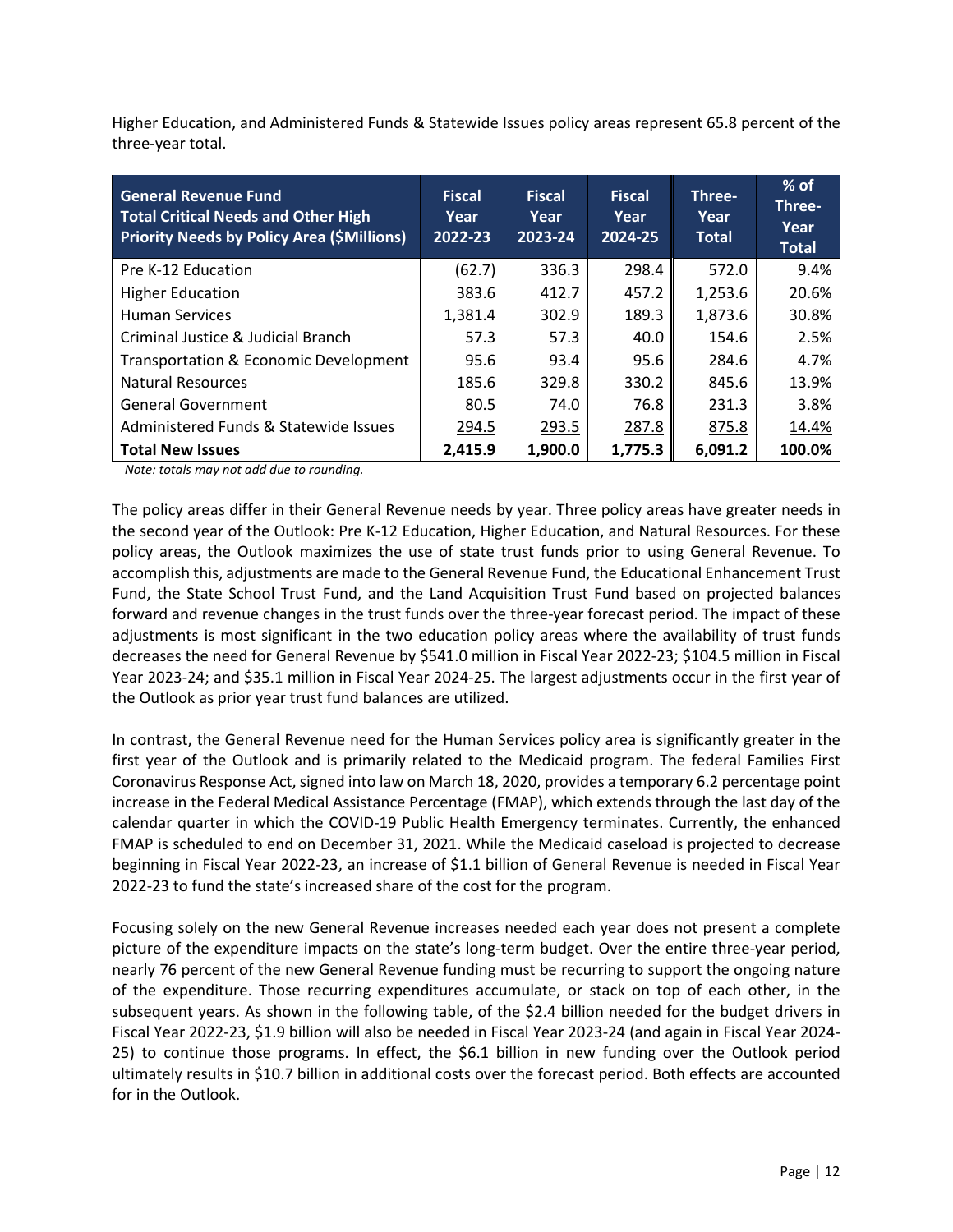| <b>General Revenue Fund</b><br><b>Recurring and Nonrecurring</b><br><b>Budget Driver Impact</b> | <b>Fiscal</b><br>Year<br>2022-23 | <b>Fiscal</b><br>Year<br>2023-24 | <b>Fiscal</b><br>Year<br>2024-25 | Three-<br>Year<br><b>Total</b> | $%$ of<br>Three-<br>Year<br><b>Total</b> |
|-------------------------------------------------------------------------------------------------|----------------------------------|----------------------------------|----------------------------------|--------------------------------|------------------------------------------|
| New Recurring Drivers for Each Year                                                             | 1,881.1                          | 866.3                            | 748.4                            | 3,495.9                        |                                          |
| Continuation of Year 1 Recurring Drivers                                                        |                                  | 1,881.1                          | 1,881.1                          | 3,762.2                        |                                          |
| <b>Continuation of Year 2 Recurring Drivers</b>                                                 |                                  |                                  | 866.3                            | 866.3                          |                                          |
| <b>Cumulative Impact of Recurring Drivers</b>                                                   | 1,881.1                          | 2,747.4                          | 3,495.9                          | 8,124.4                        | 75.8%                                    |
|                                                                                                 |                                  |                                  |                                  |                                |                                          |
| Nonrecurring Drivers for Each Year                                                              | 534.8                            | 1,033.7                          | 1,026.9                          | 2,595.3                        | 24.2%                                    |
| <b>Grand Total</b>                                                                              | 2,415.9                          | 3,781.1                          | 4,522.8                          | 10,719.7                       |                                          |

 *Note: totals may not add due to rounding.*

On the following pages, the Critical Needs and Other High Priority Needs budget drivers with the largest General Revenue needs are discussed, and all of the drivers are listed in a table format, along with a brief description of the assumptions behind the projections.

#### <span id="page-12-0"></span>Critical Needs

Within Critical Needs, the most significant General Revenue budget drivers across the three years of the Outlook are in the Pre K-12 Education, Human Services, and Administered Funds & Statewide Issues policy areas. The four largest General Revenue budget drivers, shown in the following table, are projected to have total General Revenue needs of \$1.7 billion in Fiscal Year 2022-23, \$633.5 million in Fiscal Year 2023- 24, and \$462.7 million in Fiscal Year 2024-25.

| <b>General Revenue Fund</b><br><b>Significant Critical Needs Budget Drivers</b><br>(\$Millions) | <b>Fiscal Year</b><br>2022-23 | <b>Fiscal Year</b><br>2023-24 | <b>Fiscal Year</b><br>2024-25 | 3-Year<br><b>Total</b> |
|-------------------------------------------------------------------------------------------------|-------------------------------|-------------------------------|-------------------------------|------------------------|
| Driver #2 - Workload and Enrollment - Florida<br><b>Education Finance Program</b>               | 390.3                         | 381.6                         | 322.1                         | 1,094.0                |
| Driver #6 - Medicaid Program                                                                    | 1,160.8                       | 71.9                          | (30.2)                        | 1,202.4                |
| Driver #12 - State Match for Federal Emergency<br>Management Agency (FEMA) Funding              | 104.0                         | 70.1                          | 57.6                          | 231.7                  |
| Driver #15 - Increases in Employer-Paid<br><b>Benefits for State Employees</b>                  | 77.0                          | 109.8                         | 113.2                         | 300.1                  |
| <b>Grand Total</b>                                                                              | 1,732.1                       | 633.5                         | 462.7                         | 2,828.3                |

 *Note: totals may not add due to rounding.*

#### Workload and Enrollment – Florida Education Finance Program

The Florida Education Finance Program (FEFP) is the state's formula to appropriate funds to school districts for K-12 public school operations, which includes charter schools, and to fund certain school choice scholarships. The FEFP is composed of state and local funds and takes into account various factors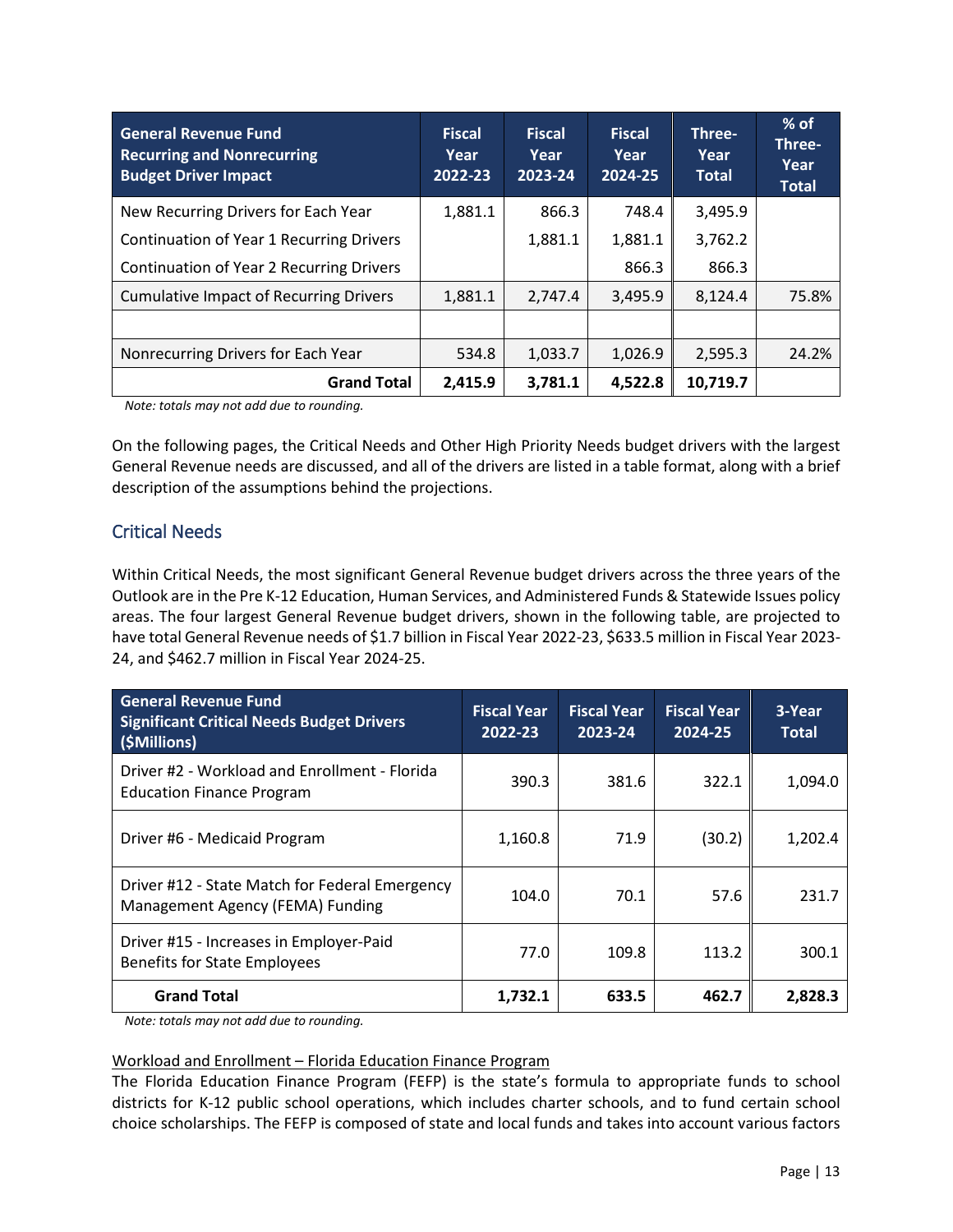such as the individual educational needs of students, the local property tax base, the costs of educational programs, district cost differentials, and sparsity of student population. This program is expected to serve 2.93 million students in Fiscal Year 2021-22, including students funded in the FEFP through the receipt of a Family Empowerment Scholarship.

Within the Outlook, Critical Needs funding is provided in Driver #2 to fund projected enrollment growth; increase the total funds per full-time-equivalent (FTE) student; and maintain the prior year millage rate for the Required Local Effort (RLE). Over the three-year forecast period, enrollment for funding purposes is estimated to increase by 156,341 FTE, as adopted by the Education Estimating Conference in August 2021.<sup>[3](#page-13-0)</sup> This forecasted increase includes the estimated number of students coming into the FEFP through the receipt of a Family Empowerment Scholarship. The Outlook includes a total funds per FTE student increase of 2.14 percent annually to reflect historical funding trends. State funding projections are based on maintaining the prior year RLE millage rate, thus allowing the RLE to increase by its full value, and maintaining the nonvoted discretionary millage of 0.748 mills; both are consistent with the policy adopted by the Legislature for Fiscal Year 2021-22. The tax rolls for Fiscal Years 2022-23 through 2024-25, as projected by the Revenue Estimating Conference in August 2021, provide increased taxable value, which offsets the need for state funding throughout the three-year forecast period.<sup>[4](#page-13-1)</sup> The following table shows the calculations used to develop the FEFP state funding projections.

| <b>Florida Education Finance Program</b>                                    | <b>Fiscal Year</b><br>2022-23 | <b>Fiscal Year</b><br>2023-24 | <b>Fiscal Year</b><br>2024-25 |
|-----------------------------------------------------------------------------|-------------------------------|-------------------------------|-------------------------------|
| <b>FTE Student Enrollment Growth</b>                                        | 58,308.72                     | 54,035.63                     | 43,996.68                     |
| Total Funds per FTE Student Increased by<br>Three-Year Average <sup>5</sup> | \$7,978.28                    | \$8,149.01                    | \$8,323.40                    |
| <b>Enrollment Growth Funding</b>                                            | \$447.9 million               | \$431.1 million               | \$358.5 million               |
| Total Funds per FTE Student Increase Funding                                | \$499.2 million               | \$519.2 million               | \$537.9 million               |
| State Funding Offset for Total Local Funds<br>Increase                      | $(5556.9)$ million            | (\$568.7) million             | (\$574.4) million             |
| <b>State Funds Included in Driver #2</b>                                    | \$390.3 million               | \$381.6 million               | \$322.1 million               |

 *Note: totals may not add due to rounding.*

#### Medicaid Program

The Medicaid program (Title XIX of the Social Security Act) provides health care coverage to certain persons who qualify as low-income children, elderly, disabled, or families with dependent children. Medicaid is a federal and state matching program. It is the largest single program in the state budget, representing 33.9 percent of the total state budget, and is also the largest source of federal funding for the state.

<span id="page-13-0"></span> <sup>3</sup> The forecast for public schools enrollment is available a[t http://edr.state.fl.us/Content/conferences/publicschools/index.cfm.](http://edr.state.fl.us/Content/conferences/publicschools/index.cfm)

<span id="page-13-1"></span><sup>&</sup>lt;sup>4</sup> The forecast for Ad Valorem assessments is available at http://edr.state.fl.us/Content/conferences/advalorem/index.cfm.

<span id="page-13-2"></span> $5$  The total funds per FTE student are calculated based on the Fiscal Year 2021-22 FEFP 2<sup>nd</sup> calculation, which is \$7,811.12 per FTE.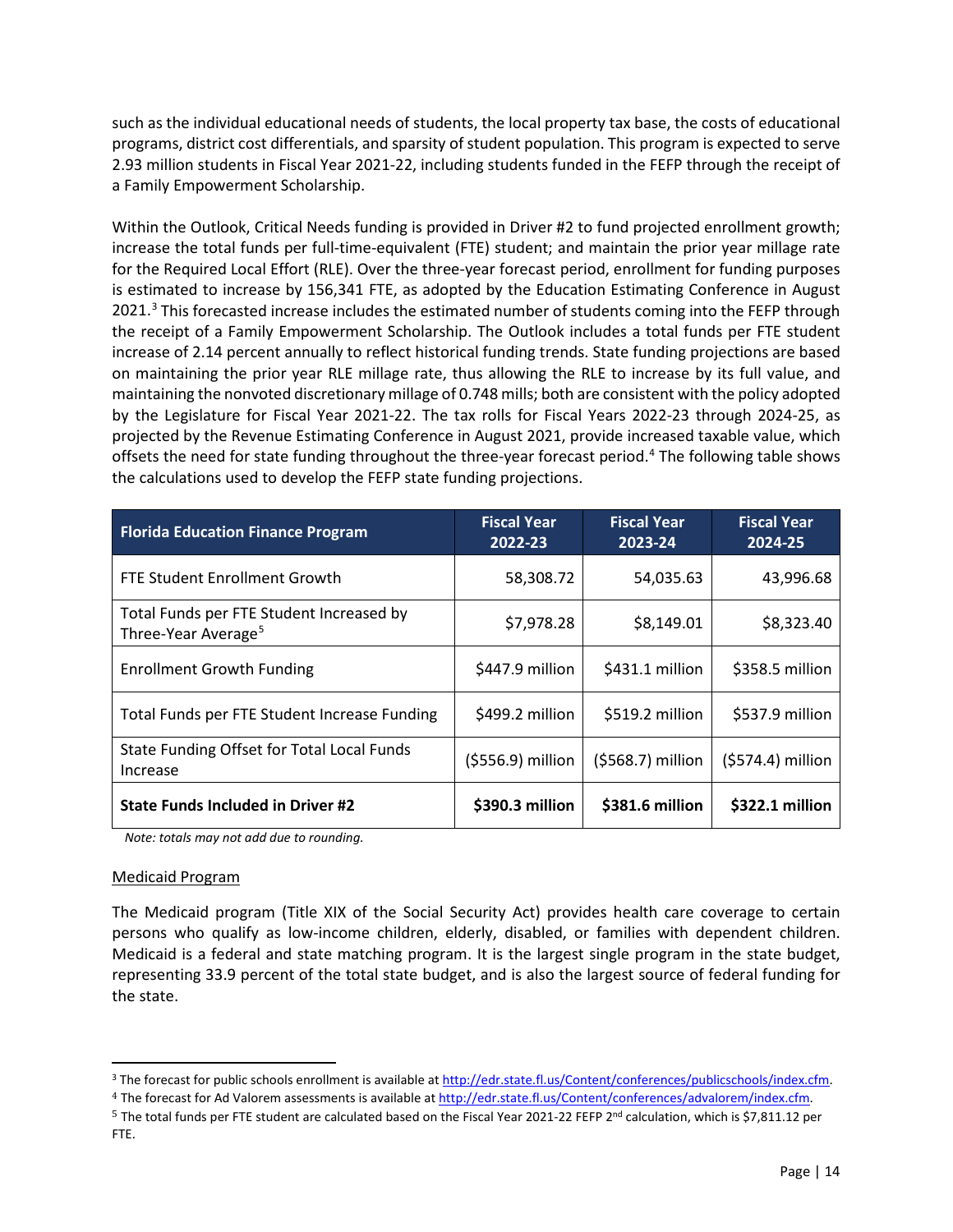Within the Outlook, Critical Needs funding is provided in Driver #6 to fund caseloads and expenditures as projected by the Social Services Estimating Conferences held in July and August 2021. [6](#page-14-0) As a result of the caseload increases that have already materialized, as well as the uncertainty arising from the future course of the current federal COVID-19 Public Health Emergency (PHE), Medicaid enrollment is expected to increase by 517,546 to more than 5.0 million beneficiaries in Fiscal Year 2021-22, an increase of 11.4 percent over Fiscal Year 2020-21. This caseload estimate is well above the pre-pandemic peak of 4.0 million beneficiaries in Fiscal Year 2016-17. Beginning in Fiscal Year 2022-23, caseloads are expected to decline each year, decreasing by 288,038 beneficiaries (5.7 percent) over the three-year period. Despite the expected decline, caseloads are projected to remain significantly higher than the pre-pandemic peak throughout the three-year forecast period.



In Fiscal Year 2021-22, Medicaid service expenditures are expected to reach \$34.9 billion. Total Medicaid expenditures for Fiscal Year 2022-23 are expected to be \$35.4 billion, an increase of \$1.4 billion above the recurring base budget. The Outlook includes an increase in recurring General Revenue funds of \$1.1 billion to meet the state's share of the total need in Fiscal Year 2022-23. The federal PHE provides an additional 6.2 percentage point increase to the Federal Medical Assistance Percentage (FMAP) that continues while the PHE is in place. Currently, the enhanced FMAP is scheduled to end on December 31, 2021. A key component of the General Revenue increase is the need for additional state funds to make up for the loss of the enhanced FMAP. The Outlook also includes an increase of recurring General Revenue of \$81.0 million in Fiscal Year 2023-24 and a decrease of -\$23.3 million in Fiscal Year 2024-25 to fund the state's share. When the Medicaid state matching funds that are budgeted in other Health and Human Services departments are included, the recurring General Revenue needs are nearly \$1.2 billion in Fiscal Year 2022- 23, \$71.9 million in Fiscal Year 2023-24, and -\$30.2 million in Fiscal Year 2024-25.

#### Increases in Employer-Paid Benefits for State Employees

l

**Health Insurance** – The State Group Health Insurance Program is a \$2.9 billion program that provides health insurance for approximately 362,000 state and university employees, retirees, and their families.

<span id="page-14-0"></span><sup>6</sup> The forecast for Medicaid is available a[t http://edr.state.fl.us/Content/conferences/medicaid/index.cfm.](http://edr.state.fl.us/Content/conferences/medicaid/index.cfm)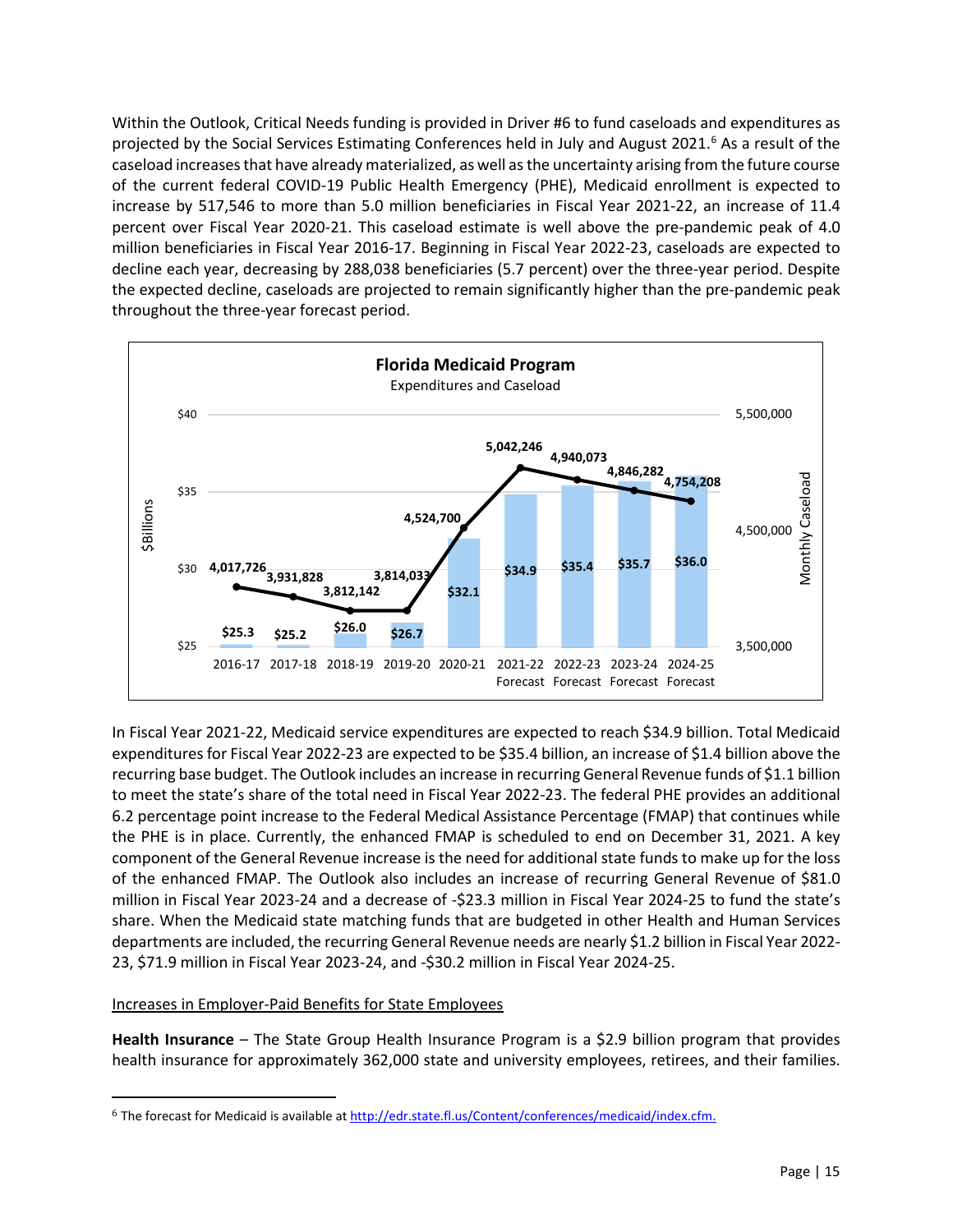The total expenses associated with the program are expected to increase by \$202.0 million in Fiscal Year 2022-23, \$209.9 million in Fiscal Year 2023-24, and \$260.4 million in Fiscal Year 2024-25, as projected by the August 2021 Self-Insurance Estimating Conference.<sup>[7](#page-15-0)</sup>

In order to meet expenses and maintain a positive balance in the State Employees' Health Insurance Trust Fund at the end of the three-year period, the Outlook assumes a 5.0 percent annual increase in employerpaid premium contributions on December 1, 2022; December 1, 2023; and December 1, 2024. Under these assumptions, state contributions are expected to increase by approximately \$43.3 million from the General Revenue Fund and \$26.8 million from trust funds in Fiscal Year 2022-23; \$76.1 million from the General Revenue Fund and \$47.1 million from trust funds in Fiscal Year 2023-24; and \$79.5 million from the General Revenue Fund and \$49.2 million from trust funds in Fiscal Year 2024-25. No changes to the benefits offered under the insurance program or to employee-paid premium contributions are assumed in the Outlook.

**Florida Retirement System (FRS)** – Since Fiscal Year 2013-14, the Legislature has provided full funding for the normal cost and amortization of unfunded actuarial liabilities of the FRS. As a result, if the assumptions used during the FRS Annual Actuarial Valuation are achieved and remain unchanged and no additional benefits are enacted, no additional expenditures would be needed. The results of the 2021 FRS Actuarial Assumption Conference and the Fiscal Year 2020-21 Annual Actuarial Valuation were not available when this Outlook was prepared. Therefore, the Outlook assumes a three-year average of the increase in appropriations made to fund the actuarially calculated contribution rates. Within the Outlook, Critical Needs funding of approximately \$33.8 million from the General Revenue Fund and \$23.7 million from trust funds is provided each year of the three-year forecast period.

#### State Match for Federal Emergency Management Agency (FEMA) Funding

When a federal disaster declaration is issued, the federal government often provides funds in the form of reimbursements and grants for emergency response activities, repairing damage, and protecting areas from future potential disasters. Florida is generally required to provide up to 25 percent of the total cost of the grant as state match, depending on the size and severity of the event. The amount of General Revenue funds required in any given year is dependent on the number and severity of prior disasters, the federally required percentage of state match, and the timing of the required match. Historically this driver has included funding for the state match for hurricanes and other natural disasters. In last year's Long-Range Financial Outlook, initial estimates included the match required for COVID-19 response efforts. However, the federal government has since approved a cost-share adjustment that provides for 100 percent federal funding. Thus, this year's Outlook reflects estimates that include no required state match for COVID-19 response efforts.

Within the Outlook, Critical Needs funding is provided in Driver #12 to meet the outstanding state obligation for all open federally declared disasters. Based on the most recent quarterly estimate from the Division of Emergency Management, the Outlook includes nonrecurring General Revenue funds of \$104.0 million in Fiscal Year 2022-23, \$70.1 million in Fiscal Year 2023-24, and \$57.6 million in Fiscal Year 2024- 25. The Outlook does not contemplate any change in cost-share adjustments or include cost estimates for natural disasters or other declared emergencies yet to occur or for which damage assessments are ongoing and have not been completed as of the date this Outlook was prepared.

<span id="page-15-0"></span> <sup>7</sup> The forecast for the State Employees' Health Insurance Trust Fund is available at [http://edr.state.fl.us/Content/conferences/healthinsurance/index.cfm.](http://edr.state.fl.us/Content/conferences/healthinsurance/index.cfm)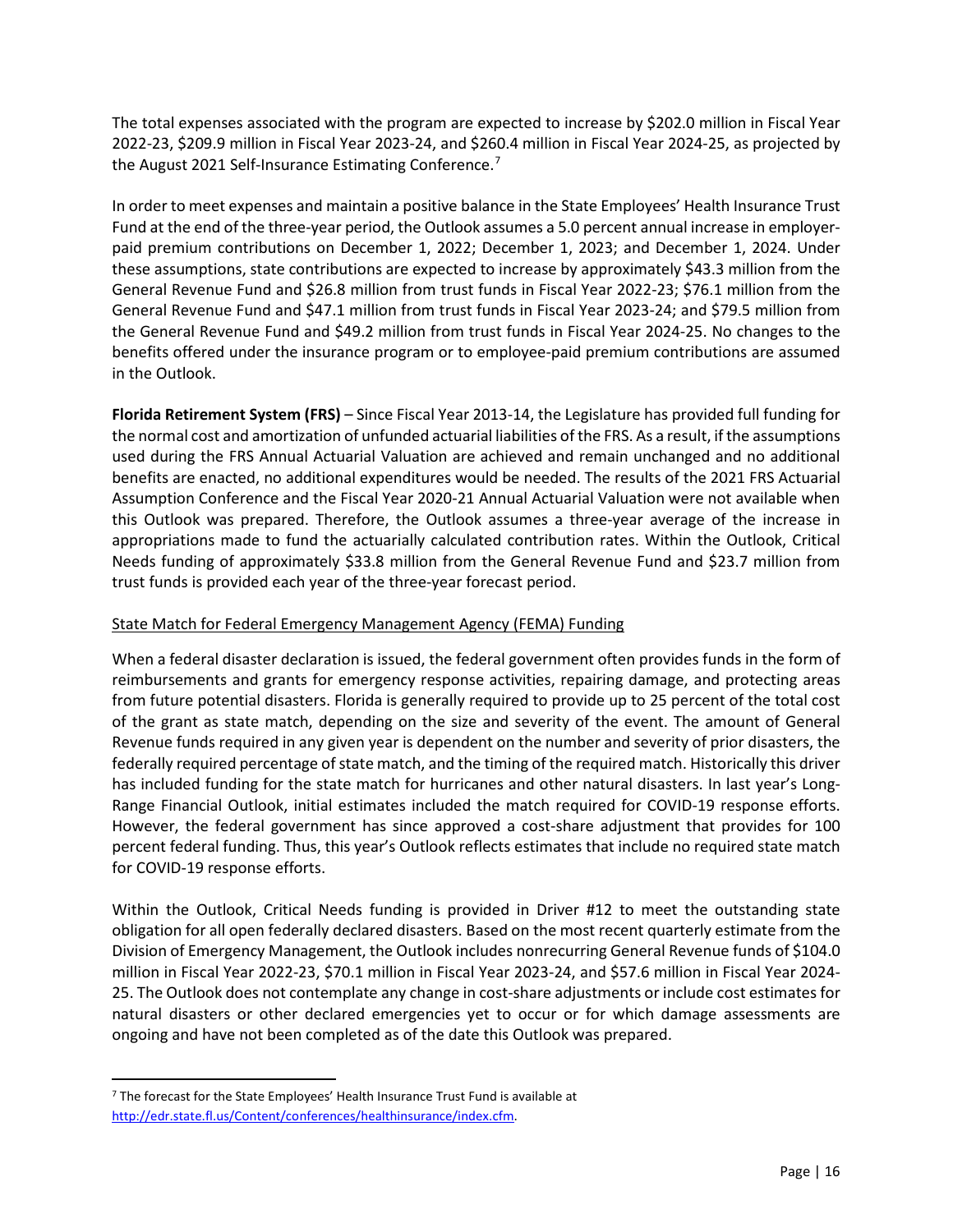<span id="page-16-1"></span><span id="page-16-0"></span>

|                                                         |                                                                          |                           | FY 2022-23                      |                           | FY 2023-24                      |                           | FY 2024-25                      |                                                                                                                                                                                                                                                                                                                                                                                                                                                                                                                                                                                                                                                                                          |
|---------------------------------------------------------|--------------------------------------------------------------------------|---------------------------|---------------------------------|---------------------------|---------------------------------|---------------------------|---------------------------------|------------------------------------------------------------------------------------------------------------------------------------------------------------------------------------------------------------------------------------------------------------------------------------------------------------------------------------------------------------------------------------------------------------------------------------------------------------------------------------------------------------------------------------------------------------------------------------------------------------------------------------------------------------------------------------------|
| <b>Critical Needs</b><br><b>Driver Number and Title</b> |                                                                          | <b>Total</b><br><b>GR</b> | <b>Total</b><br><b>Major TF</b> | <b>Total</b><br><b>GR</b> | <b>Total</b><br><b>Major TF</b> | <b>Total</b><br><b>GR</b> | <b>Total</b><br><b>Major TF</b> | <b>Driver Description and Assumptions</b>                                                                                                                                                                                                                                                                                                                                                                                                                                                                                                                                                                                                                                                |
|                                                         | <b>PRE K - 12 EDUCATION</b>                                              |                           |                                 |                           |                                 |                           |                                 |                                                                                                                                                                                                                                                                                                                                                                                                                                                                                                                                                                                                                                                                                          |
| #1                                                      | Maintain Current Budget -<br><b>Florida Education Finance</b><br>Program | (452.5)                   | 452.5                           | (44.9)                    | 44.9                            | (19.2)                    | 19.2                            | Driver #1 maximizes the use of state trust funds prior to<br>using General Revenue to fund the Florida Education<br>Finance Program. Adjustments are made to the General<br>Revenue Fund, the Educational Enhancement Trust Fund,<br>and the State School Trust Fund based on projected<br>balances forward and revenue changes in the trust funds<br>over the three-year forecast period, as adopted by the<br>August 2021 Revenue Estimating Conference. <sup>8</sup>                                                                                                                                                                                                                  |
| #2                                                      | Workload and Enrollment -<br><b>Florida Education Finance</b><br>Program | 390.3                     | 0.0                             | 381.6                     | 0.0                             | 322.1                     | 0.0                             | Driver #2 funds enrollment growth of 156,341 full-time-<br>equivalent students over the three-year forecast period,<br>as projected by the August 2021 Education Estimating<br>Conference, <sup>9</sup> and increases the total funds per student<br>based on a three-year average increase of 2.14 percent.<br>State funding projections are based on maintaining the<br>prior year millage rate for the Required Local Effort and<br>maintaining the nonvoted discretionary millage of 0.748<br>mills; both are consistent with the policy adopted by the<br>Legislature for Fiscal Year 2021-22. The program is<br>expected to serve 2.93 million students in Fiscal Year<br>2021-22. |

*Table continues on the following page.*

<sup>8</sup> The Financial Outlook Statements are available for the Educational Enhancement Trust Fund a[t http://edr.state.fl.us/Content/revenues/outlook-statements/educational](http://edr.state.fl.us/Content/revenues/outlook-statements/educational-enhancement-tf/index.cfm)[enhancement-tf/index.cfm](http://edr.state.fl.us/Content/revenues/outlook-statements/educational-enhancement-tf/index.cfm) and the State School Trust Fund at [http://edr.state.fl.us/Content/revenues/outlook-statements/state-school-tf/index.cfm.](http://edr.state.fl.us/Content/revenues/outlook-statements/state-school-tf/index.cfm)

<sup>&</sup>lt;sup>9</sup> The forecast for public schools enrollment is available a[t http://edr.state.fl.us/Content/conferences/publicschools/index.cfm](http://edr.state.fl.us/Content/conferences/publicschools/index.cfm)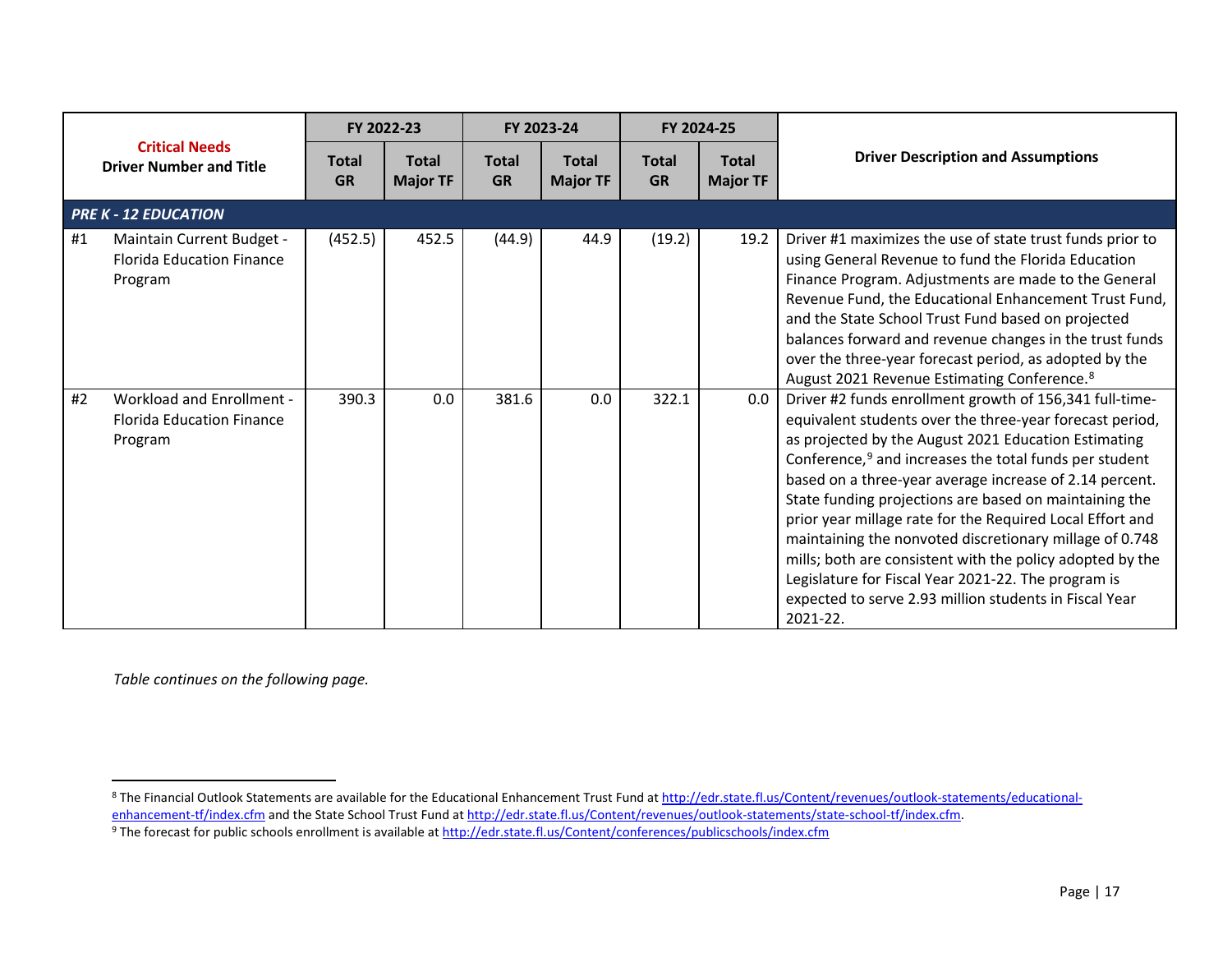<span id="page-17-2"></span><span id="page-17-1"></span><span id="page-17-0"></span>

|    |                                                                                                                                | FY 2022-23                |                                 | FY 2023-24                |                                 |                           | FY 2024-25                      |                                                                                                                                                                                                                                                                                                                                                                                                                                                                                                           |
|----|--------------------------------------------------------------------------------------------------------------------------------|---------------------------|---------------------------------|---------------------------|---------------------------------|---------------------------|---------------------------------|-----------------------------------------------------------------------------------------------------------------------------------------------------------------------------------------------------------------------------------------------------------------------------------------------------------------------------------------------------------------------------------------------------------------------------------------------------------------------------------------------------------|
|    | <b>Critical Needs</b><br><b>Driver Number and Title</b>                                                                        | <b>Total</b><br><b>GR</b> | <b>Total</b><br><b>Major TF</b> | <b>Total</b><br><b>GR</b> | <b>Total</b><br><b>Major TF</b> | <b>Total</b><br><b>GR</b> | <b>Total</b><br><b>Major TF</b> | <b>Driver Description and Assumptions</b>                                                                                                                                                                                                                                                                                                                                                                                                                                                                 |
| #3 | Workload and Enrollment -<br>Voluntary Prekindergarten<br><b>Education Program</b>                                             | (2.0)                     | 0.0                             | (1.9)                     | 0.0                             | (6.0)                     | 0.0                             | Driver #3 adjusts funding to reflect the forecast adopted<br>by the August 2021 Early Learning Programs Estimating<br>Conference. <sup>10</sup> Enrollment is projected to decrease by<br>3,101 FTE over the three-year period. Funding per<br>student is maintained at the Fiscal Year 2021-22 base<br>student allocation amount of \$2,486 for the school year<br>program and \$2,122 for the summer program. The<br>program is expected to serve 157,779 students in Fiscal<br>Year 2021-22.           |
|    | <b>HIGHER EDUCATION</b>                                                                                                        |                           |                                 |                           |                                 |                           |                                 |                                                                                                                                                                                                                                                                                                                                                                                                                                                                                                           |
| #4 | <b>Workload and Enrollment -</b><br><b>Bright Futures and Children</b><br>and Spouses of Deceased/<br><b>Disabled Veterans</b> | 1.2                       | (21.2)                          | 1.1                       | (18.2)                          | 1.0                       | (8.2)                           | Driver #4 funds changes in the number of eligible<br>recipients, as projected by the August 2021 Education<br>Estimating Conference. <sup>11</sup> Over the three-year period,<br>there are projected to be 6,368 fewer eligible students<br>for a Bright Futures award and 636 additional eligible<br>students for a Children and Spouses of Deceased/<br>Disabled Veterans (CSDDV) award. In Fiscal Year 2021-22,<br>there are projected to be 125,322 Bright Futures awards<br>and 2,580 CSDDV awards. |
| #5 | <b>Educational Enhancement</b><br><b>Trust Fund Adjustment</b>                                                                 | (88.5)                    | 88.5                            | (59.6)                    | 59.6                            | (15.9)                    | 15.9                            | Driver #5 maximizes the use of state trust funds prior to<br>using General Revenue to fund higher education<br>programs. Adjustments are made to the General<br>Revenue Fund and the Educational Enhancement Trust<br>Fund based on projected balances forward and revenue<br>changes in the trust fund over the three-year forecast<br>period, as adopted by the August 2021 Revenue<br>Estimating Conference. <sup>12</sup>                                                                             |

<sup>&</sup>lt;sup>10</sup> The forecast for the Voluntary Prekindergarten Education Program is available at http://edr.state.fl.us/Content/conferences/vpk/index.cfm.<br><sup>11</sup> The forecast for Postsecondary Student Financial Aid Programs is availabl [enhancement-tf/index.cfm\)](http://edr.state.fl.us/Content/revenues/outlook-statements/educational-enhancement-tf/index.cfm) and the State School Trust Fund [\(http://edr.state.fl.us/Content/revenues/outlook-statements/state-school-tf/index.cfm\)](http://edr.state.fl.us/Content/revenues/outlook-statements/state-school-tf/index.cfm).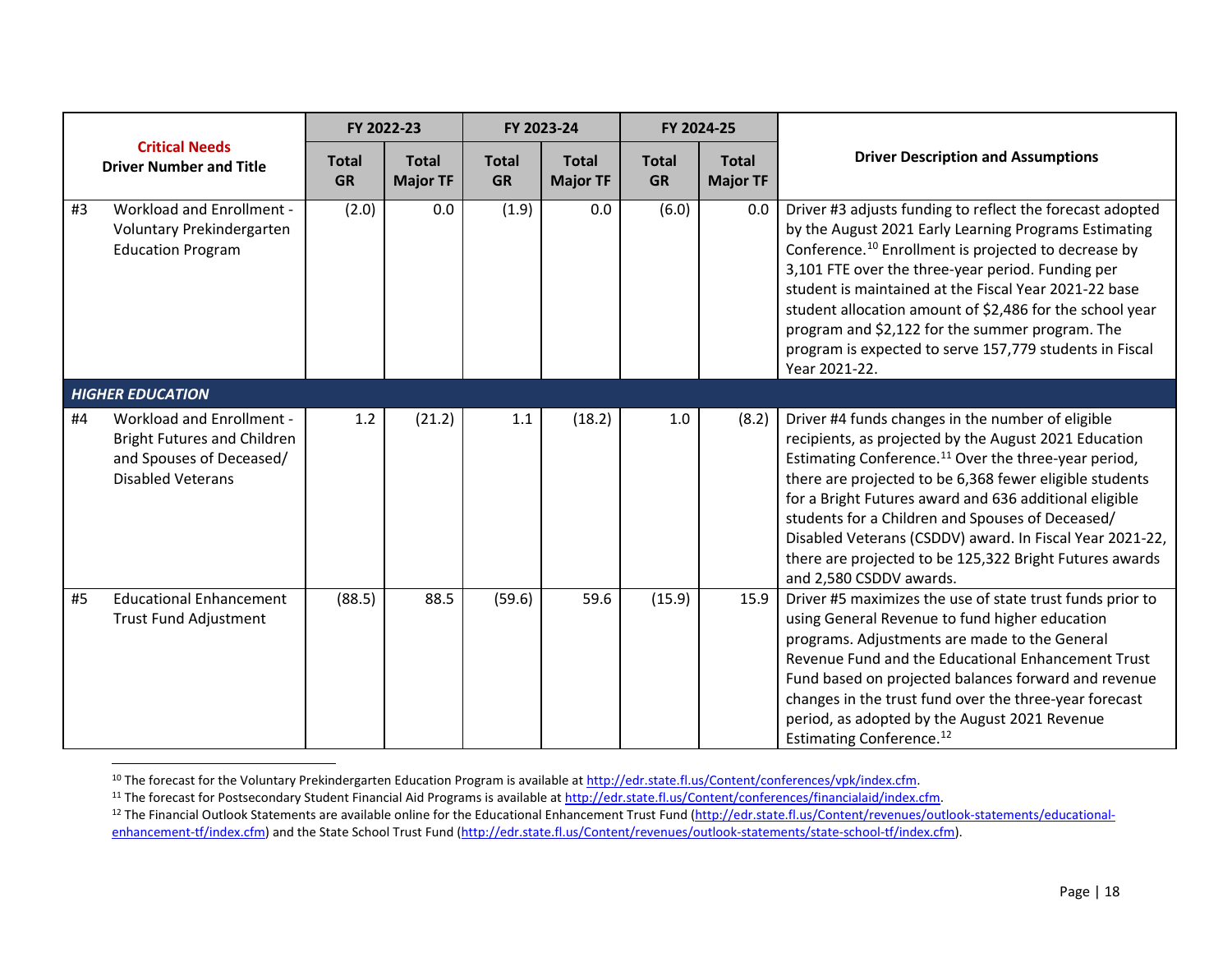<span id="page-18-2"></span><span id="page-18-1"></span><span id="page-18-0"></span>

|                                                         |                                                                      |                           | FY 2022-23                      |                           | FY 2023-24                      |                           | FY 2024-25                      |                                                                                                                                                                                                                                                                                                                                                                                                                                                                                                                                                                                                                          |
|---------------------------------------------------------|----------------------------------------------------------------------|---------------------------|---------------------------------|---------------------------|---------------------------------|---------------------------|---------------------------------|--------------------------------------------------------------------------------------------------------------------------------------------------------------------------------------------------------------------------------------------------------------------------------------------------------------------------------------------------------------------------------------------------------------------------------------------------------------------------------------------------------------------------------------------------------------------------------------------------------------------------|
| <b>Critical Needs</b><br><b>Driver Number and Title</b> |                                                                      | <b>Total</b><br><b>GR</b> | <b>Total</b><br><b>Major TF</b> | <b>Total</b><br><b>GR</b> | <b>Total</b><br><b>Major TF</b> | <b>Total</b><br><b>GR</b> | <b>Total</b><br><b>Major TF</b> | <b>Driver Description and Assumptions</b>                                                                                                                                                                                                                                                                                                                                                                                                                                                                                                                                                                                |
|                                                         | <b>HUMAN SERVICES</b>                                                |                           |                                 |                           |                                 |                           |                                 |                                                                                                                                                                                                                                                                                                                                                                                                                                                                                                                                                                                                                          |
| #6                                                      | <b>Medicaid Program</b>                                              | 1,160.8                   | 273.8                           | 71.9                      | 224.9                           | (30.2)                    | 327.0                           | Driver #6 funds the caseload and expenditures estimates<br>adopted by the July and August 2021 Social Services<br>Estimating Conferences. <sup>13</sup> Caseloads are expected to be<br>4.94 million in Fiscal Year 2022-23; 4.85 million in Fiscal<br>Year 2023-24; and 4.75 million in Fiscal Year 2024-25.<br>The program is expected to serve 5.04 million eligible<br>Floridians in Fiscal Year 2021-22. The estimated costs for<br>caseload, service utilization, Federal Medical Assistance<br>Percentage, and medical inflation are projected based on<br>historical trends and other forecasting methodologies. |
| #7                                                      | Kidcare Program                                                      | 20.6                      | 33.3                            | 24.4                      | 78.1                            | 15.6                      | 52.6                            | Driver #7 funds the caseload and expenditures estimates<br>adopted by the July and August 2021 Social Services<br>Estimating Conferences. <sup>14</sup> June 30 caseloads are<br>projected to be 264,495 in 2023; 279,712 in 2024; and<br>291,355 in 2025. The program is expected to serve<br>211,282 eligible children in 2022. The estimated costs for<br>caseload, service utilization, Federal Medical Assistance<br>Percentage, and medical inflation are projected based on<br>historical trends and other forecasting methodologies.                                                                             |
| #8                                                      | Temporary Assistance for<br><b>Needy Families Cash</b><br>Assistance | (8.4)                     | 0.0                             | (1.9)                     | 0.0                             | (4.6)                     | 0.0                             | Driver #8 funds the caseload and expenditure estimates<br>adopted by the July 2021 Social Services Estimating<br>Conference. <sup>15</sup> Caseloads are projected to decrease by<br>3,500 over the three-year period. The program is<br>expected to serve 39,841 eligible cases during Fiscal Year<br>2021-22.                                                                                                                                                                                                                                                                                                          |

<sup>&</sup>lt;sup>13</sup> The forecast for Medicaid is available a[t http://edr.state.fl.us/Content/conferences/medicaid/index.cfm.](http://edr.state.fl.us/Content/conferences/medicaid/index.cfm)

<sup>&</sup>lt;sup>14</sup> The forecast for Kidcare is available at [http://edr.state.fl.us/Content/conferences/kidcare/index.cfm.](http://edr.state.fl.us/Content/conferences/kidcare/index.cfm)

<sup>&</sup>lt;sup>15</sup> The forecast for Temporary Assistance for Needy Families Cash Assistance is available at [http://edr.state.fl.us/Content/conferences/tanf/index.cfm.](http://edr.state.fl.us/Content/conferences/tanf/index.cfm)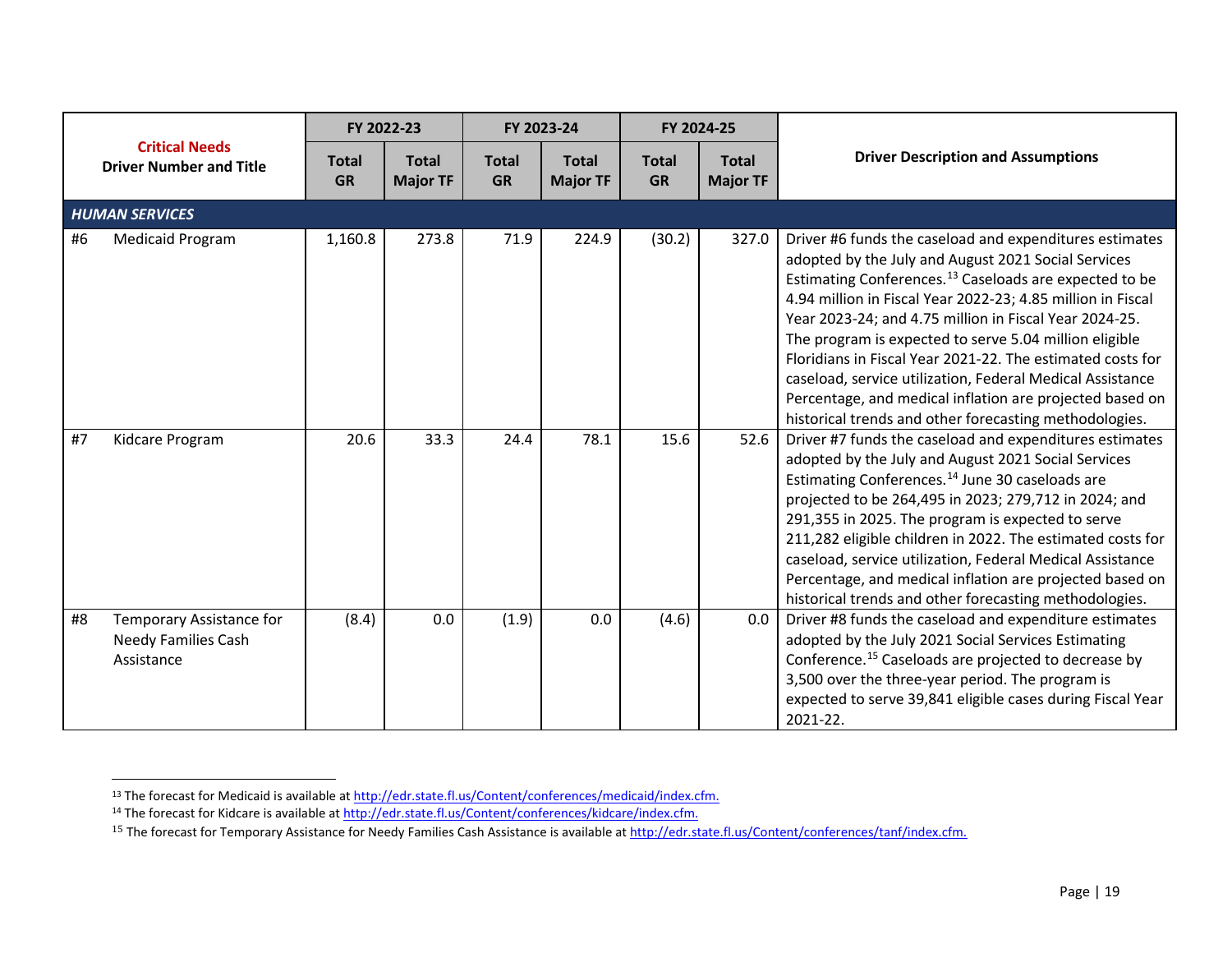<span id="page-19-1"></span><span id="page-19-0"></span>

|     |                                                                        |                           | FY 2022-23                      |                           | FY 2023-24                      |                           | FY 2024-25                      |                                                                                                                                                                                                                                                                                                                                                                               |
|-----|------------------------------------------------------------------------|---------------------------|---------------------------------|---------------------------|---------------------------------|---------------------------|---------------------------------|-------------------------------------------------------------------------------------------------------------------------------------------------------------------------------------------------------------------------------------------------------------------------------------------------------------------------------------------------------------------------------|
|     | <b>Critical Needs</b><br><b>Driver Number and Title</b>                | <b>Total</b><br><b>GR</b> | <b>Total</b><br><b>Major TF</b> | <b>Total</b><br><b>GR</b> | <b>Total</b><br><b>Major TF</b> | <b>Total</b><br><b>GR</b> | <b>Total</b><br><b>Major TF</b> | <b>Driver Description and Assumptions</b>                                                                                                                                                                                                                                                                                                                                     |
| #9  | <b>Tobacco Awareness</b><br><b>Education Program</b>                   | 0.0                       | 2.7                             | 0.0                       | 1.8                             | 0.0                       | 1.7                             | Driver #9 funds the constitutionally-required levels of<br>funding for the tobacco education and prevention<br>program. The amounts are based on the tobacco<br>expenditures projected by the July 2021 Revenue<br>Estimating Conference, adjusted by applying the<br>Consumer Price Index adopted by the July 2021 National<br>Economic Estimating Conference. <sup>16</sup> |
|     | <b>GENERAL GOVERNMENT</b>                                              |                           |                                 |                           |                                 |                           |                                 |                                                                                                                                                                                                                                                                                                                                                                               |
| #10 | Non-Florida Retirement<br>System (FRS) Pensions and<br><b>Benefits</b> | 0.1                       | 0.0                             | 0.3                       | 0.0                             | 0.3                       | 0.0                             | Driver #10 provides funds for the non-FRS pension and<br>benefit programs based on estimates provided by the<br>Division of Retirement. Funding is provided for the<br>Florida National Guard and is based upon changes to the<br>federal military pay scales, cost-of-living adjustments to<br>federal retirement benefits, and growth in the number of<br>participants.     |
| #11 | <b>Fiscally Constrained</b><br>Counties - Property Tax                 | 36.6                      | 0.0                             | 37.9                      | 0.0                             | 39.4                      | 0.0                             | Driver #11 funds the estimates adopted by the August<br>2021 Revenue Estimating Conference to offset<br>reductions in ad valorem tax revenue in fiscally<br>constrained counties that resulted from constitutional<br>amendments approved in 2008. <sup>17</sup>                                                                                                              |

*Table continues on the following page.*

l

<sup>&</sup>lt;sup>16</sup> The forecast of the National Economic Estimating Conference is available at http://edr.state.fl.us/Content/conferences/useconomic/index.cfm.

<sup>17</sup> The forecast for Fiscally Constrained Counties is available at [http://edr.state.fl.us/Content/conferences/advalorem/FiscallyConstrainedCountiesTable.pdf.](http://edr.state.fl.us/Content/conferences/advalorem/FiscallyConstrainedCountiesTable.pdf) *See also* sections 218.12 and 218.125, Florida Statutes.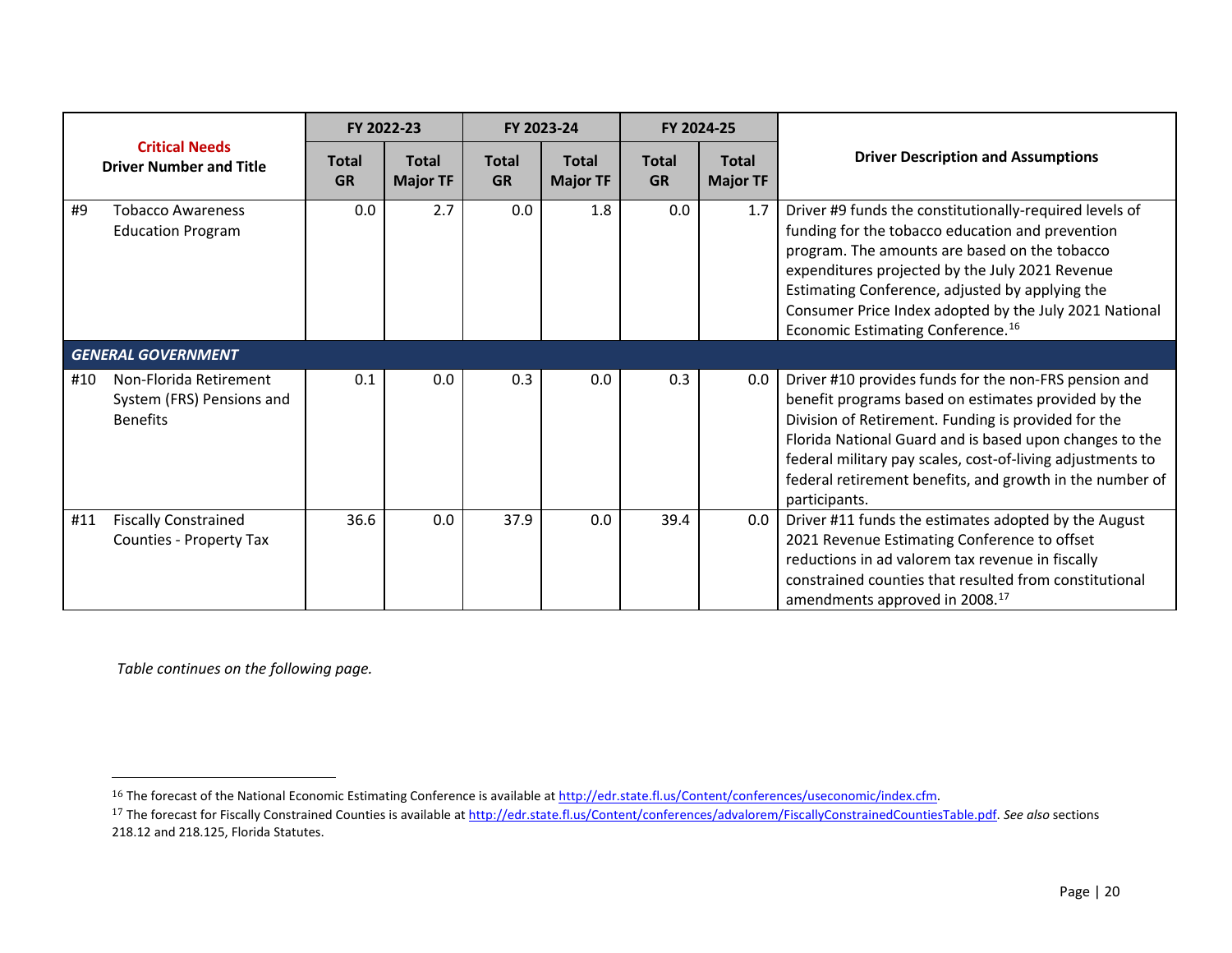<span id="page-20-0"></span>

|     |                                                                                                                                                   | FY 2022-23                |                                 |                           | FY 2023-24                      |                           | FY 2024-25                      |                                                                                                                                                                                                                                                                                                                                                                                                                                                                                                                                                                                                                                          |
|-----|---------------------------------------------------------------------------------------------------------------------------------------------------|---------------------------|---------------------------------|---------------------------|---------------------------------|---------------------------|---------------------------------|------------------------------------------------------------------------------------------------------------------------------------------------------------------------------------------------------------------------------------------------------------------------------------------------------------------------------------------------------------------------------------------------------------------------------------------------------------------------------------------------------------------------------------------------------------------------------------------------------------------------------------------|
|     | <b>Critical Needs</b><br><b>Driver Number and Title</b>                                                                                           | <b>Total</b><br><b>GR</b> | <b>Total</b><br><b>Major TF</b> | <b>Total</b><br><b>GR</b> | <b>Total</b><br><b>Major TF</b> | <b>Total</b><br><b>GR</b> | <b>Total</b><br><b>Major TF</b> | <b>Driver Description and Assumptions</b>                                                                                                                                                                                                                                                                                                                                                                                                                                                                                                                                                                                                |
|     | <b>ADMINISTERED FUNDS AND STATEWIDE ISSUES</b>                                                                                                    |                           |                                 |                           |                                 |                           |                                 |                                                                                                                                                                                                                                                                                                                                                                                                                                                                                                                                                                                                                                          |
| #12 | <b>State Match for Federal</b><br><b>Emergency Management</b><br><b>Agency Funding - State</b><br><b>Disaster Funding (Declared</b><br>Disasters) | 104.0                     | 0.0                             | 70.1                      | 0.0                             | 57.6                      | 0.0                             | Driver #12 funds the state matching requirement for all<br>open federally declared disasters and is based on the<br>most recent quarterly estimate from the Division of<br>Emergency Management. The match typically covers<br>previous hurricanes and natural disasters. No match is<br>required for COVID-19 response efforts since the federal<br>government approved a cost-share adjustment that<br>provides for 100 percent federal funding. These amounts<br>do not contemplate any change in cost-share<br>adjustments or include cost estimates for emergencies<br>yet to occur or for which damage assessments are<br>ongoing. |
| #13 | <b>Risk Management</b><br>Insurance                                                                                                               | 0.0                       | 0.0                             | 0.0                       | 0.0                             | 3.4                       | 0.0                             | Driver #13 funds the state's self-insurance program,<br>which provides insurance coverage to state agencies and<br>state universities for workers' compensation, property<br>loss, auto liability, federal civil rights, and general<br>liability. The August 2021 Self-Insurance Estimating<br>Conference <sup>18</sup> projects that the Risk Management Trust<br>Fund will maintain a surplus in funds through Fiscal Year<br>2023-24. In Fiscal Year 2024-25, \$3.4 million is provided<br>from the General Revenue Fund to meet anticipated<br>expenditures.                                                                        |
| #14 | Division of Administrative<br><b>Hearings Assessments</b>                                                                                         | 0.1                       | 0.1                             | 0.1                       | 0.1                             | 0.1                       | 0.1                             | Driver #14 provides funding to support the Division's<br>operations based on the three-year average of actual<br>appropriations. Agencies pay assessments with trust<br>funds, General Revenue, or a blend of both funding<br>sources.                                                                                                                                                                                                                                                                                                                                                                                                   |

<sup>&</sup>lt;sup>18</sup> The forecast for the Risk Management Trust Fund is available at [http://edr.state.fl.us/Content/conferences/riskmanagement/index.cfm.](http://edr.state.fl.us/Content/conferences/riskmanagement/index.cfm)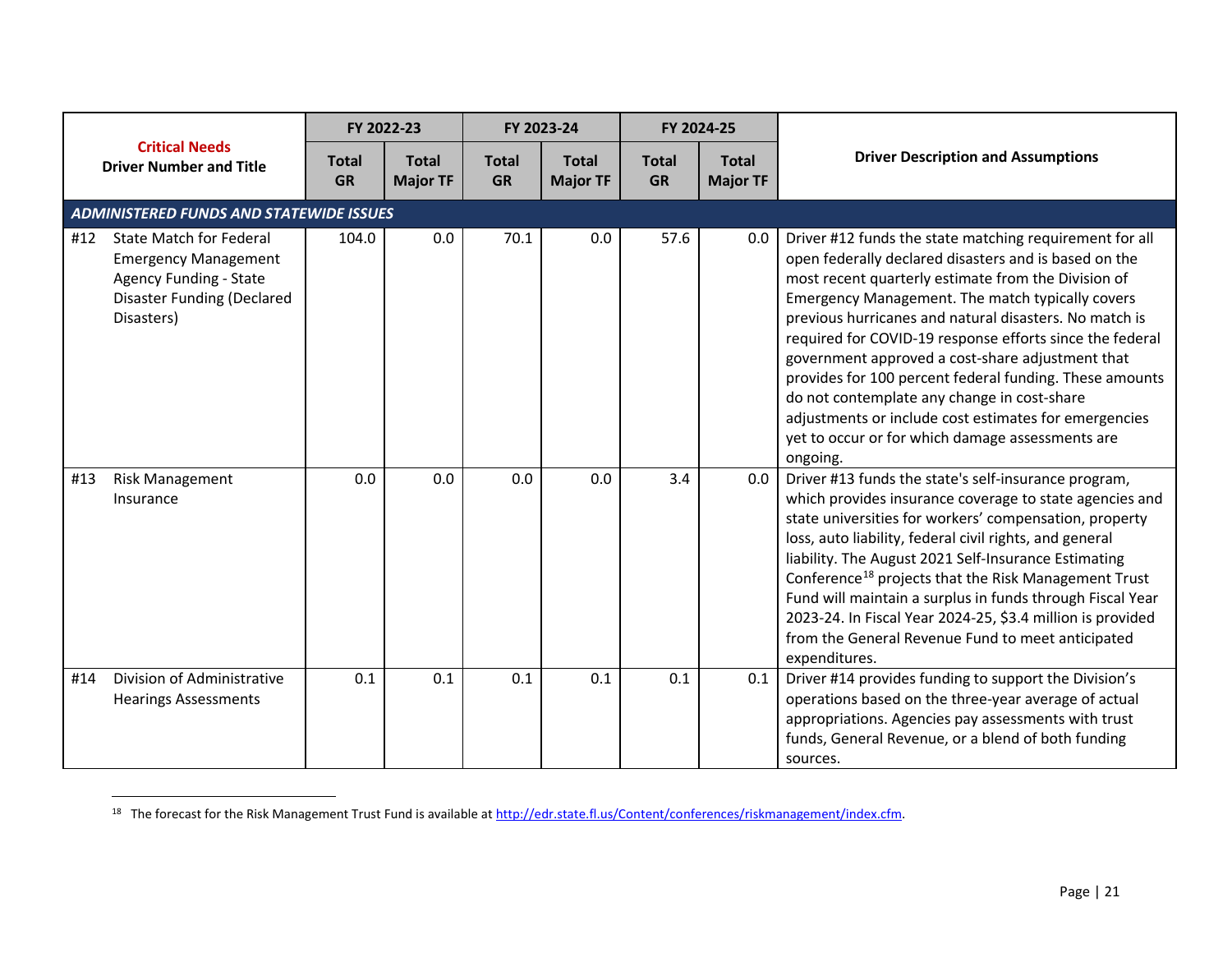<span id="page-21-1"></span><span id="page-21-0"></span>

|                                                                      |                    | FY 2022-23                      |                           | FY 2023-24                      |                           | FY 2024-25                      |                                                                                                                                                                                                                                                                                                                                                                                                                                                                                                                                                                                                                                                                                                                                                                                                                                             |
|----------------------------------------------------------------------|--------------------|---------------------------------|---------------------------|---------------------------------|---------------------------|---------------------------------|---------------------------------------------------------------------------------------------------------------------------------------------------------------------------------------------------------------------------------------------------------------------------------------------------------------------------------------------------------------------------------------------------------------------------------------------------------------------------------------------------------------------------------------------------------------------------------------------------------------------------------------------------------------------------------------------------------------------------------------------------------------------------------------------------------------------------------------------|
| <b>Critical Needs</b><br><b>Driver Number and Title</b>              | Total<br><b>GR</b> | <b>Total</b><br><b>Major TF</b> | <b>Total</b><br><b>GR</b> | <b>Total</b><br><b>Major TF</b> | <b>Total</b><br><b>GR</b> | <b>Total</b><br><b>Major TF</b> | <b>Driver Description and Assumptions</b>                                                                                                                                                                                                                                                                                                                                                                                                                                                                                                                                                                                                                                                                                                                                                                                                   |
| #15<br>Increases in Employer-Paid<br>Benefits for State<br>Employees | 77.0               | 50.5                            | 109.8                     | 70.8                            | 113.2                     | 72.9                            | Driver #15 funds increases needed for the state<br>employee health insurance program and the Florida<br>Retirement System (FRS). Based on the August 2021 Self-<br>Insurance Estimating Conference, a five percent annual<br>increase in employer-paid premium contributions is<br>assumed to meet expenses and maintain a positive<br>balance in the trust fund at the end of the three-year<br>period. <sup>19</sup> Funds are also included to fund the normal cost<br>and amortization of unfunded actuarial liabilities of the<br>FRS based on a three-year average increase of<br>appropriations. The historical average is used because<br>the results of the 2021 FRS Actuarial Assumption<br>Conference and the Fiscal Year 2020-21 Annual Actuarial<br>Valuation were not available at the time of this<br>Outlook. <sup>20</sup> |
| <b>Total Critical Needs</b>                                          | 1,239.4            | 880.1                           | 588.9                     | 462.1                           | 476.9                     | 481.2                           |                                                                                                                                                                                                                                                                                                                                                                                                                                                                                                                                                                                                                                                                                                                                                                                                                                             |

<sup>&</sup>lt;sup>19</sup> The forecast for the State Employees Health Insurance Trust Fund is available at http://edr.state.fl.us/Content/conferences/healthinsurance/index.cfm.<br><sup>20</sup> The results of the most recent Actuarial Assumption Conferenc annually in the fall.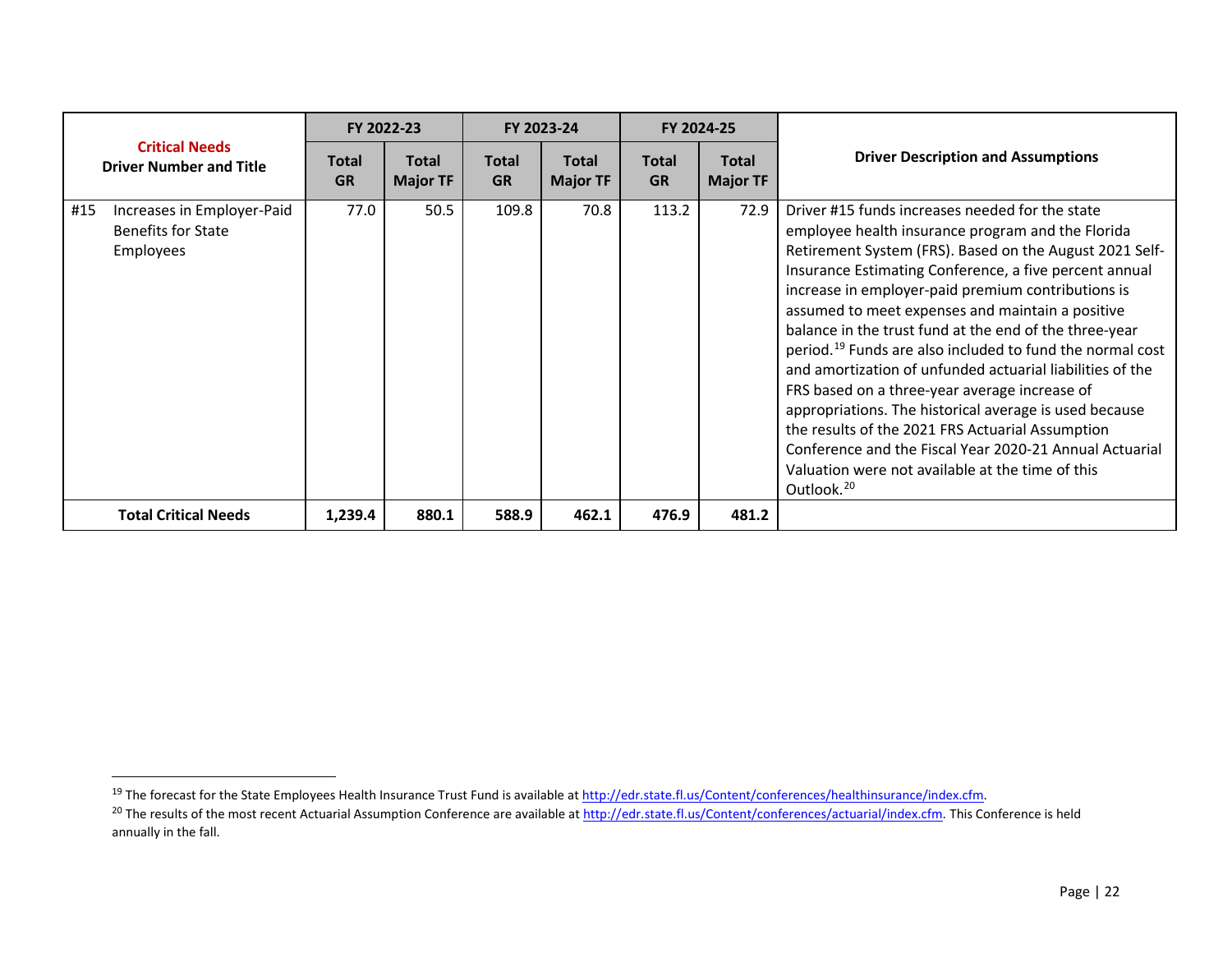## <span id="page-22-0"></span>Other High Priority Needs

While the Critical Needs expenditure projections are largely associated with the results of estimating conferences, the projections for Other High Priority Needs generally reflect the Legislature's most recent budget decisions and funding priorities. In this year's Outlook, the largest General Revenue Other High Priority Needs drivers are in the Higher Education and Natural Resources policy areas as shown in the following table.

| <b>General Revenue Fund</b><br><b>Significant Other High Priority Needs Budget</b><br><b>Drivers (\$Millions)</b> | <b>Fiscal Year</b><br>2022-23 | <b>Fiscal Year</b><br>2023-24 | <b>Fiscal Year</b><br>2024-25 | 3-Year<br><b>Total</b> |
|-------------------------------------------------------------------------------------------------------------------|-------------------------------|-------------------------------|-------------------------------|------------------------|
| Driver #17 - Maintain Current Budget - Higher<br>Education                                                        | 333.9                         | 333.9                         | 333.9                         | 1,001.8                |
| Driver #38 - Water and Land Conservation                                                                          | 36.5                          | 172.8                         | 172.8                         | 382.2                  |
| Driver #39 - Other Agricultural and<br><b>Environmental Programs</b>                                              | 149.0                         | 157.0                         | 157.4                         | 463.5                  |
| <b>Grand Total</b>                                                                                                | 519.5                         | 663.8                         | 664.2                         | 1.847.4                |

 *Note: totals may not add due to rounding.*

#### Maintain Current Budget - Higher Education

The largest General Revenue Other High Priority Needs driver is in the Higher Education policy area. The Outlook includes \$333.9 million of nonrecurring General Revenue each year for Driver #17, Maintain Current Budget – Higher Education, which has three distinct components. The first and largest component is the restoration of \$265 million of nonrecurring General Revenue funds that were provided in Fiscal Year 2021-22 as performance-based funding for the State University System. Although these funds historically have been provided from recurring General Revenue, the Legislature appropriated the funds as nonrecurring in Fiscal Year 2021-22. This driver maintains historical funding levels for the State University System by restoring \$265 million as nonrecurring General Revenue funds in each year of the Outlook. The Outlook does not assume the funds will be provided specifically for performance-based funding—the policy regarding the uses of any appropriated funds would be determined by the Legislature.

The second component of the Maintain Current Budget – Higher Education driver is the restoration of \$33.9 million in nonrecurring funds provided in Fiscal Year 2021-22 for the Effective Access to Student Education (EASE) Grant. Similar to university performance, this driver component maintains historical funding levels by providing nonrecurring General Revenue funds in each year of the Outlook; however, the policy regarding institutional eligibility and funding would be determined by the Legislature.

The third and final component of the Maintain Current Budget – Higher Education driver is the restoration of nonrecurring funds provided in Fiscal Year 2021-22 for the Open Door Grant Program, established in Chapter 2021-164, Laws of Florida. The Outlook includes \$35 million of nonrecurring General Revenue funds in each year of the forecast period, including \$15 million for school district technical centers and \$20 million for Florida Colleges.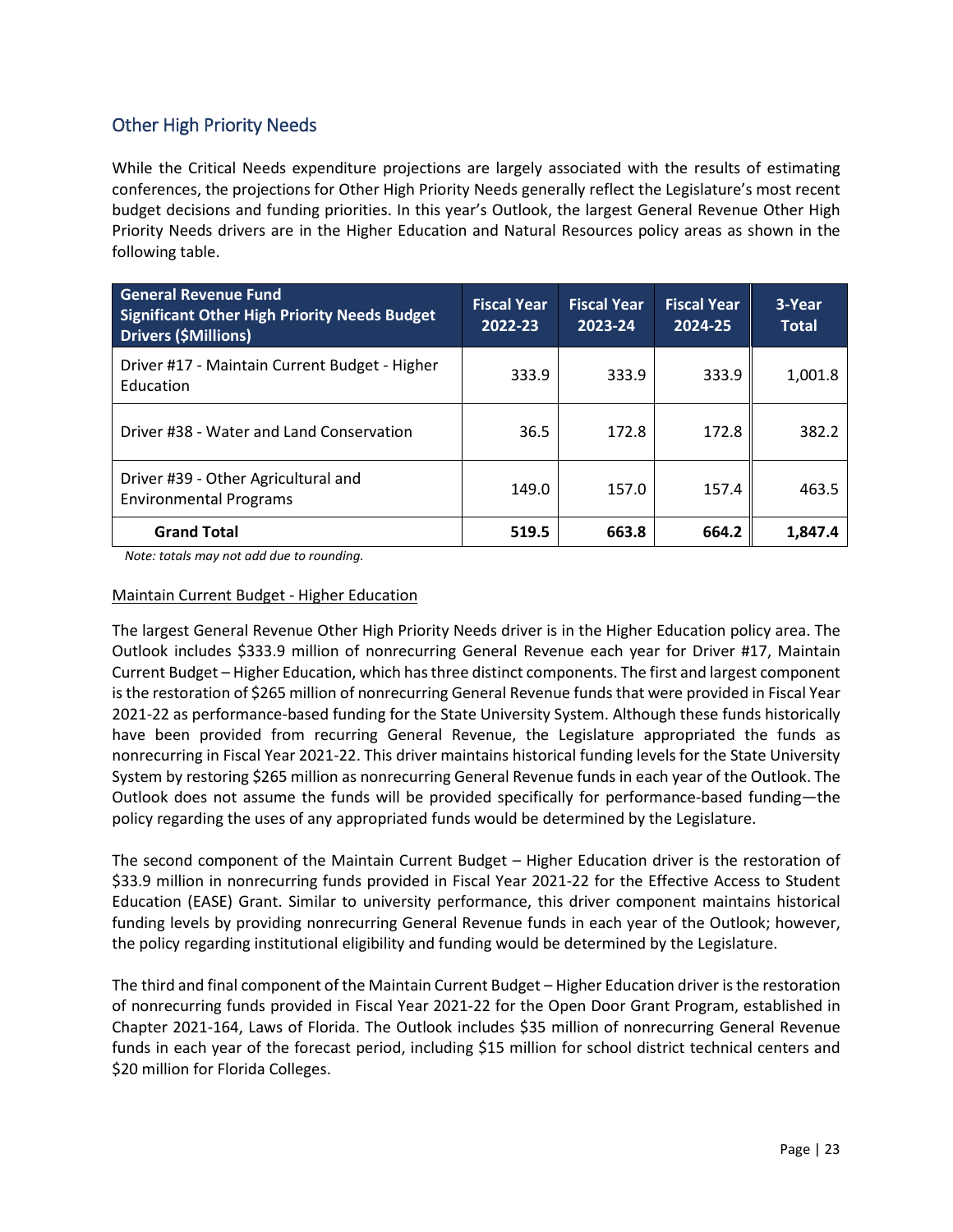#### Water and Land Conservation / Other Agriculture and Environmental Programs

The next most significant General Revenue Other High Priority Needs budget drivers are related to Florida's natural resources: Water and Land Conservation (Driver #38) and Other Agricultural and Environmental Programs (Driver #39). The funding projections for these two drivers are primarily based on the projected balances and expected revenues in the Land Acquisition Trust Fund (LATF), as well as three-year averages of appropriations. Based on the August 2021 Revenue Estimating Conference results, the revenue to be distributed to the LATF over the three years of the Outlook is estimated to be \$1,203.6 million for Fiscal Year 2022-23; \$1,182.7 million for Fiscal Year 2023-24; and \$1,176.8 million for Fiscal Year 2024-25.<sup>[21](#page-23-0)</sup> The Outlook assumes a reserve within the LATF similar to reserves established for the other trust funds included in the Outlook.

For the Water and Land Conservation budget driver, the Outlook includes nonrecurring General Revenue funds of \$36.5 million in Fiscal Year 2022-23 and \$172.8 million in Fiscal Years 2023-24 and 2024-25. The General Revenue need is lower in the first year of the Outlook because of prior year carry forward balances and increased revenue projections in the LATF. The components included in the calculation of this driver are the Florida Forever Program for land acquisition; Everglades Restoration; Land Management; Lake Apopka Restoration; Water Quality Improvements (WQI), including the Water Quality Improvements Grant Program, Lake Okeechobee Watershed Restoration Project, Indian River Lagoon WQI, Biscayne Bay WQI, Springs Coast Watershed and Peace River Basin WQI, Coral Reef Protection and Restoration, and St. Johns, Suwannee, and Apalachicola Rivers Watersheds and Springs Coast WQI; Total Maximum Daily Loads; Nonpoint Source Pollution Prevention; Innovative Technologies to combat or cleanup harmful algal blooms and provide grants for red tide response; Water Quality Enhancements and Accountability, including water quality monitoring, development and maintenance of the water quality information portal, and support for the Blue-Green Algae Task Force; Alternative Water Supply; and Beach Restoration.

For the Other Agriculture and Environmental Programs budget driver, the Outlook includes recurring General Revenue funds of \$3.5 million in each year of the forecast period, as well as nonrecurring General Revenue funds of \$145.5 million in Fiscal Year 2022-23, \$153.5 million in Fiscal Year 2023-24, and \$153.9 million in Fiscal Year 2024-25. The initiatives included in the calculation of this driver are the following: Water Projects; Drinking Water and Wastewater Revolving Loan Programs; Florida Keys Area of Critical State Concern; Florida Resilient Coastlines Program; Agricultural Programs, including Florida Forest Service equipment, the Florida Agricultural Promotion Campaign, the Agricultural Water Supply Planning and Conservation Program, Farm Share and Food Banks, aircraft acquisition and maintenance, Agriculture Education and Promotion Facilities, Citrus Greening, and the transfer of General Revenue funding to the Agricultural Emergency Eradication Trust Fund; and Fish and Wildlife Conservation Programs, including vehicles and vessels replacement, aircraft acquisition and maintenance, artificial reef construction, red tide research, derelict vessels removal, law enforcement body cameras, and nonnative species management.

<span id="page-23-0"></span><sup>&</sup>lt;sup>21</sup> The forecast for Documentary Stamp Tax collections and distributions is available at [http://edr.state.fl.us/Content/conferences/docstamp/index.cfm.](http://edr.state.fl.us/Content/conferences/docstamp/index.cfm)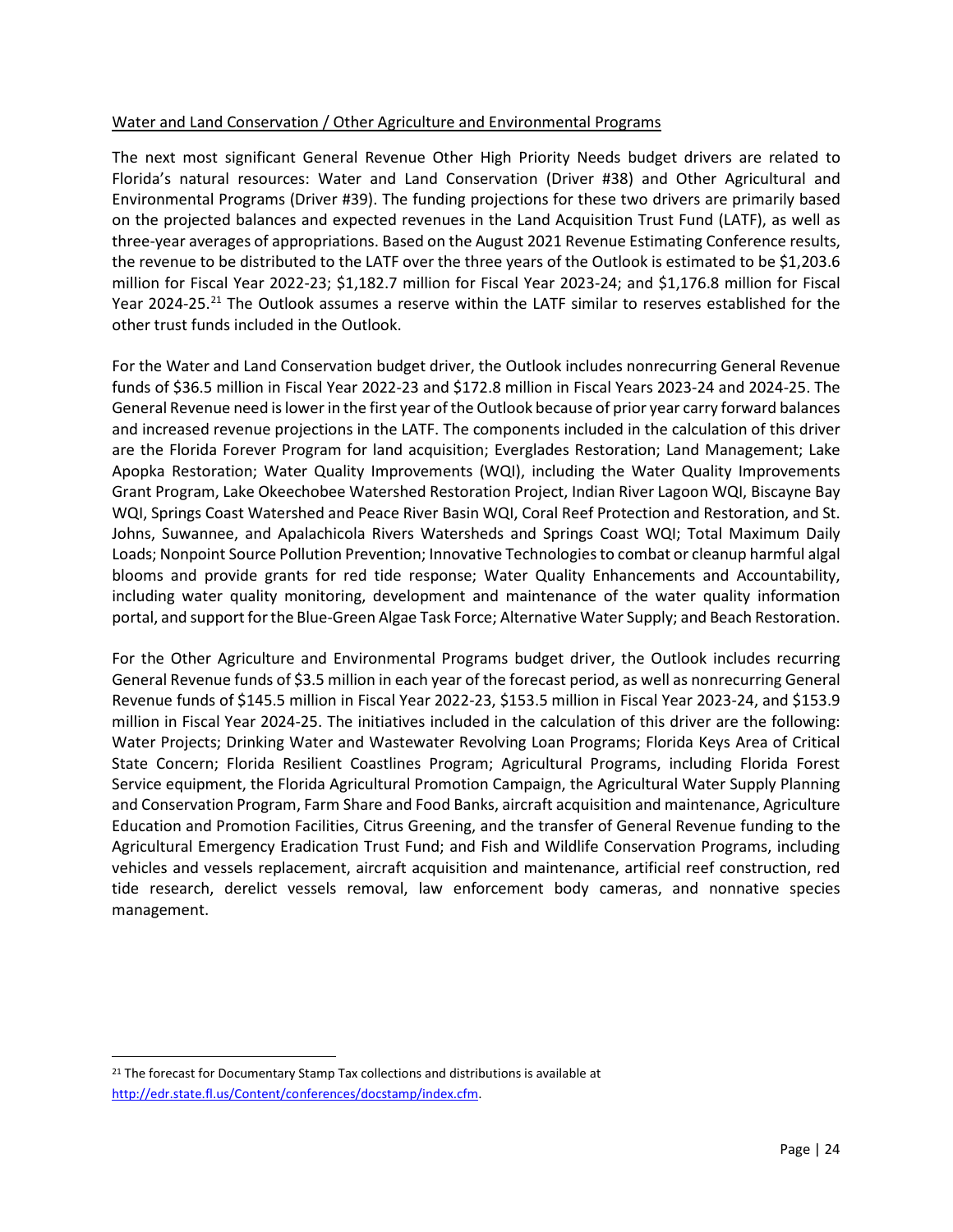<span id="page-24-0"></span>

|     |                                                                    |                           | FY 2022-23                      |                           | FY 2023-24                      |                           | FY 2024-25                      |                                                                                                                                                                                                                                                                                                                                      |
|-----|--------------------------------------------------------------------|---------------------------|---------------------------------|---------------------------|---------------------------------|---------------------------|---------------------------------|--------------------------------------------------------------------------------------------------------------------------------------------------------------------------------------------------------------------------------------------------------------------------------------------------------------------------------------|
|     | <b>Other High Priority Needs</b><br><b>Driver Number and Title</b> | <b>Total</b><br><b>GR</b> | <b>Total</b><br><b>Major TF</b> | <b>Total</b><br><b>GR</b> | <b>Total</b><br><b>Major TF</b> | <b>Total</b><br><b>GR</b> | <b>Total</b><br><b>Major TF</b> | <b>Driver Description and Assumptions</b>                                                                                                                                                                                                                                                                                            |
|     | <b>PRE K - 12 EDUCATION</b>                                        |                           |                                 |                           |                                 |                           |                                 |                                                                                                                                                                                                                                                                                                                                      |
| #16 | <b>Workload and Enrollment -</b><br>Other Pre K-12 Programs        | 1.5                       | 0.0                             | 1.5                       | 0.0                             | 1.5                       | 0.0                             | Driver #16 provides funding for the Florida School for the<br>Deaf and the Blind. Amounts are based on the three-year<br>average increase of appropriations.                                                                                                                                                                         |
|     | <b>HIGHER EDUCATION</b>                                            |                           |                                 |                           |                                 |                           |                                 |                                                                                                                                                                                                                                                                                                                                      |
| #17 | Maintain Current Budget -<br><b>Higher Education</b>               | 333.9                     | 0.0                             | 333.9                     | 0.0                             | 333.9                     | 0.0                             | Driver #17 provides nonrecurring funds each year to<br>continue nonrecurring funds provided in Fiscal Year 2021-<br>22 for State University System Performance funding, the<br>Open Door Grant Program at school district technical<br>centers and Florida Colleges, and the Effective Access to<br>Student Education grant program. |
| #18 | <b>Workload - District</b><br>Workforce                            | 6.0                       | 0.0                             | 6.0                       | 0.0                             | 6.0                       | 0.0                             | Driver #18 funds increases for school district workforce<br>education programs based on the three-year average<br>increase of appropriations, excluding funded<br>appropriations projects.                                                                                                                                           |
| #19 | Workload - Florida Colleges                                        | 39.6                      | 0.0                             | 39.6                      | 0.0                             | 39.6                      | 0.0                             | Driver #19 funds increases for the Florida College System<br>institutions based on the three-year average increase of<br>appropriations, excluding funded appropriations projects.                                                                                                                                                   |
| #20 | Workload - State<br>Universities                                   | 90.7                      | 0.0                             | 90.7                      | 0.0                             | 90.7                      | 0.0                             | Driver #20 funds increases for State Universities based on<br>the three-year average increase of appropriations,<br>excluding funded appropriations projects.                                                                                                                                                                        |
| #21 | Workload and Adjustments -<br>Other Higher Education<br>Programs   | 0.7                       | 0.0                             | 1.0                       | 0.0                             | 1.9                       | 0.0                             | Driver #21 provides funding for additional students eligible<br>for the Effective Access to Student Education grant<br>program and the Benacquisto Scholarship program. The<br>amounts are based on the results of the August 2021<br>Education Estimating Conference. <sup>22</sup>                                                 |

l

<sup>&</sup>lt;sup>22</sup> The forecasts for each financial assistance program are available at [http://edr.state.fl.us/Content/conferences/financialaid/index.cfm.](http://edr.state.fl.us/Content/conferences/financialaid/index.cfm)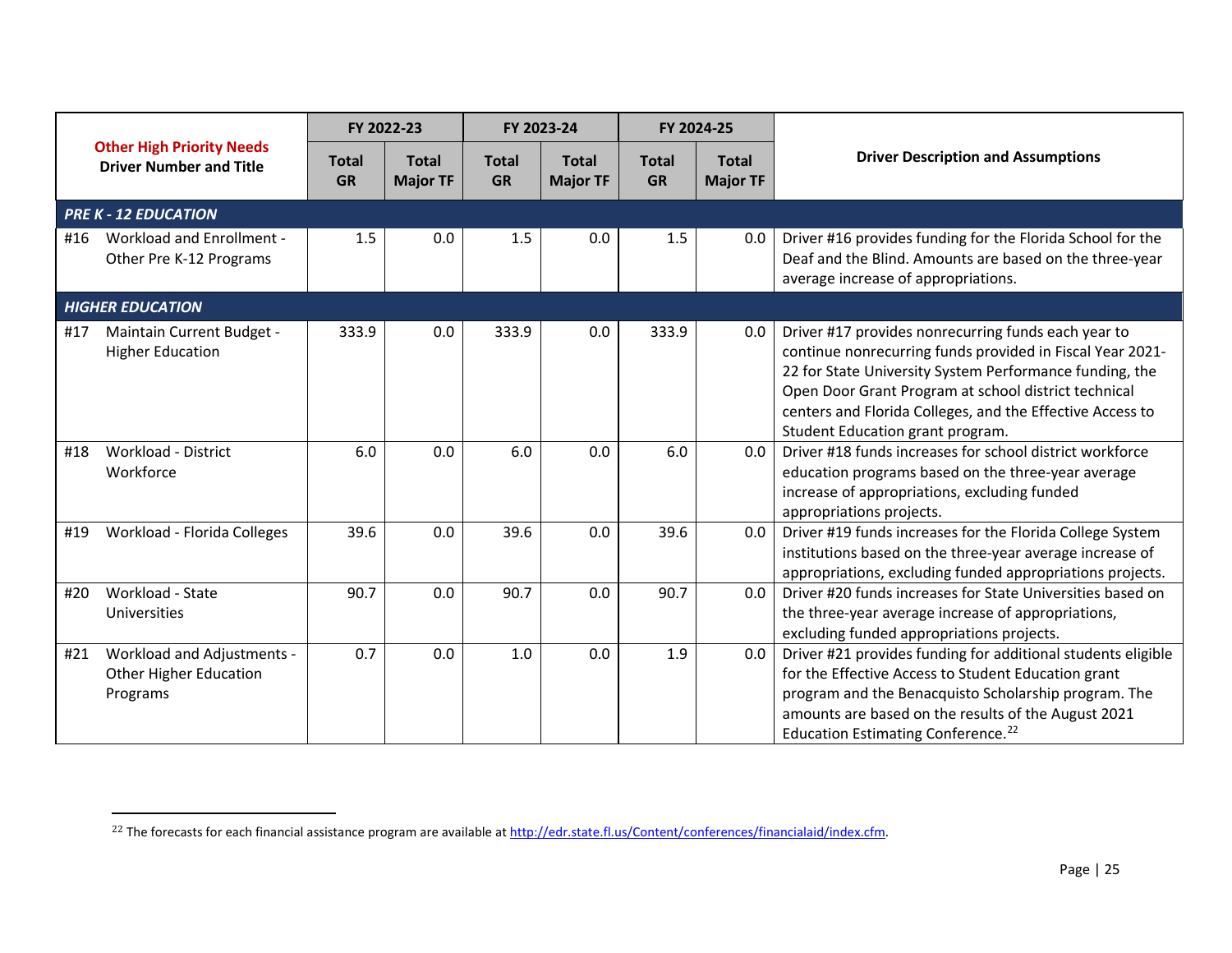|     |                                                                    |                           | FY 2022-23                      |                           | FY 2023-24                      |                           | FY 2024-25                      |                                                                                                                                                                                                                                                                                                                                                                                                                                                                                                                                                                                                                                                                                                           |
|-----|--------------------------------------------------------------------|---------------------------|---------------------------------|---------------------------|---------------------------------|---------------------------|---------------------------------|-----------------------------------------------------------------------------------------------------------------------------------------------------------------------------------------------------------------------------------------------------------------------------------------------------------------------------------------------------------------------------------------------------------------------------------------------------------------------------------------------------------------------------------------------------------------------------------------------------------------------------------------------------------------------------------------------------------|
|     | <b>Other High Priority Needs</b><br><b>Driver Number and Title</b> | <b>Total</b><br><b>GR</b> | <b>Total</b><br><b>Major TF</b> | <b>Total</b><br><b>GR</b> | <b>Total</b><br><b>Major TF</b> | <b>Total</b><br><b>GR</b> | <b>Total</b><br><b>Major TF</b> | <b>Driver Description and Assumptions</b>                                                                                                                                                                                                                                                                                                                                                                                                                                                                                                                                                                                                                                                                 |
|     | <b>HUMAN SERVICES</b>                                              |                           |                                 |                           |                                 |                           |                                 |                                                                                                                                                                                                                                                                                                                                                                                                                                                                                                                                                                                                                                                                                                           |
|     | #22 Medicaid Services                                              | 22.4                      | 41.8                            | 22.4                      | 41.8                            | 22.4                      | 41.8                            | Driver #22 provides additional funding for Medicaid<br>Waiver slots for the elderly and for Medicaid provider rate<br>increases based on the three-year average of<br>appropriations.                                                                                                                                                                                                                                                                                                                                                                                                                                                                                                                     |
| #23 | <b>Children and Family Services</b>                                | 82.4                      | 116.3                           | 82.4                      | 116.3                           | 82.4                      | 116.3                           | Driver #23 uses three-year averages of appropriations to<br>determine funding needs for the anticipated growth of the<br>following issues: maintenance adoption subsidies;<br>Community-Based Care lead agencies that provide child<br>welfare services; child abuse investigations conducted by<br>the department and/or sheriffs' offices; children's legal<br>services; foster care room and board rates; state mental<br>health treatment facility needs and operating contracts;<br>services for domestic violence victims; substance abuse<br>prevention; and mental health services administered<br>through community-based providers; and funding needs<br>resulting from recent federal changes. |
| #24 | <b>Health Services</b>                                             | 9.2                       | 35.3                            | 9.2                       | 35.3                            | 9.2                       | 35.3                            | Driver #24 provides additional funding for the Early Steps<br>program, the Office of Medical Marijuana Use, the<br>Newborn Screening program, Florida Poison Control<br>Centers, Child Protection Teams, Medical Quality<br>Assurance services, HIV/AIDS programs, epidemiology, and<br>Minority Health Initiatives based on three-year averages of<br>appropriations.                                                                                                                                                                                                                                                                                                                                    |
| #25 | <b>Developmental Disabilities</b>                                  | 73.8                      | 119.0                           | 73.8                      | 119.0                           | 73.8                      | 119.0                           | Driver #25 uses three-year averages of appropriations to<br>determine funding needs for reducing the waitlist for<br>Developmental Disabilities Waiver services, additional<br>client needs, additional administrative resources to<br>manage growth in Waiver services, supported<br>employment and internship programs, and rate increases<br>for Medicaid Waiver providers.                                                                                                                                                                                                                                                                                                                            |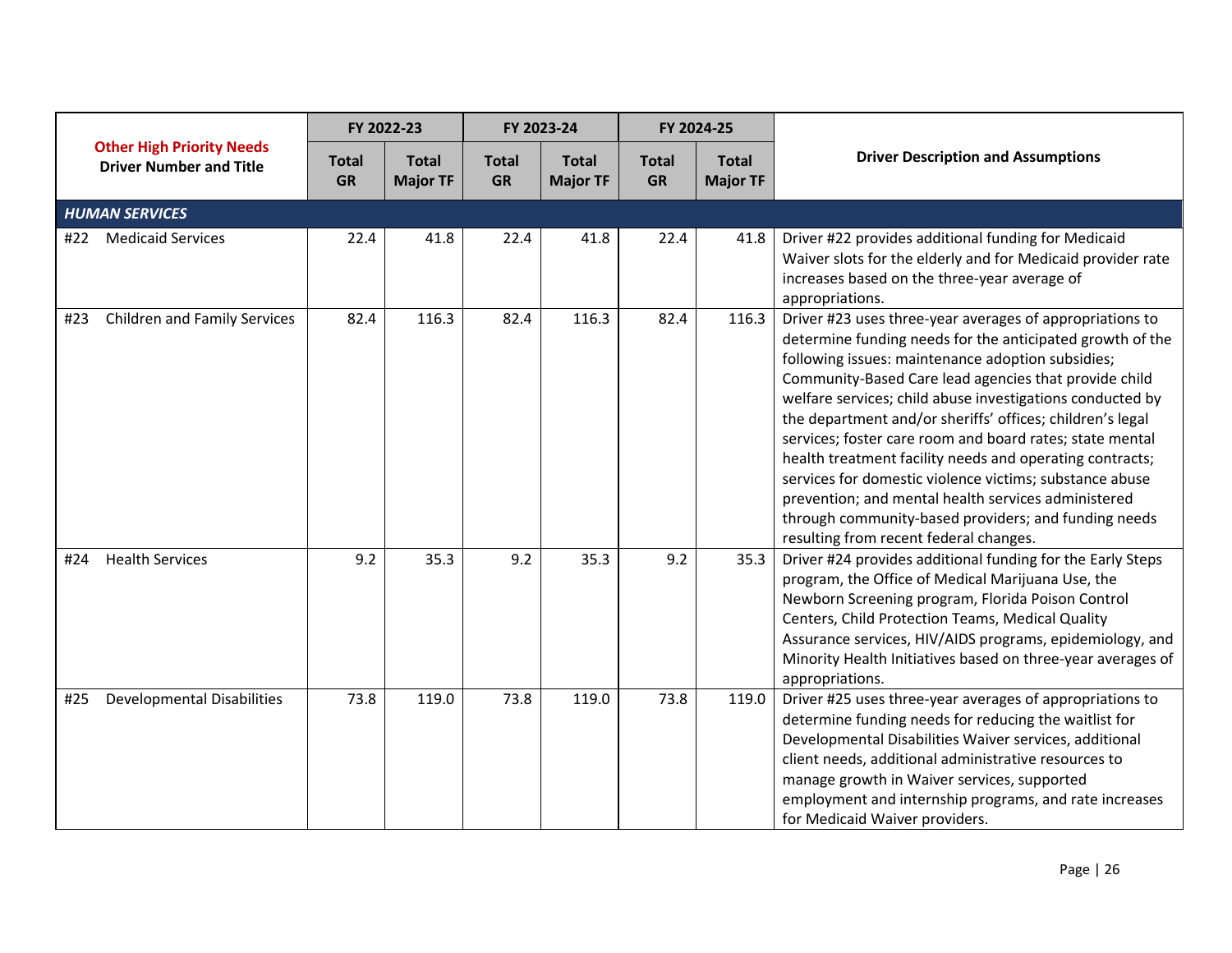|                                                                       |                           | FY 2022-23                      |                           | FY 2023-24                      |                           | FY 2024-25                      |                                                                                                                                                                                                                                                                                                                                                                                                                                                                                                                                                                                                                                                                                                                                                                                                                                                                         |
|-----------------------------------------------------------------------|---------------------------|---------------------------------|---------------------------|---------------------------------|---------------------------|---------------------------------|-------------------------------------------------------------------------------------------------------------------------------------------------------------------------------------------------------------------------------------------------------------------------------------------------------------------------------------------------------------------------------------------------------------------------------------------------------------------------------------------------------------------------------------------------------------------------------------------------------------------------------------------------------------------------------------------------------------------------------------------------------------------------------------------------------------------------------------------------------------------------|
| <b>Other High Priority Needs</b><br><b>Driver Number and Title</b>    | <b>Total</b><br><b>GR</b> | <b>Total</b><br><b>Major TF</b> | <b>Total</b><br><b>GR</b> | <b>Total</b><br><b>Major TF</b> | <b>Total</b><br><b>GR</b> | <b>Total</b><br><b>Major TF</b> | <b>Driver Description and Assumptions</b>                                                                                                                                                                                                                                                                                                                                                                                                                                                                                                                                                                                                                                                                                                                                                                                                                               |
| <b>Veterans' Services</b><br>#26                                      | 1.7                       | 0.7                             | 1.7                       | 0.7                             | 1.7                       | 0.7                             | Driver #26 provides funding for Florida is for Veterans,<br>Inc., for the Entrepreneurship Program and the Veterans<br>Workforce Training Grant Program, veterans' home<br>resident equipment, and handicap transport vans. The<br>amounts are based on three-year averages of<br>appropriations.                                                                                                                                                                                                                                                                                                                                                                                                                                                                                                                                                                       |
| <b>Elderly Services</b><br>#27                                        | 12.2                      | 0.3                             | 12.2                      | 0.3                             | 12.2                      | 0.3                             | Driver #27 provides funding for reducing the waitlists for<br>the Community Care for the Elderly program, the Home<br>Care for the Elderly program, and to provide respite<br>services for the Alzheimer's clients based on the three-<br>year averages of appropriations. Funding also includes the<br>Public Guardianship program and the Aging Resource<br>Centers based on three-year averages of appropriations.                                                                                                                                                                                                                                                                                                                                                                                                                                                   |
| <b>Human Services Information</b><br>#28<br>Technology/Infrastructure | 6.8                       | 53.4                            | 6.8                       | 53.4                            | 6.8                       | 53.4                            | Driver #28 provides funding for the completion of the<br>Agency for Persons with Disabilities' Client Data<br>Management System, the Department of Veterans' Affairs<br>computer replacement program and security<br>enhancements, the Florida Medicaid Management<br>Information System (FMMIS) transition, facility regulation<br>issues in the Agency for Health Care Administration,<br>restoration of nonrecurring funds for cloud conversion for<br>the Department of Children and Families' Florida Safe<br>Families Network (FSFN), Child Welfare Information<br>Technology, and continuation of the Enterprise Client<br>Information, the Department of Health Centralized Online<br>Reporting, Tracking, and Notification Enterprise (CORTNE)<br>Accounting and Budgeting System, and Tracking System<br>(eCIRTS) Project in the Department of Elder Affairs. |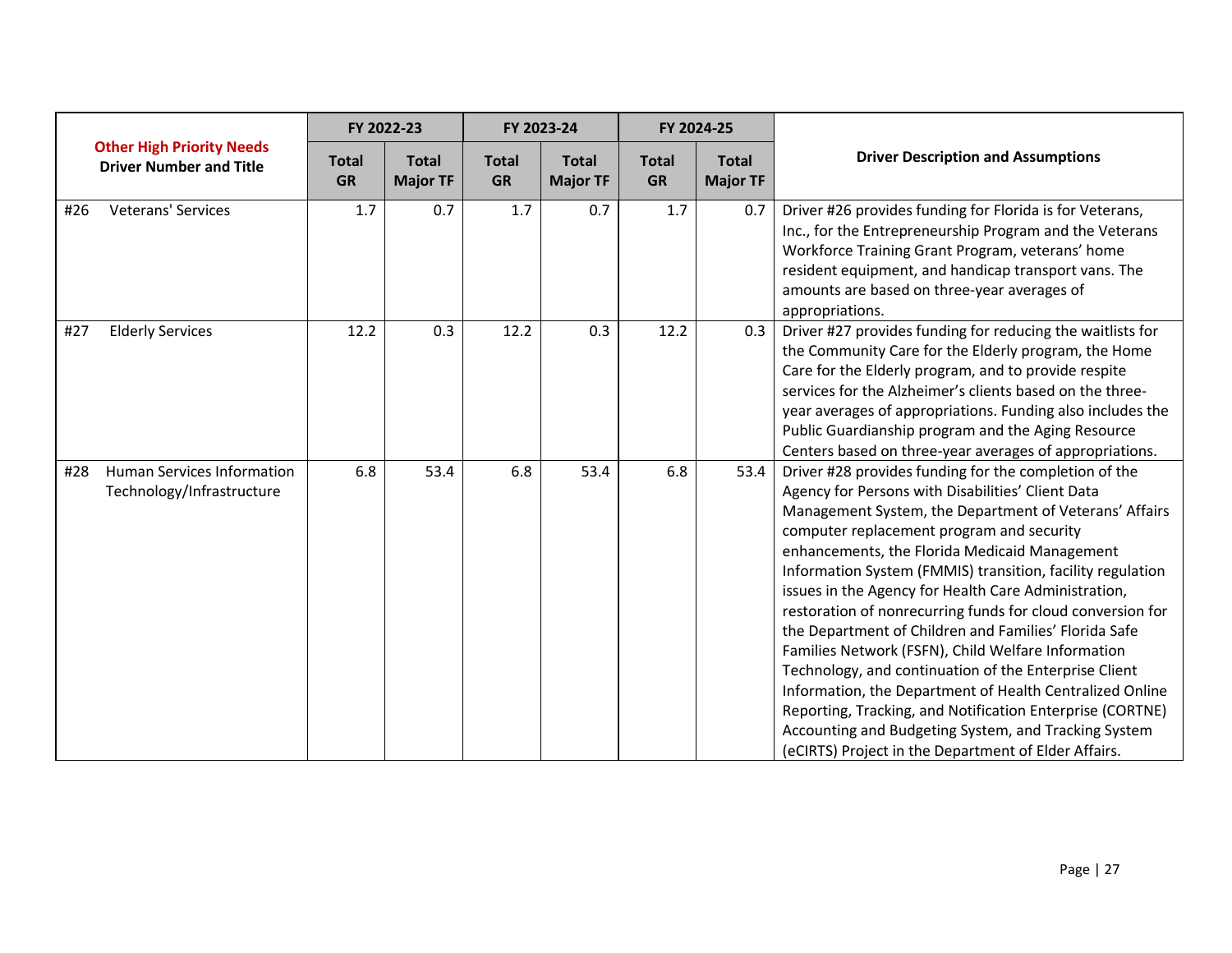|     |                                                                       |                           | FY 2022-23                      | FY 2023-24                |                                 |                           | FY 2024-25                      |                                                                                                                                                                                                                                                                                                                          |
|-----|-----------------------------------------------------------------------|---------------------------|---------------------------------|---------------------------|---------------------------------|---------------------------|---------------------------------|--------------------------------------------------------------------------------------------------------------------------------------------------------------------------------------------------------------------------------------------------------------------------------------------------------------------------|
|     | <b>Other High Priority Needs</b><br><b>Driver Number and Title</b>    | <b>Total</b><br><b>GR</b> | <b>Total</b><br><b>Major TF</b> | <b>Total</b><br><b>GR</b> | <b>Total</b><br><b>Major TF</b> | <b>Total</b><br><b>GR</b> | <b>Total</b><br><b>Major TF</b> | <b>Driver Description and Assumptions</b>                                                                                                                                                                                                                                                                                |
|     | <b>CRIMINAL JUSTICE AND JUDICIAL BRANCH</b>                           |                           |                                 |                           |                                 |                           |                                 |                                                                                                                                                                                                                                                                                                                          |
| #29 | Justice Administration<br>Entities                                    | 6.8                       | 0.3                             | 6.8                       | 0.3                             | 6.8                       | 0.3                             | Driver #29 funds increases for due process and conflict<br>case costs for the judicial system; Criminal Conflict and<br>Civil Regional Counsels; and Capital Collateral Regional<br>Counsels. The amounts are based on three-year averages<br>of appropriations, including supplemental appropriations.                  |
| #30 | <b>Department of Corrections</b><br>Operations                        | 17.3                      | 0.0                             | 17.3                      | 0.0                             | 0.0                       | 0.0                             | Driver #30 provides funding related to the four year<br>transition of correctional officers from 12 hour to 8.5 hour<br>shifts. The amounts are based on the average increase in<br>funding for this issue over the last two fiscal years.                                                                               |
| #31 | Juvenile Justice Programs                                             | 6.2                       | 1.0                             | 6.2                       | 1.0                             | 6.2                       | 1.0                             | Driver #31 funds residential commitment programs,<br>community supervision, and prevention programs based<br>on the three-year average increase of appropriations.                                                                                                                                                       |
| #32 | <b>Other Criminal and Civil</b><br>Justice Programs and<br>Operations | 23.1                      | 8.5                             | 23.1                      | 8.5                             | 23.1                      | 8.5                             | Driver #32 provides funding based on the three-year<br>average increase of appropriations for education and<br>training programs for inmates and offenders; safety and<br>security cameras at correctional and juvenile justice<br>facilities; motor vehicle fleet replacements; and<br>information technology projects. |
| #33 | <b>Judicial Branch</b>                                                | 3.9                       | 0.1                             | 3.9                       | 0.1                             | 3.9                       | 0.1                             | Driver #33 provides funding for problem-solving courts<br>and the certification of additional judgeships based on the<br>three-year average increase of appropriations.                                                                                                                                                  |

*Table continues on the following page.*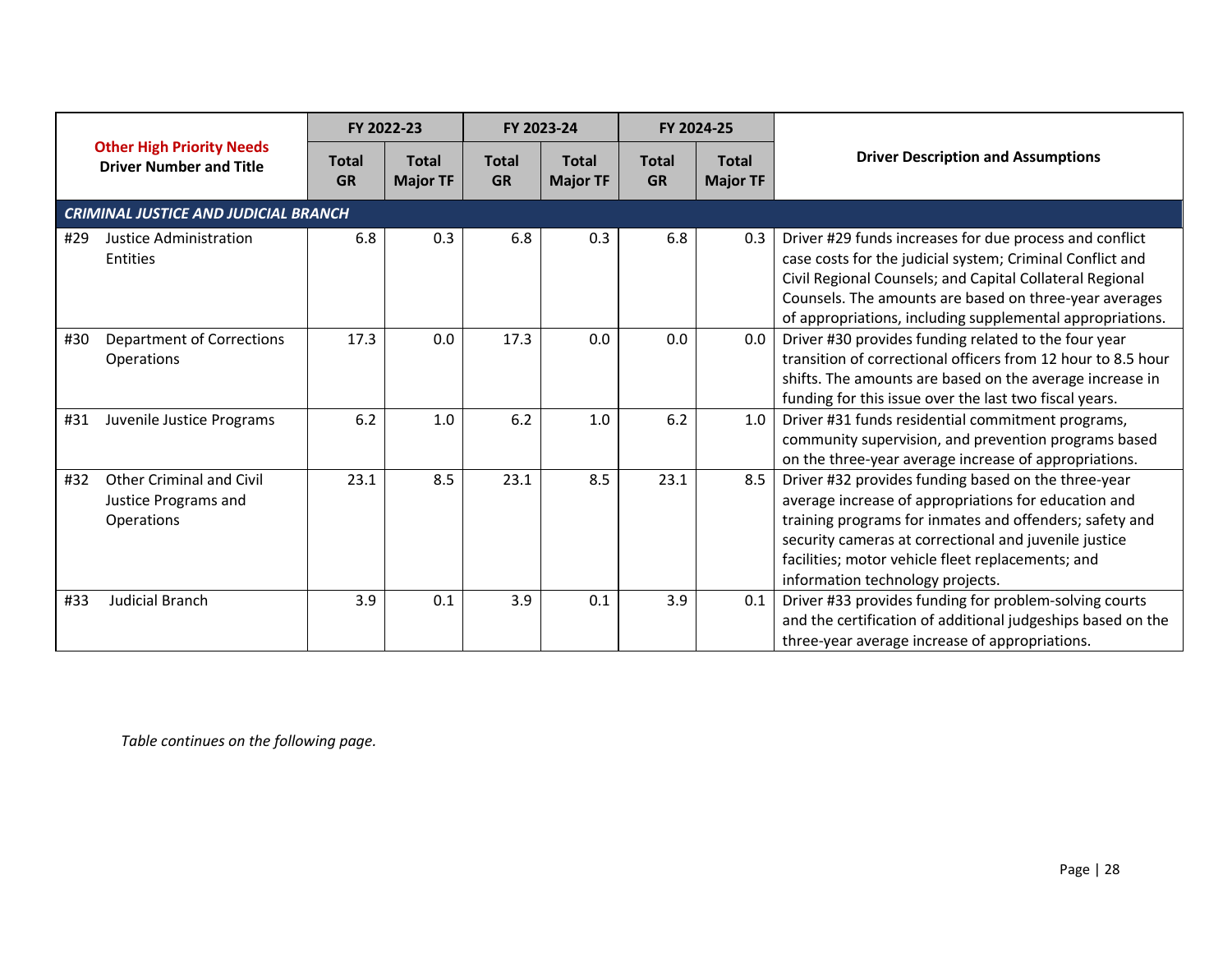<span id="page-28-0"></span>

|     |                                                                                              |                           | FY 2022-23                      |                           | FY 2023-24                      |                           | FY 2024-25                      |                                                                                                                                                                                                                                                                                                                                                                                                                                                                                                                                              |
|-----|----------------------------------------------------------------------------------------------|---------------------------|---------------------------------|---------------------------|---------------------------------|---------------------------|---------------------------------|----------------------------------------------------------------------------------------------------------------------------------------------------------------------------------------------------------------------------------------------------------------------------------------------------------------------------------------------------------------------------------------------------------------------------------------------------------------------------------------------------------------------------------------------|
|     | <b>Other High Priority Needs</b><br><b>Driver Number and Title</b>                           | <b>Total</b><br><b>GR</b> | <b>Total</b><br><b>Major TF</b> | <b>Total</b><br><b>GR</b> | <b>Total</b><br><b>Major TF</b> | <b>Total</b><br><b>GR</b> | <b>Total</b><br><b>Major TF</b> | <b>Driver Description and Assumptions</b>                                                                                                                                                                                                                                                                                                                                                                                                                                                                                                    |
|     | TRANSPORTATION AND ECONOMIC DEVELOPMENT                                                      |                           |                                 |                           |                                 |                           |                                 |                                                                                                                                                                                                                                                                                                                                                                                                                                                                                                                                              |
| #34 | Department of<br><b>Transportation Adopted</b><br>Work Program (Fiscal Year<br>$2022 - 2025$ | 0.0                       | 9,272.0                         | 0.0                       | 8,484.6                         | 0.0                       | 8,051.1                         | Driver #34 funds the list of transportation projects<br>included in the Adopted Five Year Work Program, which<br>uses estimates from the March 2021 Revenue Estimating<br>Conference. <sup>23</sup> Changes in project commitments and<br>revenue estimates after July 1, 2021, will be incorporated<br>into the Tentative Work Program in January 2022.                                                                                                                                                                                     |
| #35 | Economic Development and<br><b>Workforce Programs</b>                                        | 48.8                      | 0.0                             | 48.8                      | 0.0                             | 48.8                      | 0.0                             | Driver #35 provides funding for various programs and<br>activities including the Job Growth Grant Fund and<br>contract payments for traditional economic development<br>programs. The amounts are based on the three-year<br>average of appropriations for each program.                                                                                                                                                                                                                                                                     |
| #36 | <b>National Guard Armories</b><br>and Military Affairs Priorities                            | 4.9                       | 0.0                             | 4.9                       | 0.0                             | 4.9                       | 0.0                             | Driver #36 provides funding for ongoing maintenance and<br>repairs to Florida armories based on the three-year<br>average of appropriations. In addition, this driver provides<br>funding based on the three-year average of appropriations<br>for the National Guard tuition assistance program and<br>workers compensation claims for troops who become<br>injured while on state active duty.                                                                                                                                             |
| #37 | Library, Cultural, Historical,<br>and Election Priorities                                    | 41.8                      | 0.0                             | 39.7                      | 0.0                             | 41.8                      | 0.0                             | Driver #37 uses three-year averages of appropriations to<br>fund a variety of programs including state aid to libraries;<br>public library construction grants; cultural grants<br>programs; cultural facility grants; historical resources<br>grants; and elections costs for statewide litigation and<br>special elections. In addition, funding is provided in Fiscal<br>Year 2022-23 and Fiscal Year 2024-25 for advertising<br>constitutional amendments based on the average funding<br>in the two most recent general election years. |

<sup>&</sup>lt;sup>23</sup> The forecast for revenues flowing into the State Transportation Trust Fund is available at [http://edr.state.fl.us/Content/conferences/transportation/index.cfm.](http://edr.state.fl.us/Content/conferences/transportation/index.cfm)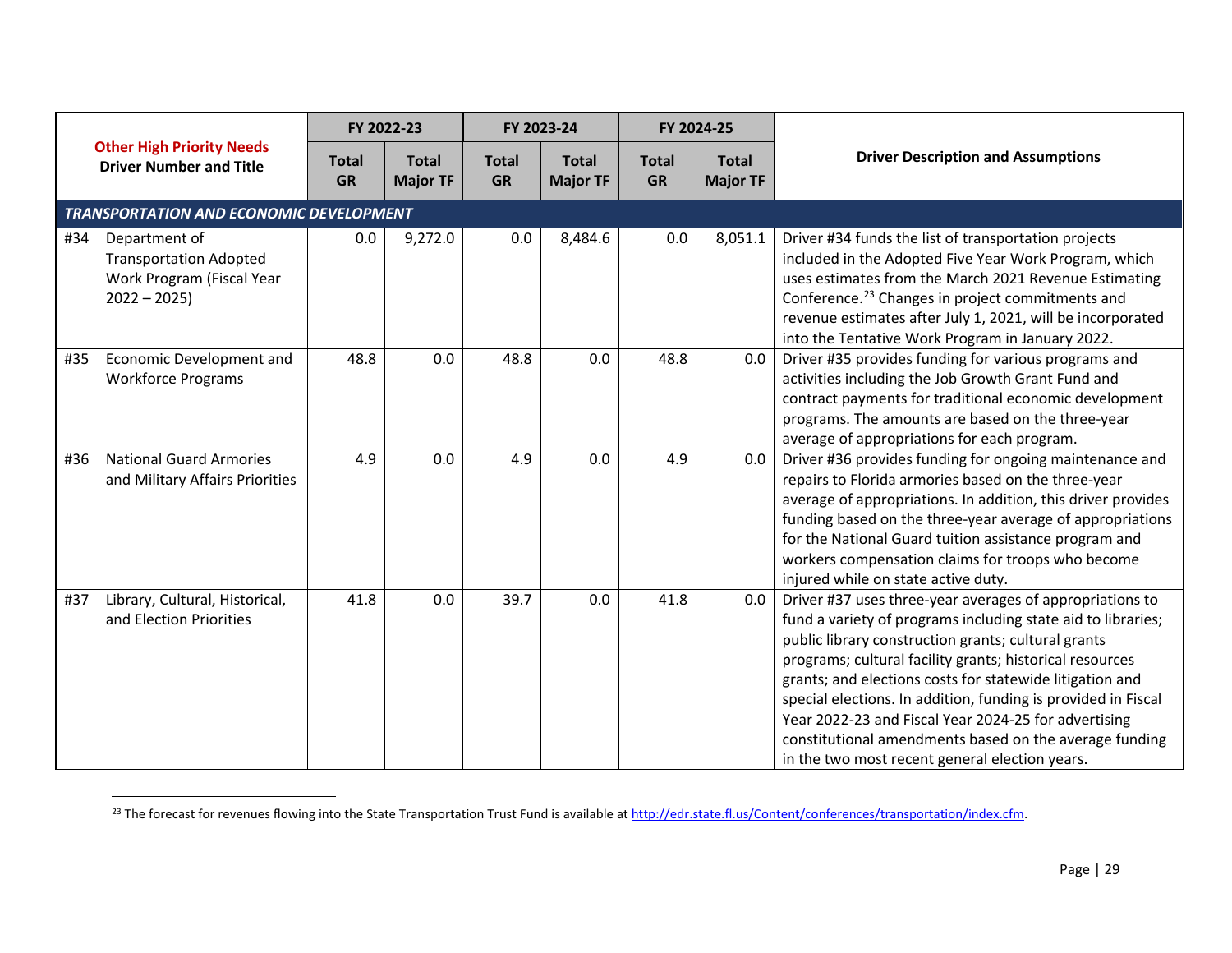<span id="page-29-0"></span>

|            |                                                                    |                           | FY 2022-23                      |                           | FY 2023-24                      |                           | FY 2024-25                      |                                                                                                                                                                                                                                                                                                                                                                                                                                                                                                                                                                                                                                                                                                               |
|------------|--------------------------------------------------------------------|---------------------------|---------------------------------|---------------------------|---------------------------------|---------------------------|---------------------------------|---------------------------------------------------------------------------------------------------------------------------------------------------------------------------------------------------------------------------------------------------------------------------------------------------------------------------------------------------------------------------------------------------------------------------------------------------------------------------------------------------------------------------------------------------------------------------------------------------------------------------------------------------------------------------------------------------------------|
|            | <b>Other High Priority Needs</b><br><b>Driver Number and Title</b> | <b>Total</b><br><b>GR</b> | <b>Total</b><br><b>Major TF</b> | <b>Total</b><br><b>GR</b> | <b>Total</b><br><b>Major TF</b> | <b>Total</b><br><b>GR</b> | <b>Total</b><br><b>Major TF</b> | <b>Driver Description and Assumptions</b>                                                                                                                                                                                                                                                                                                                                                                                                                                                                                                                                                                                                                                                                     |
|            | <b>NATURAL RESOURCES</b>                                           |                           |                                 |                           |                                 |                           |                                 |                                                                                                                                                                                                                                                                                                                                                                                                                                                                                                                                                                                                                                                                                                               |
| #38<br>#39 | Water and Land<br>Conservation<br>Other Agricultural and           | 36.5<br>149.0             | 533.7<br>27.7                   | 172.8<br>157.0            | 397.3<br>23.4                   | 172.8<br>157.4            | 397.3<br>23.4                   | Driver #38 provides funding for a variety of conservation<br>programs including the Florida Forever Program,<br>Everglades Restoration, Lake Apopka, Water Quality<br>Improvements, Alternative Water Supply, Beach<br>Restoration, and Land Management. Funding levels are<br>based on revenues available in the Land Acquisition Trust<br>Fund (LATF), as projected by the August 2021 Revenue<br>Estimating Conference, <sup>24</sup> and three-year averages of<br>appropriations. In Fiscal Year 2022-23, prior year carry<br>forward balances and increased revenue projections in the<br>LATF reduce the amount of General Revenue needed.<br>Driver #39 uses three-year averages of appropriations to |
|            | <b>Environmental Programs</b>                                      |                           |                                 |                           |                                 |                           |                                 | fund a variety of programs including Water Projects;<br>Drinking Water and Wastewater Revolving Loan Programs;<br>Florida Keys Restoration Projects; Florida Resilient<br>Coastlines Program; Agricultural Programs; and Fish and<br>Wildlife Conservation Programs.                                                                                                                                                                                                                                                                                                                                                                                                                                          |
|            | <b>GENERAL GOVERNMENT</b>                                          |                           |                                 |                           |                                 |                           |                                 |                                                                                                                                                                                                                                                                                                                                                                                                                                                                                                                                                                                                                                                                                                               |
| #40        | <b>Other General Government</b><br>Priorities                      | 10.1                      | 31.7                            | 2.2                       | 25.6                            | 3.4                       | 23.8                            | Driver #40 funds contract costs associated with the Florida<br>Interoperability Network and Mutual Aid channels and the<br>Statewide Law Enforcement Radio System, as estimated by<br>the Department of Management Services. Funding is also<br>provided for contract costs for the Florida Accounting<br>Information Resource replacement as estimated by the<br>Department of Financial Services. In addition, funding is<br>provided for aerial photography for small counties based<br>on estimates from the Department of Revenue.                                                                                                                                                                       |

<sup>24</sup> The forecast for Documentary Stamp Tax collections and distributions is available a[t http://edr.state.fl.us/Content/conferences/docstamp/index.cfm.](http://edr.state.fl.us/Content/conferences/docstamp/index.cfm)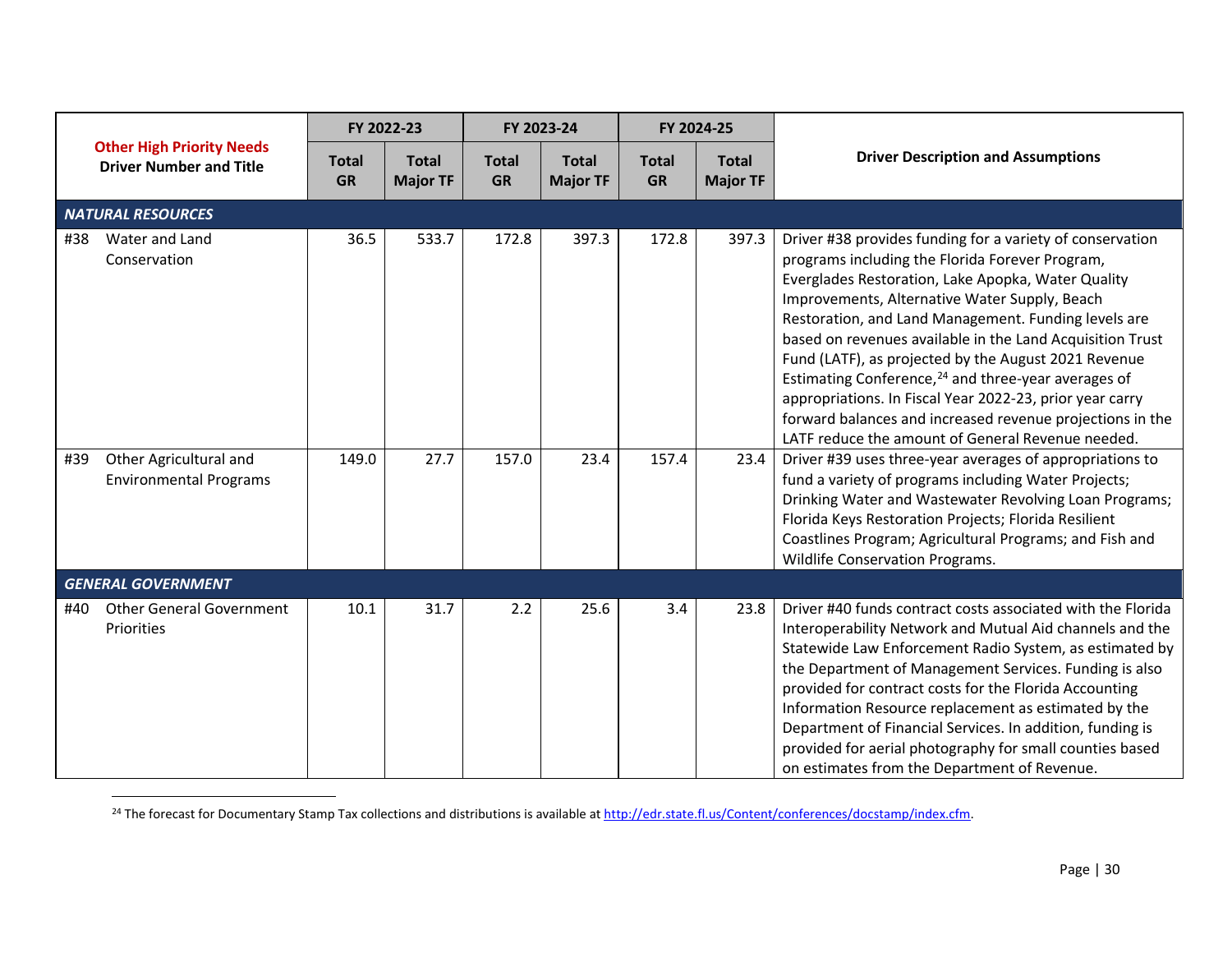|                                                                                              |                           | FY 2022-23                      | FY 2023-24                |                                 |                           | FY 2024-25                      |                                                                                                                                                                                                                                                                                                                                                                                                                                                                                                                                                     |
|----------------------------------------------------------------------------------------------|---------------------------|---------------------------------|---------------------------|---------------------------------|---------------------------|---------------------------------|-----------------------------------------------------------------------------------------------------------------------------------------------------------------------------------------------------------------------------------------------------------------------------------------------------------------------------------------------------------------------------------------------------------------------------------------------------------------------------------------------------------------------------------------------------|
| <b>Other High Priority Needs</b><br><b>Driver Number and Title</b>                           | <b>Total</b><br><b>GR</b> | <b>Total</b><br><b>Major TF</b> | <b>Total</b><br><b>GR</b> | <b>Total</b><br><b>Major TF</b> | <b>Total</b><br><b>GR</b> | <b>Total</b><br><b>Major TF</b> | <b>Driver Description and Assumptions</b>                                                                                                                                                                                                                                                                                                                                                                                                                                                                                                           |
| State Building Pool - General<br>#41<br><b>Repairs and Maintenance</b>                       | 33.7                      | 16.4                            | 33.7                      | 16.4                            | 33.7                      | 16.4                            | Driver #41 funds general repairs and maintenance for the<br>Florida Facilities Pool (state-owned facilities located<br>throughout Florida) based on the three-year average of<br>appropriations.                                                                                                                                                                                                                                                                                                                                                    |
| <b>ADMINISTERED FUNDS AND STATEWIDE ISSUES</b>                                               |                           |                                 |                           |                                 |                           |                                 |                                                                                                                                                                                                                                                                                                                                                                                                                                                                                                                                                     |
| #42<br>State Employee Pay Issues                                                             | 58.6                      | 32.0                            | 58.6                      | 32.0                            | 58.6                      | 32.0                            | Driver #42 provides funding for state employees pay issues<br>based on the three-year average of appropriations for<br>competitive pay adjustments, merit and retention pay<br>adjustments, and minimum wage adjustments.                                                                                                                                                                                                                                                                                                                           |
| #43<br>Maintenance, Repairs, and<br>Capital Improvements -<br>Statewide Buildings - Critical | 54.8                      | 21.0                            | 54.8                      | 21.0                            | 54.8                      | 18.7                            | Driver #43 provides funding based on three-year averages<br>of appropriations for critical maintenance and repair<br>projects at state-owned facilities throughout the state,<br>including health services facilities, justice and judicial<br>branch facilities, agricultural and wildlife conservation<br>infrastructure, transportation facilities, and highway safety<br>facilities. Funds are also provided for life safety and ADA<br>repairs of facilities in the Florida Facilities Pool based on<br>three-year averages of appropriations. |
| <b>Total Other High Priority Needs</b>                                                       | 1,176.5                   | 10,311.3                        | 1,311.1                   | 9,377.1                         | 1,298.4                   | 8,941.8                         |                                                                                                                                                                                                                                                                                                                                                                                                                                                                                                                                                     |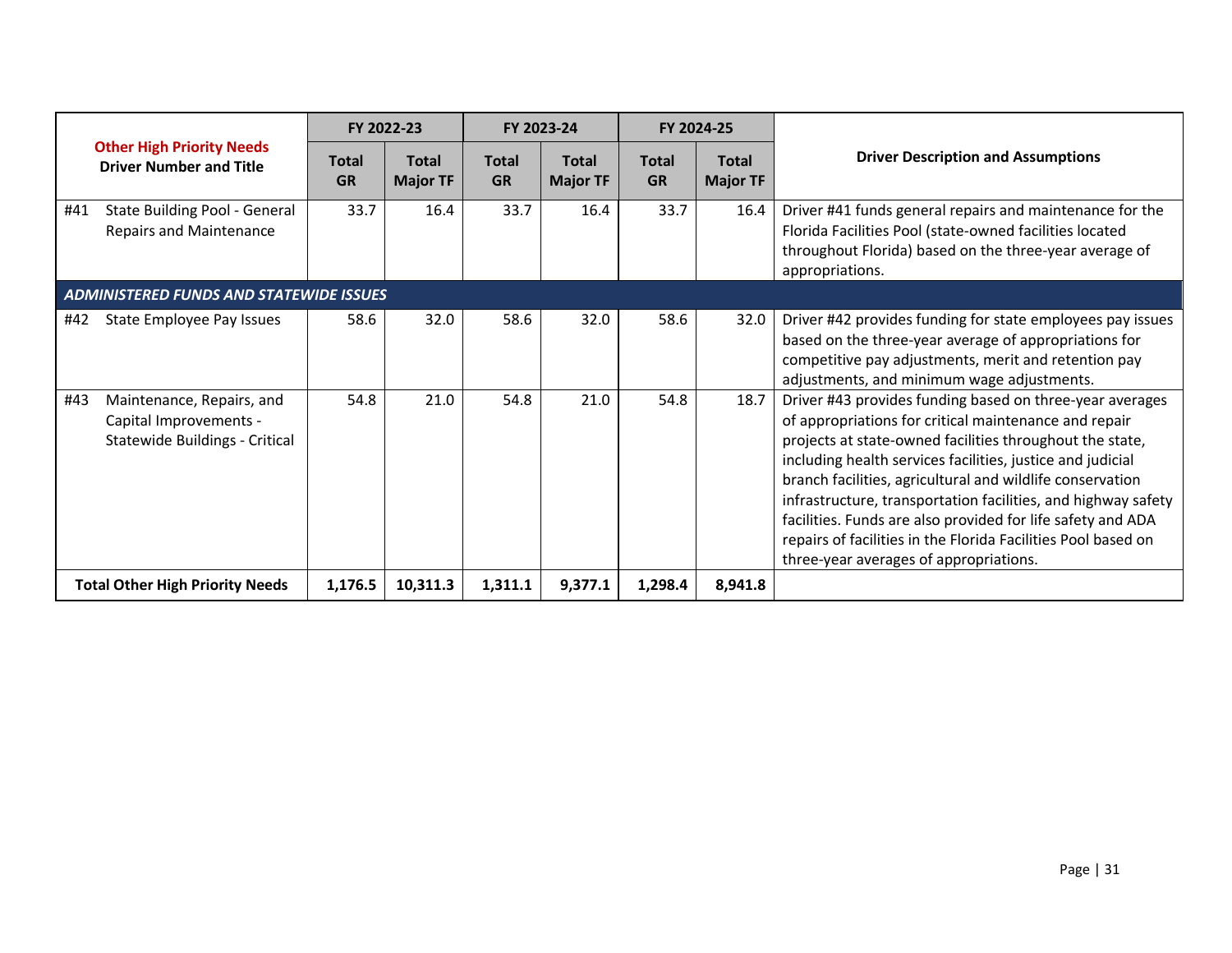## <span id="page-31-0"></span>REVENUE ADJUSTMENTS

#### KEY POINTS

- $\cdot$  The Outlook includes tax and fee adjustments to the General Revenue Fund totaling -\$84.6 million in Fiscal Year 2022-23; -\$130.3 million in Fiscal Year 2023-24; and -\$176.0 million in Fiscal Year 2024-25.
- $\triangle$  The increasingly negative impact is a result of the cumulative effect of continuing the adjustments that are recurring in nature.
- $\hat{P}$  These negative adjustments are offset by trust fund transfers to the General Revenue Fund. The Outlook assumes annual transfers of \$152.1 million.

The Outlook includes revenue adjustments to the General Revenue Fund, which reflect recent legislative actions that alter the revenue-side of the state's fiscal picture, including tax and fee changes and trust fund transfers. The tax and fee changes are grouped into two categories: continuing and time-limited. The continuing tax and fee changes are recurring adjustments to the funds that are otherwise available and build over time. The time-limited tax and fee changes are confined to each year and are held constant in the Outlook.

## <span id="page-31-1"></span>Tax and Significant Fee Changes

l

Every year, the Legislature adopts a number of statutory changes that affect state and local government revenues. Some increase or reduce revenues, while others transfer moneys between different funds or levels of government without affecting state revenue receipts. After the Legislature adjourns, the Revenue Estimating Conference produces fiscal impacts for each measure, and these are compiled in a document entitled *Measures Affecting Revenues*.<sup>[25](#page-31-2)</sup> The Outlook includes a three-year average of the state tax and fee changes that affect the General Revenue Fund.

Some of the impacts embedded in the measures are time-limited, nonrecurring changes that only affect a single year (e.g., Sales Tax holidays), while others are continuing, recurring changes that affect all future years. Because continuing changes to taxes often have delayed effective dates, the effect of the changes in the first fiscal year of implementation can be less than a full year's effect.

Typically, only a small percentage of the measures are positive; by far the greater share results in savings to the affected payers and a reduction in state revenues. The average for each fiscal year is a net number and—after averaging across the three years—is used in the Outlook to reflect the overall level of expected change. The calculation for this year's Outlook warranted a different treatment. Two of the more significant measures from the 2021 Legislative Sessions relate to changes that, given their nature, cannot be replicated in the future: Chapter 2021-2, Laws of Florida, relating to the tax treatment of online sales and Chapter 2021-268, Laws of Florida, regarding the implementation of the 2021 Gaming Compact between the Seminole Tribe of Florida and the State of Florida. Because both initiatives were unique in time and significance, they have been excluded from the Fiscal Year 2020-21 average.

<span id="page-31-2"></span><sup>25</sup> <http://edr.state.fl.us/Content/revenues/reports/measures-affecting-revenues/index.cfm>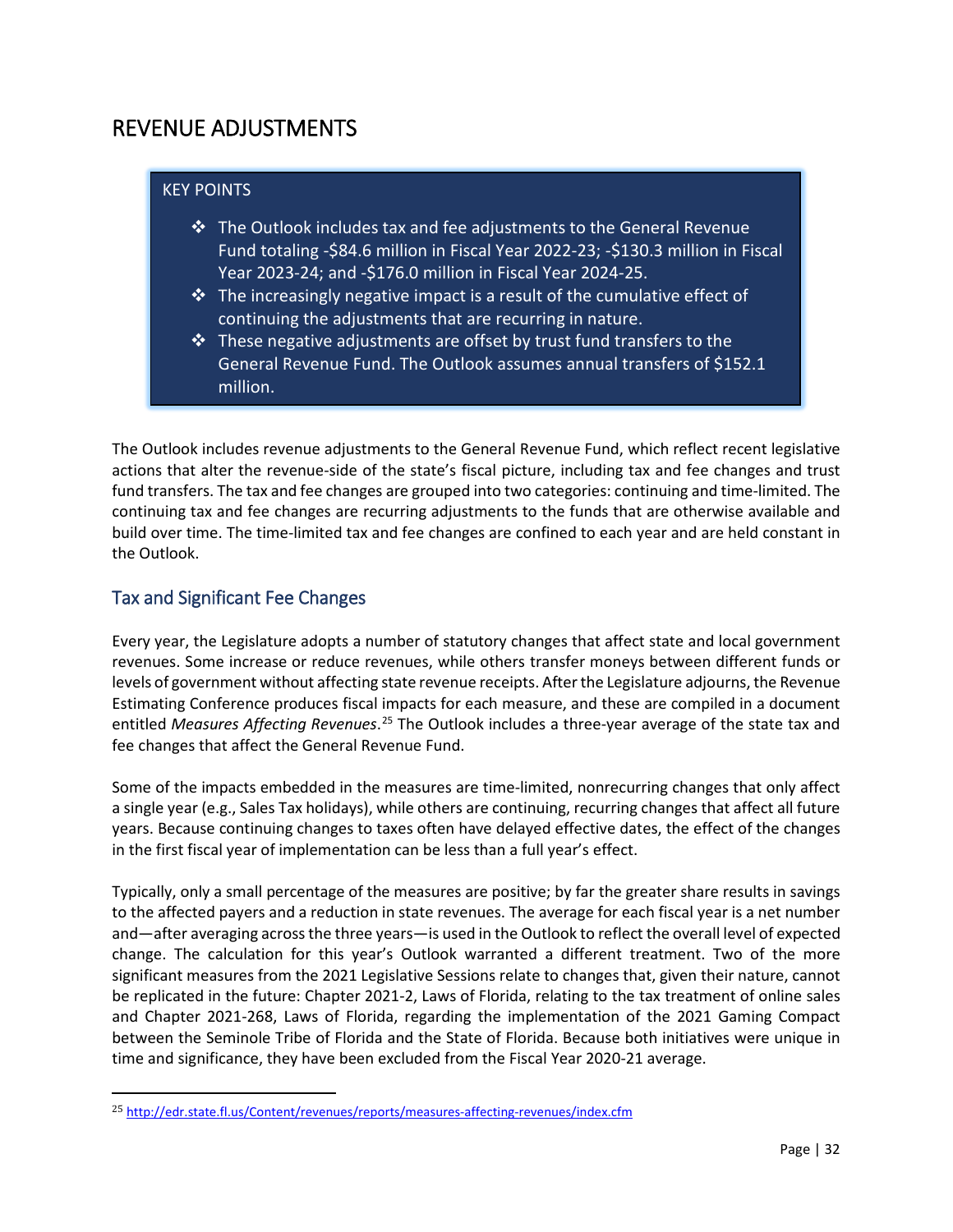In each of the years used to calculate the three-year average for this Outlook, the largest time-limited impacts were the back-to-school Sales Tax holidays. The largest continuing impact was the additional 0.2 percentage point reduction to the Sales Tax rate imposed on commercial rent beginning in Fiscal Year 2019-20, followed by the increase to the Moffitt Cancer Center distribution in Fiscal Year 2021-22. The continuing impacts from legislation in Fiscal Year 2020-21 resulted in only minor adjustments to the General Revenue Fund. With the introduction each year of new tax and fee impacts that are recurring, the impacts stack as the years progress. The following table shows how the cumulative impact of the continuing items is calculated.

|              |            | Fiscal Year 2022-23 |              |            | Fiscal Year 2023-24 |              | <b>Fiscal Year 2024-25</b> |           |              |  |
|--------------|------------|---------------------|--------------|------------|---------------------|--------------|----------------------------|-----------|--------------|--|
|              | <b>Rec</b> | <b>NR</b>           | <b>Total</b> | <b>Rec</b> | <b>NR</b>           | <b>Total</b> | <b>Rec</b>                 | <b>NR</b> | <b>Total</b> |  |
| Year 1       | (45.7)     | 27.9                | (17.8)       | (45.7)     | 0.0                 | (45.7)       | (45.7)                     | 0.0       | (45.7)       |  |
| Year 2       |            |                     |              | (45.7)     | 27.9                | (17.8)       | (45.7)                     | 0.0       | (45.7)       |  |
| Year 3       |            |                     |              | -          |                     |              | (45.7)                     | 27.9      | (17.8)       |  |
| <b>TOTAL</b> | (45.7)     | 27.9                | (17.8)       | (91.4)     | 27.9                | (63.5)       | (137.1)                    | 27.9      | (109.2)      |  |

 *Note: totals may not add due to rounding.*

After adding the time-limited changes, the final revenue adjustments included in the Outlook are displayed in the following table. In magnitude, the numbers are very similar to the adjustments used in last year's Outlook. Since three-year averages are used to develop the total impact, no specific tax or fee changes can be inferred.

|                                              |                          | Fiscal Year 2022-23 |        |            | Fiscal Year 2023-24 |              | Fiscal Year 2024-25      |           |              |  |
|----------------------------------------------|--------------------------|---------------------|--------|------------|---------------------|--------------|--------------------------|-----------|--------------|--|
|                                              | <b>Rec</b>               | <b>NR</b>           | Total  | <b>Rec</b> | <b>NR</b>           | <b>Total</b> | <b>Rec</b>               | <b>NR</b> | <b>Total</b> |  |
| <b>Continuing Tax/</b><br><b>Fee Changes</b> | (45.7)                   | 27.9                | (17.8) | (91.4)     | 27.9                | (63.5)       | (137.1)                  | 27.9      | (109.2)      |  |
| Time-Limited Tax/<br><b>Fee Changes</b>      | $\overline{\phantom{0}}$ | (66.8)              | (66.8) | -          | (66.8)              | (66.8)       | $\overline{\phantom{0}}$ | (66.8)    | (66.8)       |  |
| <b>TOTAL</b>                                 | (45.7)                   | (38.9)              | (84.6) | (91.4)     | (38.9)              | (130.3)      | (137.1)                  | (38.9)    | (176.0)      |  |

## <span id="page-32-0"></span>Trust Fund Transfers to General Revenue

For various reasons, trust funds are created to set aside or earmark a portion of state revenue for particular uses. For Fiscal Year 2021-22, appropriations were made from 170 different trust funds, totaling \$65.2 billion. Approximately \$39.9 billion was appropriated from federal revenue sources and \$25.2 billion from state revenue sources.

The annual General Appropriations Act typically includes transfers of unobligated fund balances from trust funds to the General Revenue Fund. This year's Outlook relies on three-year averages of trust fund transfers as adjustments to available General Revenue. The average is calculated using pre-veto levels and is exclusive of transfers related to constitutional amendments; transfers associated with estimating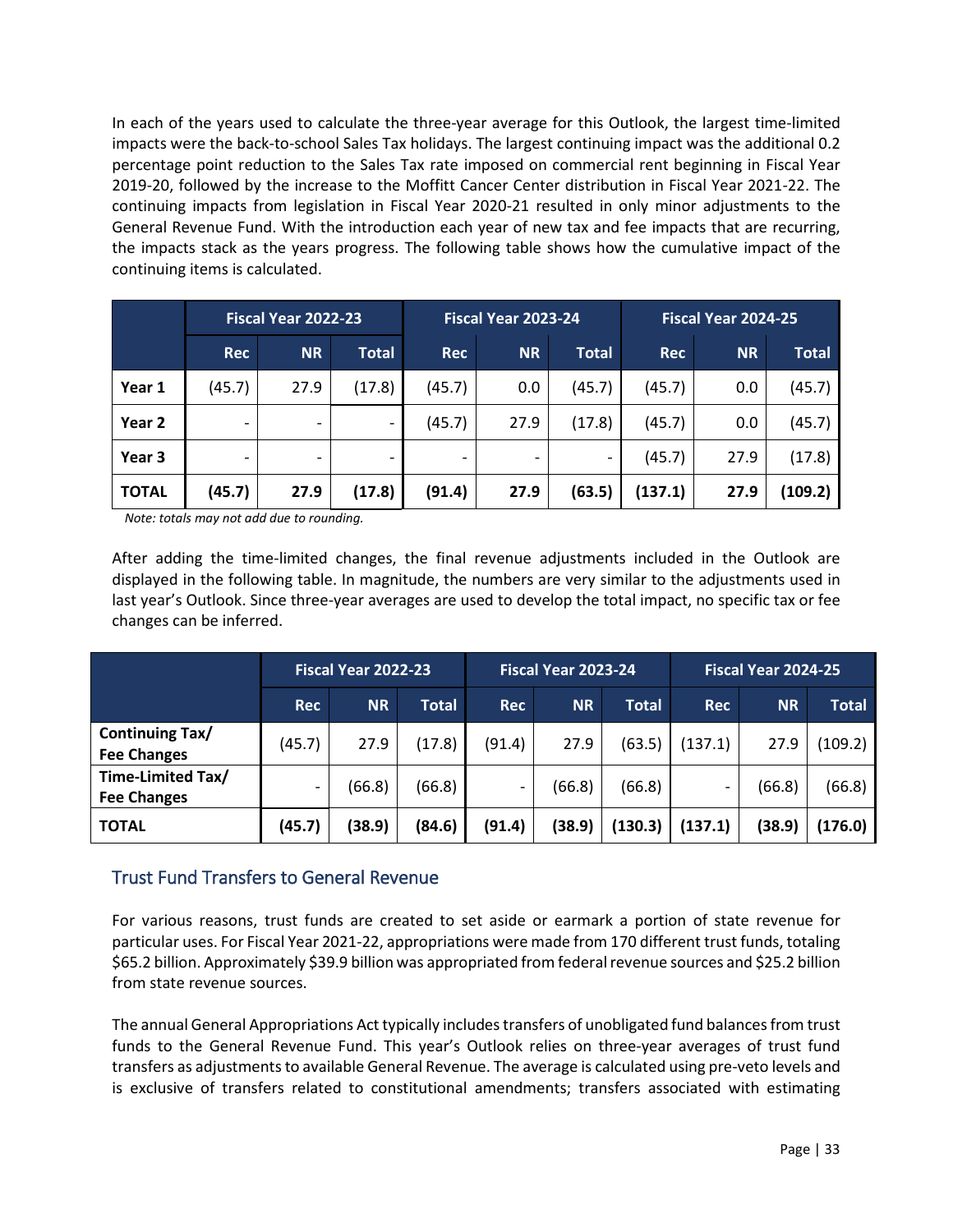conferences; and transfers related to permanent law changes significantly affecting one or more trust funds and producing related sweeps.

In addition, this year's calculation makes adjustments for the redirection of General Revenue funds to the State Transportation Trust Fund that was approved in Chapter 2019-043, Laws of Florida; the redirection of General Revenue funds to the Inmate Welfare Trust Fund that was approved in Chapter 2020-98, Laws of Florida; and the provision that prohibits distributions to the housing trust funds from being transferred to the General Revenue Fund in the General Appropriations Act that was approved in Chapter 2021-039, Laws of Florida.

| <b>Calculation of Trust Fund Transfers to the</b><br><b>General Revenue Fund (\$Millions)</b> | <b>Fiscal Year</b><br>2019-20 | <b>Fiscal Year</b><br>2020-21 | <b>Fiscal Year</b><br>2021-22 | 3-Year<br><b>Average</b> |
|-----------------------------------------------------------------------------------------------|-------------------------------|-------------------------------|-------------------------------|--------------------------|
| <b>Total Transfers to General Revenue</b>                                                     | \$336.5 M                     | \$182.0 M                     | \$559.3 M                     | \$359.3 M                |
| <b>Adjustment for Excluded Transfers</b>                                                      |                               | (52.5) M                      |                               | $(50.8)$ M               |
| <b>Total Transfers with Exclusions</b>                                                        | \$336.5 M                     | \$179.5 M                     | \$559.3 M                     | \$358.4 M                |
| Adjustment for Redirect to State Trust<br><b>Funds</b>                                        | (5128.9) M                    | (52.5) M                      |                               | $(543.8)$ M              |
| <b>Adjustment for Prohibited Transfers</b>                                                    | (\$125.0) M                   |                               | (\$362.5) M                   | (5162.5) M               |
| <b>NET TRANSFER TO GENERAL REVENUE</b>                                                        | \$82.6 M                      | \$177.0 M                     | \$196.8 M                     | \$152.1 M                |

 *Note: totals may not add due to rounding.*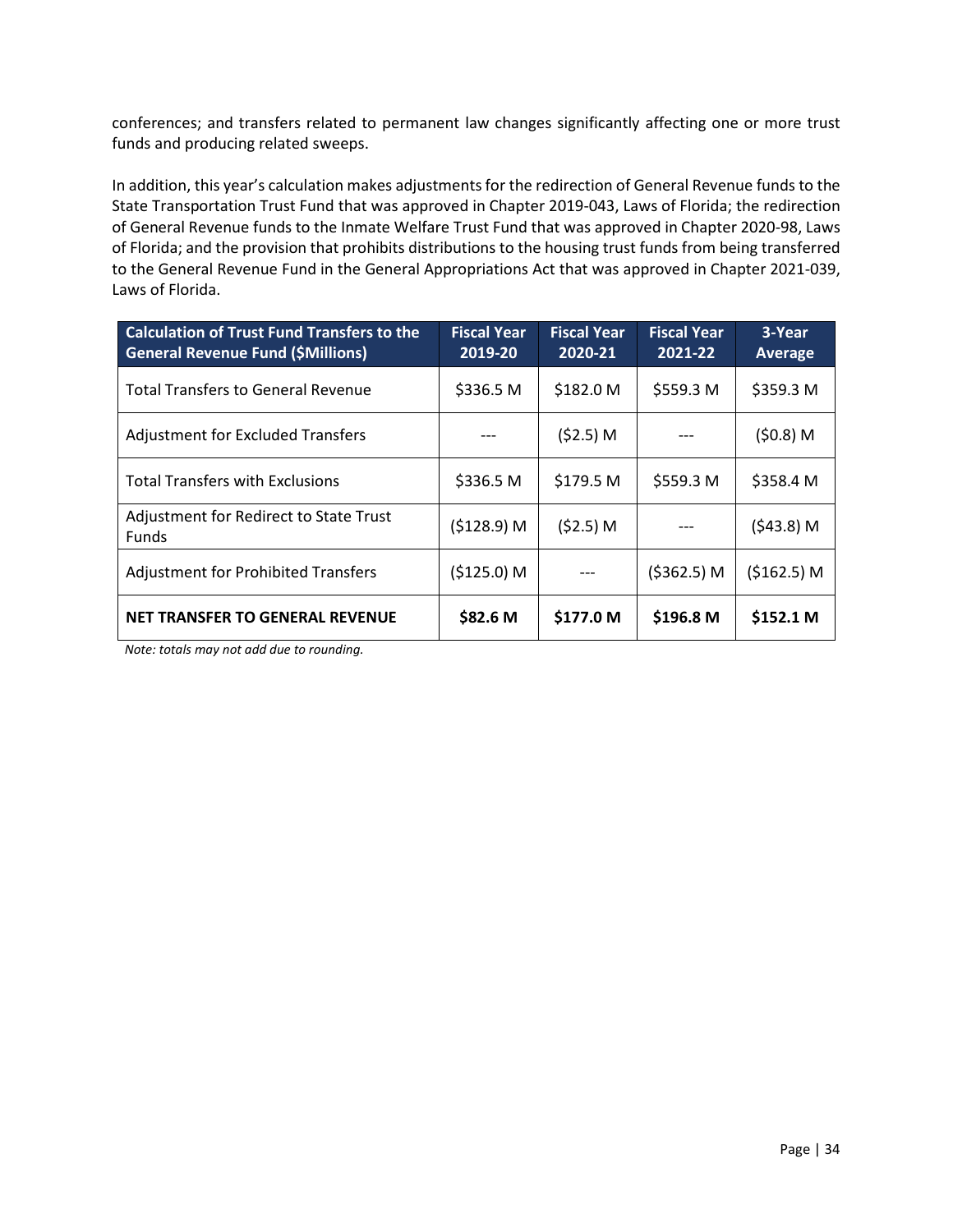## <span id="page-34-0"></span>STATE RESERVES

#### KEY POINTS

- $\cdot$  The state's reserves for Fiscal Year 2021-22 are estimated to be \$10.0 billion, including \$7.3 billion of unallocated General Revenue.
- $\cdot$  An unallocated reserve equal to 3.9 percent of the estimated revenue is maintained in the General Revenue Fund for each year of the Outlook. This equals approximately \$1.5 billion in Fiscal Year 2022-23 and \$1.6 billion in Fiscal Years 2023-24 and 2024-25.
- $\cdot$  Similar levels of unallocated reserves are also maintained for the three major trust funds each year.

The Budget Stabilization Fund (BSF) and unallocated General Revenue compose the state's reserves.<sup>26</sup> The constitutionally-required BSF is the state's structural reserve, while unallocated General Revenue provides budget flexibility. Based on the August 2021 General Revenue estimate, reserves for Fiscal Year 2021-22 are projected to be more than \$10.0 billion. The anticipated reserves reflect the unallocated funds that are expected to remain on June 30, assuming revenues meet the estimates and all authorized expenditures are made before the end of the fiscal year.



<span id="page-34-1"></span><sup>&</sup>lt;sup>26</sup> Chapter 2021-43, L.O.F., terminated the Lawton Chiles Endowment Fund, which previously functioned as part of the state's reserves. The legislation directed the State Board of Administration to liquidate the assets of the fund and transfer them to the BSF. An initial transfer of \$1.05 billion was made on July 8, 2021, increasing the balance in the BSF from \$1.67 billion to \$2.72 billion. A residual balance of approximately \$8 million in cash and receivables remains in the Endowment Fund and will be transferred quarterly to the BSF beginning September 30, 2021.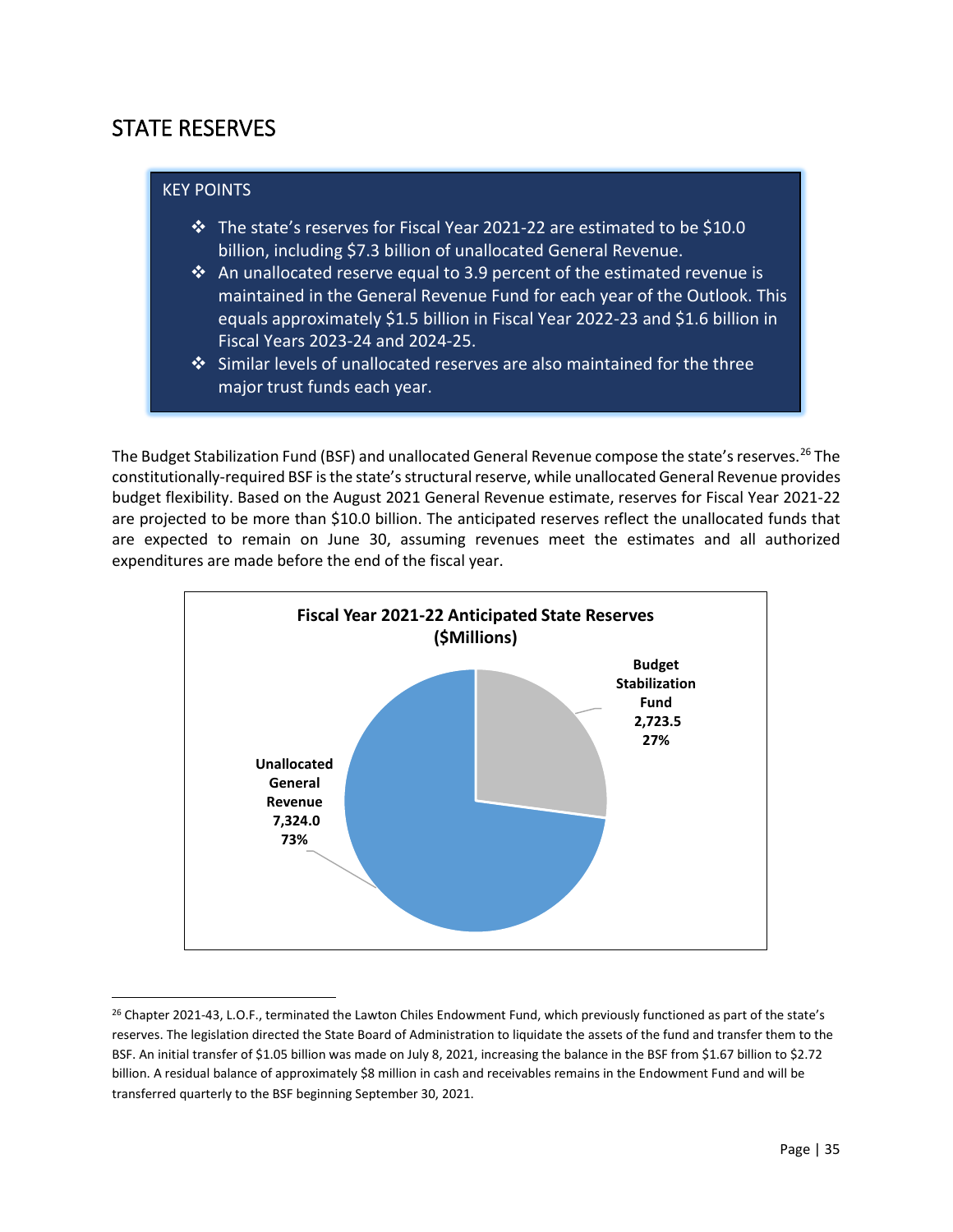Unallocated General Revenue is the working capital balance of the state and consists of moneys in the General Revenue Fund that are in excess of the amount needed to meet General Revenue Fund appropriations for the current fiscal year.<sup>[27](#page-35-0)</sup> Unallocated General Revenue is an easily accessible source of reserve funds. In the event of a hurricane or other emergency, these funds can be spent through emergency budget amendments. The funds also remain available for the Legislature to respond to revenue shortfalls, program deficits, or to provide for other expenditures of the state.

For Fiscal Year 2021-22, the unallocated General Revenue reserve is estimated to be \$7.3 billion, as shown on the Financial Outlook Statement adopted by the Revenue Estimating Conference in August 2021.<sup>[28](#page-35-1)</sup> This positive ending balance takes into account all available funds, including the Fiscal Year 2020-21 actual revenue collections and the revised forecast for Fiscal Year 2021-22, as well as anticipated expenditures.

Within the Outlook, a minimum General Revenue reserve is maintained each year equivalent to 3.9 percent of the revenue estimate, which is approximately \$1.5 billion in Fiscal Year 2022-23, \$1.6 billion in Fiscal Year 2023-24, and \$1.6 billion in Fiscal Year 2024-25. The previous ten Long-Range Financial Outlooks assumed a minimum General Revenue reserve of \$1.0 billion for each forecasted year. The 2011 Outlook was the first one issued by the Legislative Budget Commission that included a \$1.0 billion reserve. At the time, that level of reserve equated to 3.9 percent of the revenue estimate for Fiscal Year 2012-13.

Based on the August 2021 General Revenue forecast, a minimum reserve of \$1.0 billion would equate to approximately 2.6 percent, 2.5 percent, and 2.4 percent of the revenue estimates for Fiscal Years 2022- 23, 2023-24, and 2024-25, respectively. From Fiscal Year 2012-13 to Fiscal Year 2022-23, estimated General Revenue collections have increased by \$12.9 billion, or more than 50 percent. To account for this significant increase in revenues, as well as the importance of maintaining an adequate reserve, this year's Outlook applies the originally adopted 3.9 percent reserve level to the new revenue forecast for each year of the Outlook. This methodology allows the minimum reserve amount to increase along with the revenue forecast.

Also, the Outlook accounts for reserves that have been created for each of the three major trust funds (i.e., Educational Enhancement, State School, and Tobacco Settlement). The amounts for the Educational Enhancement Trust Fund and State School Trust Fund are calculated by applying the same 3.9 percent minimum reserve to each fund's revenue estimate as is done for the General Revenue Fund. For the Tobacco Settlement Trust Fund, the reserve is approximately three percent each year after accounting for the August 2021 Social Services Estimating Conference forecast for Medicaid expenditures.

Additionally, the Outlook typically provides for the constitutionally-required transfers to the Budget Stabilization Fund. Based on the August 2021 General Revenue estimates, no transfers are required during the three-year forecast period.

<span id="page-35-0"></span> <sup>27</sup> Sec. 215.32(2)(a), F.S.

<span id="page-35-1"></span><sup>&</sup>lt;sup>28</sup> The General Revenue Fund Financial Outlook Statement is available a[t http://edr.state.fl.us/Content/revenues/outlook](http://edr.state.fl.us/Content/revenues/outlook-statements/general-revenue/index.cfm)[statements/general-revenue/index.cfm.](http://edr.state.fl.us/Content/revenues/outlook-statements/general-revenue/index.cfm)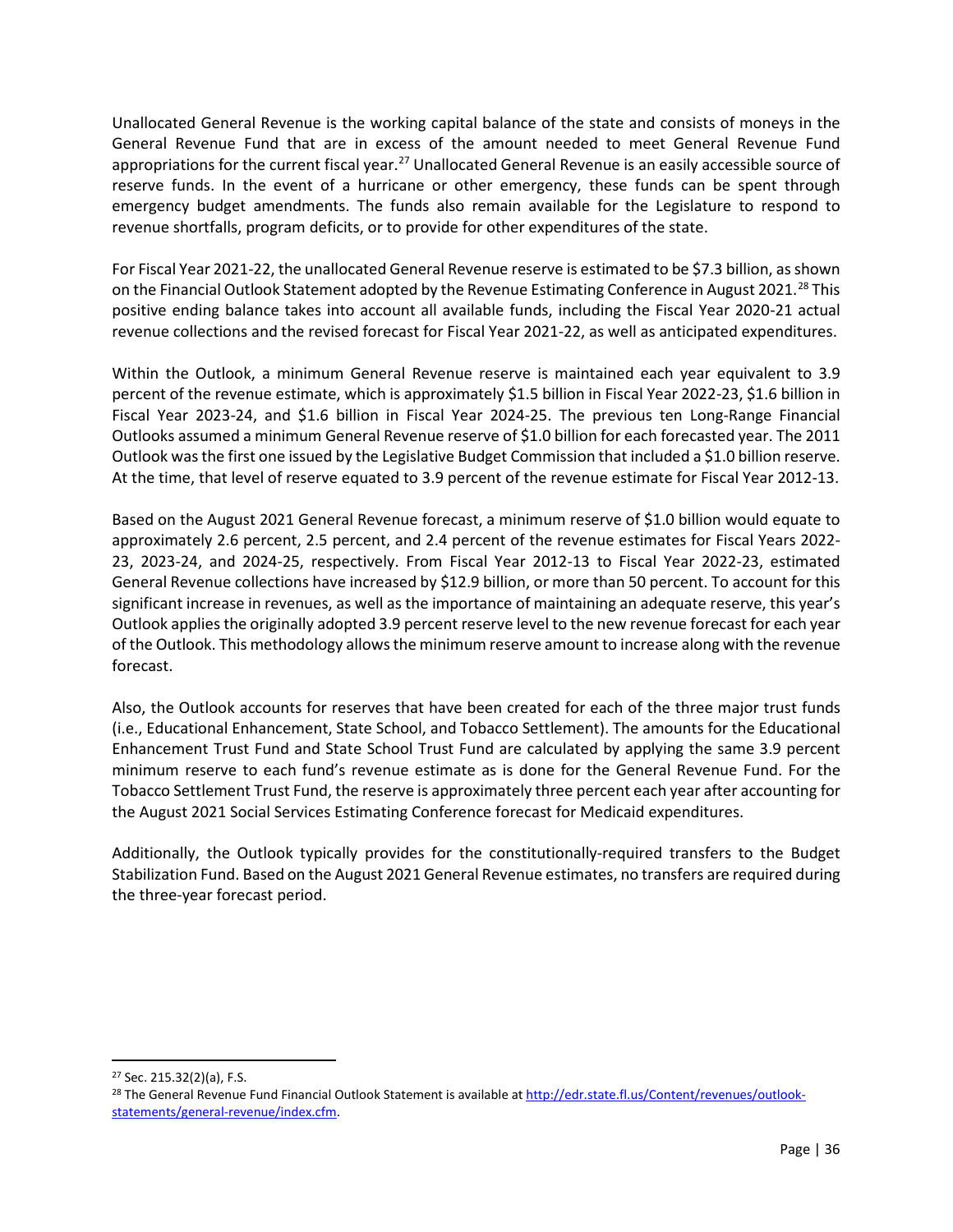# <span id="page-36-0"></span>ECONOMIC AND DEMOGRAPHIC TRENDS

#### KEY POINTS

- $\cdot$  Like the rest of the world, the State of Florida's economy was significantly shaded by the pandemic over the past 18 months. This has caused differing effects on the state's industries.
- $\mathbf{\hat{P}}$  While significant risks still remain, the current economic outlook for the forecast period is overall good.
- $\cdot$  Florida's unique demographics will present challenging issues for the state's policy makers over the next three decades. The effects of the aging Baby Boom population will be most immediate.

## <span id="page-36-1"></span>Key Economic Trends

There are many emerging storylines from the past 18 months. Like the rest of the world, the State of Florida's economy was significantly shaded by the pandemic. This economic result is best demonstrated by the quarterly change in real State Gross Domestic Product (GDP), which is all goods and services produced or exchanged within the state. Florida's GDP movements have nearly matched the nation as a whole, but unlike the data for the entire country, the Accommodation and Food Services industry has been the state's most significant drag.



While Florida's GDP tracked 1.7 percent below the estimates made prior to the pandemic in both Fiscal Year 2019-20 and Fiscal Year 2020-21, the Economic Estimating Conference anticipates that the state will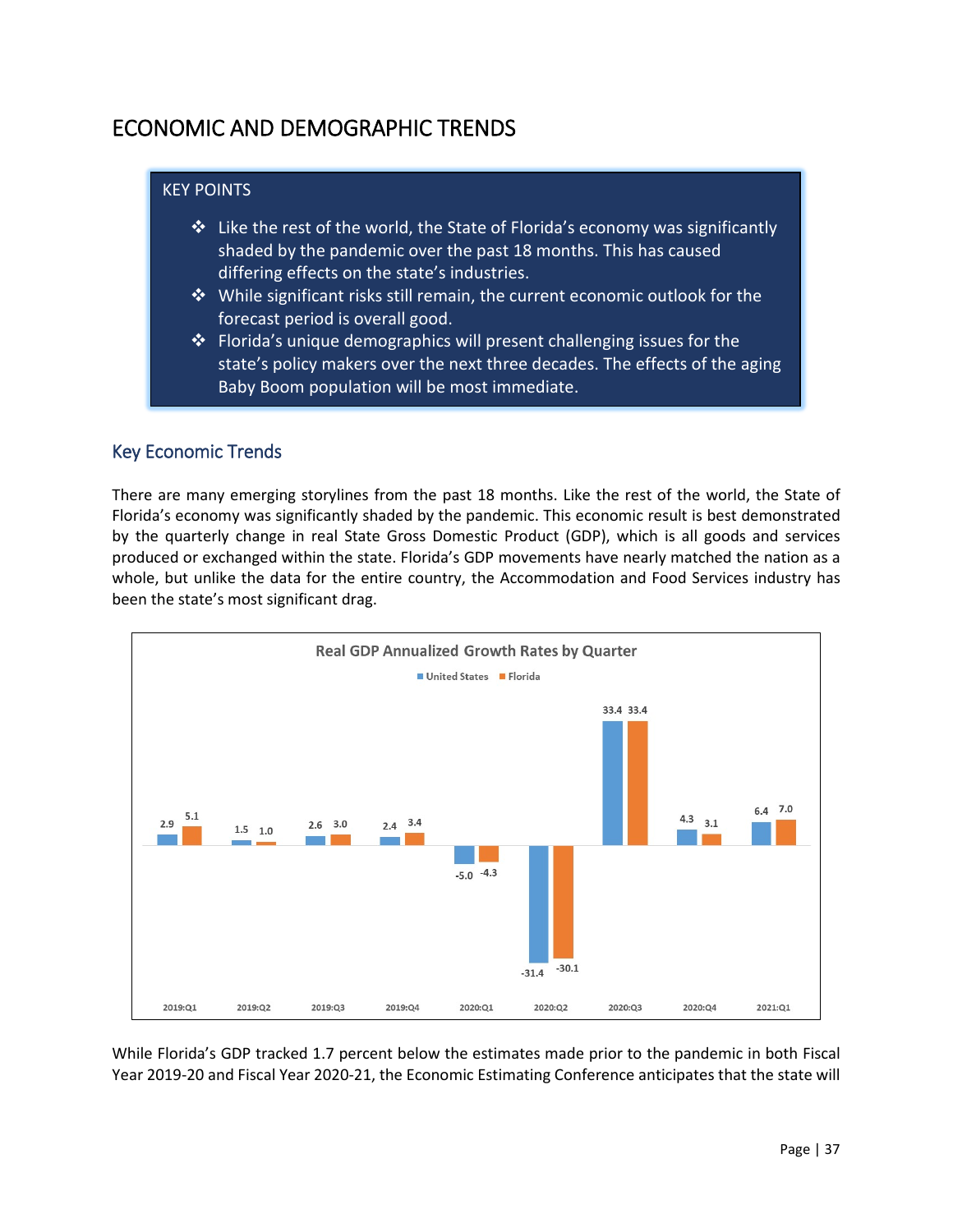move above the pre-pandemic estimates beginning this year. For the 2022-23, 2023-24 and 2024-25 fiscal years, annual growth is projected to average a more characteristic 2.5 percent.

Normally, personal income growth is another important gauge of the state's economic health; however, its changes have been in stark contrast to GDP as federal dollars have flooded into many Florida households. For example, in the first quarter of 2021, Florida's personal income growth shot up 61.9 percent largely due to the two most recent federal stimulus and relief programs converging in the quarter. Once the federal support measures expire, the state's personal income will recede at an annualized 24.7 percent in the second quarter of the 2021 calendar year to produce a final growth rate for the 2020-21 fiscal year of 8.5 percent. The Economic Estimating Conference expects personal income to increase by 1.5 percent in the current year based on the hope that, as furloughed and laid off workers return to their jobs or find new opportunities, wage growth will offset much of the loss of the massive government relief measures. Thereafter, the annual growth rates are expected to remain solidly above 4.0 percent.

Part of the future economic improvement is related to the mending tourism industry. While all Florida industries were impacted by the pandemic-induced economic contraction, Florida's leisure and hospitality industry bore the brunt of the longer-term consequences. Previous economic studies of disease outbreaks have shown that it can take as long as 12 to 15 months after the outbreak ends for tourism to return to pre-disease levels. The magnitude of this event is greater, and the timing is less clear due to the surging Delta variant of COVID-19. The total number of tourists declined 69 percent from the prior year in the second quarter of 2020. After that dramatic drop, tourism managed to recover to 68 percent of the last full pre-COVID quarter by the first quarter of 2021, buttressed by the increased number of domestic visitors travelling to Florida by car. Several industry groups have already predicted that it will take at least two years to reach full recovery from this pandemic. Current expectations are that leisure driving vacations will recover first, and then—in order—business travel, domestic air travel, and international travel. The timing will be influenced by the actual course of the disease over the next few months, as well as the widespread distribution of vaccines globally. Even so, the Conference expects robust growth during Fiscal Year 2021-22, with a projected overall increase of 38.4 percent from the extremely suppressed level in Fiscal Year 2020-21. The growth rate moderates thereafter. While the new forecast levels never exceed the pre-pandemic forecast levels, they come close in the latter part of the 10-year forecast horizon.

Two areas of the state's economy indirectly benefited from the pandemic, but with a future payback: real estate and construction. The state's revenue source most closely aligned with the real estate market, the Documentary Stamp Tax, had collections in Fiscal Year 2020-21 that topped the Fiscal Year 2005-06 peak reached at the height of Florida's housing boom. This milestone was particularly remarkable considering the prior year (Fiscal Year 2019-20) registered only 70.8 percent of that level after steadily increasing for ten years from a low of 26.6 percent.

Because construction activity continues to be subpar relative to the state's long-term average, attention over the past few years has focused on the market for existing homes as an upstream indicator of future construction need. All of these metrics point to an existing home market that has fully recovered. Existing home sales volume in each of the calendar years from 2014 to 2020 exceeded the 2005 peak year. The story is similar for sales price. Florida's existing home price gains roughly tracked national gains over the past six years, including the mid-year acceleration in single family home prices during calendar year 2020. Florida's median price surpassed its own prior peak (\$256,200 in June 2006) in June 2018, and reached a new high of \$351,000 in June 2021.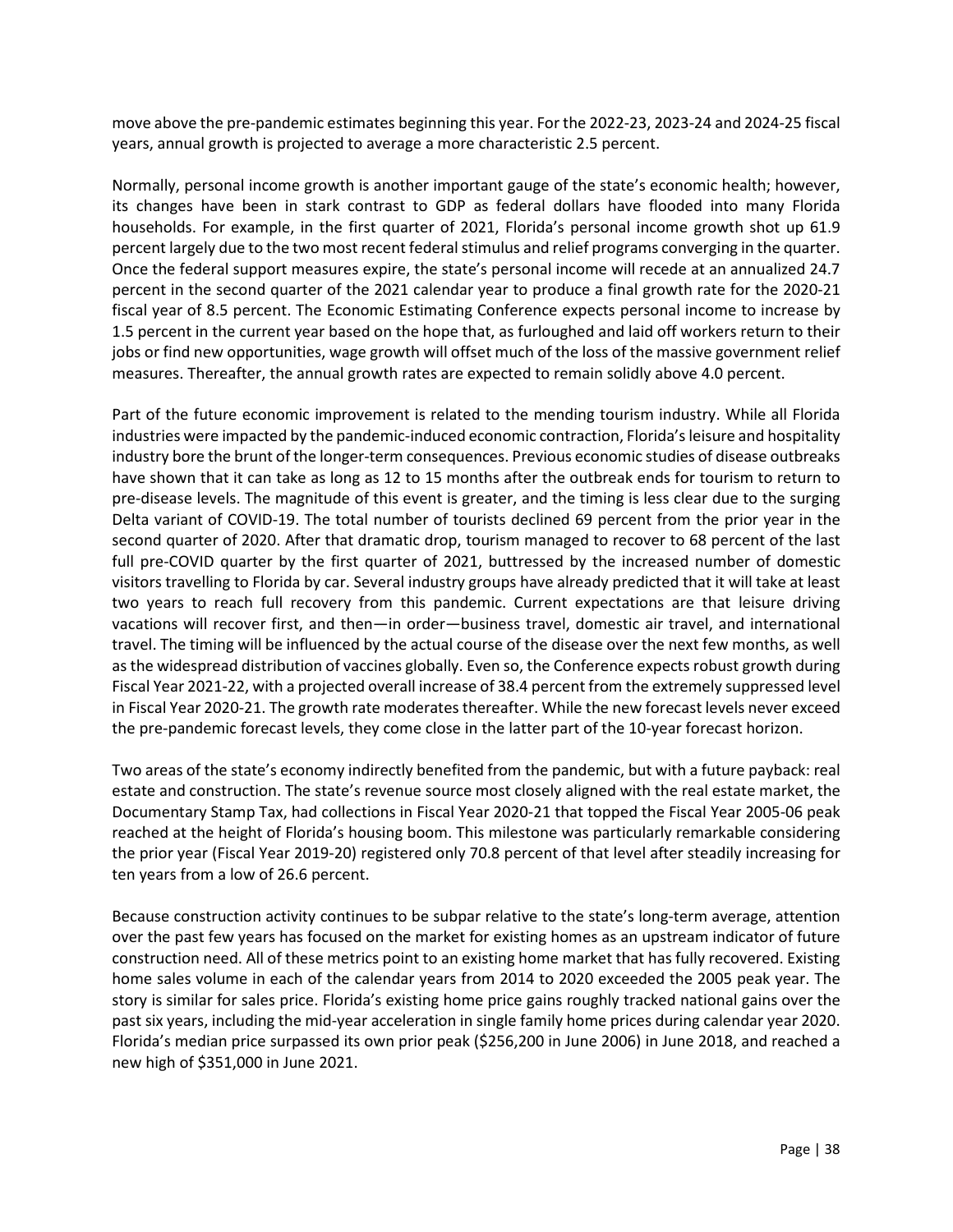The upward pressure on Florida prices has likely been caused by the tightening supply produced by the convergence of two different forces. Breaking a trend seen since the end of the state's housing boom, the excess number of homes that moved into the market from the foreclosure process came to an end prior to the pandemic. Part of the past difference in strength between sales volume and price was attributable to the fact that the supply of existing homes for sale in Florida has been inflated by the atypically large number of homes coming out of the lengthy foreclosure process and into the market. As these homes returned to the available sales inventory, they dampened some of the price changes suggested by the steadily increasing demand. This supply-boosting result of foreclosures has now unwound. What is more, the newly tightened supply intensified over the last 15 months as a consequence of the record low interest rates induced by the Federal Reserve's actions to institute rate cuts to near-zero percent as a firewall between the pandemic-related turmoil in the economy at-large and the financial system. These low interest rate levels likely induced potential homebuyers to act earlier than they otherwise would have acted.

The Federal Reserve's actions also helped boost the construction market. Despite the strong double-digit growth in six of the preceding eight calendar years, the per capita level was still well below historic standards for single family building permits in 2019—just 63.8 percent of the long-run per capita level. With the robust growth seen in 2020, this percentage is expected to have reached 72.4 percent.

With a fully recovered existing home market and elevated home prices due to the interaction of strong demand and short supply, Documentary Stamp Tax collections were 100.6 percent of their prior peak as the 2020-21 fiscal year ended. However, the volume of existing home sales at the currently high sales prices is not expected to be sustainable as affordability increasingly becomes an issue. With affordability challenges, a high volume of cash sales, the surge of buying activity earlier than expected in the prepandemic forecast, and the projected end of record low interest rates, Documentary Stamp Tax collections in Fiscal Year 2021-22 are expected to decline 6.5 percent to \$3.82 billion. Following the activity in the underlying industries, the negative growth in annual collections then continues for three more years—albeit slowing—before growth resumes.

## <span id="page-38-0"></span>Key Demographic Trends

As a result of the decennial Census, Florida's resident population was determined to be 21,538,187 on April 1, 2020. This was 57,881 or 0.3 percent below the Demographic Estimating Conference's population estimate of 21,596,068 for the same date—incredibly close. The final count also made this the second consecutive Census (2010, as well as 2020) where the Conference was closer to the final number than the Census Bureau. To understand the specific differences between the April 1, 2020 Census count and the Conference's population estimate, detailed data and further analysis is still needed.

However, it is clear that Florida's unique demographics will present challenging issues for the state's policy makers over the next three decades. The state is already seeing an increasingly diverse population in terms of race, ethnicity, and age. While caution should be used when making comparisons over time with decennial data as methods have changed, the following charts show the changes that have occurred since the 2010 Census in Florida's race and ethnicity distributions. Blending the two concepts, the Census Bureau believes that their new methodology correctly reveals that the U.S. population is much more multiracial and more diverse than the past approach.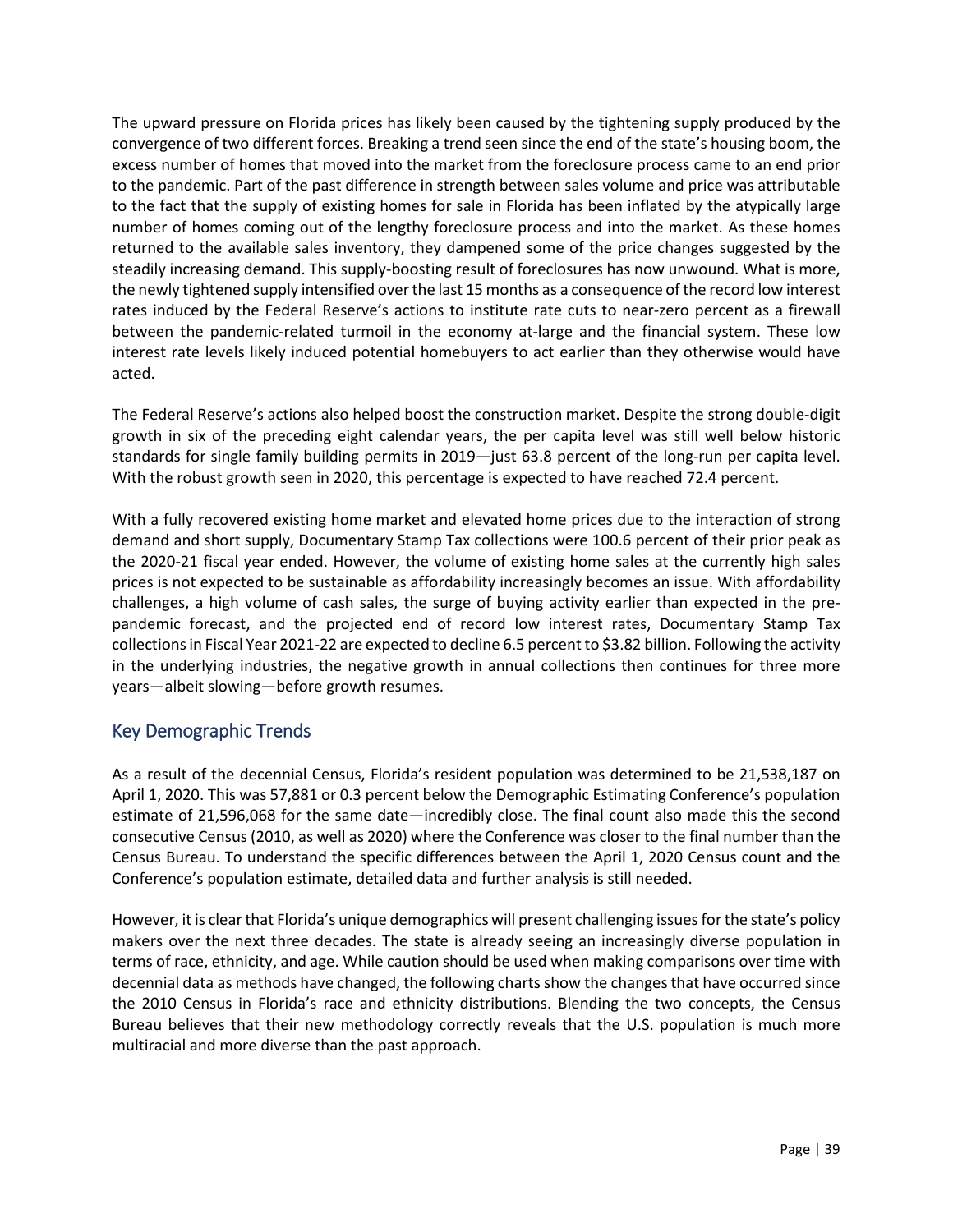

Detailed age-related data has yet to be released from the Census Bureau; however, the Legislative Office of Economic and Demographic Research works continuously with the University of Florida's Bureau of Economic and Business Research to produce updated single age estimates. Slightly over half of the state's baby boomers (born in the period 1946 through 1964) have now reached retirement age. Adding the silent and greatest generations to the baby boomer cohort, just over one-third (33.8 percent) of Florida's population is 57 years and older. This large share of the population has implications for the relative size of the labor pool, the need for health care services, the modes of service delivery, and overall tax collections; however, the aging population will also have vastly different effects over time, with the positive benefits nearing their end over this decade and the challenges still ahead.



While Florida will not return to its peak period of growth when it averaged more than 1,000 people per day, it is expected to average slightly more than 750 persons per day between now and 2030, with 1.2 percent average annual growth. All of Florida's population growth through 2030 is expected to be from net migration.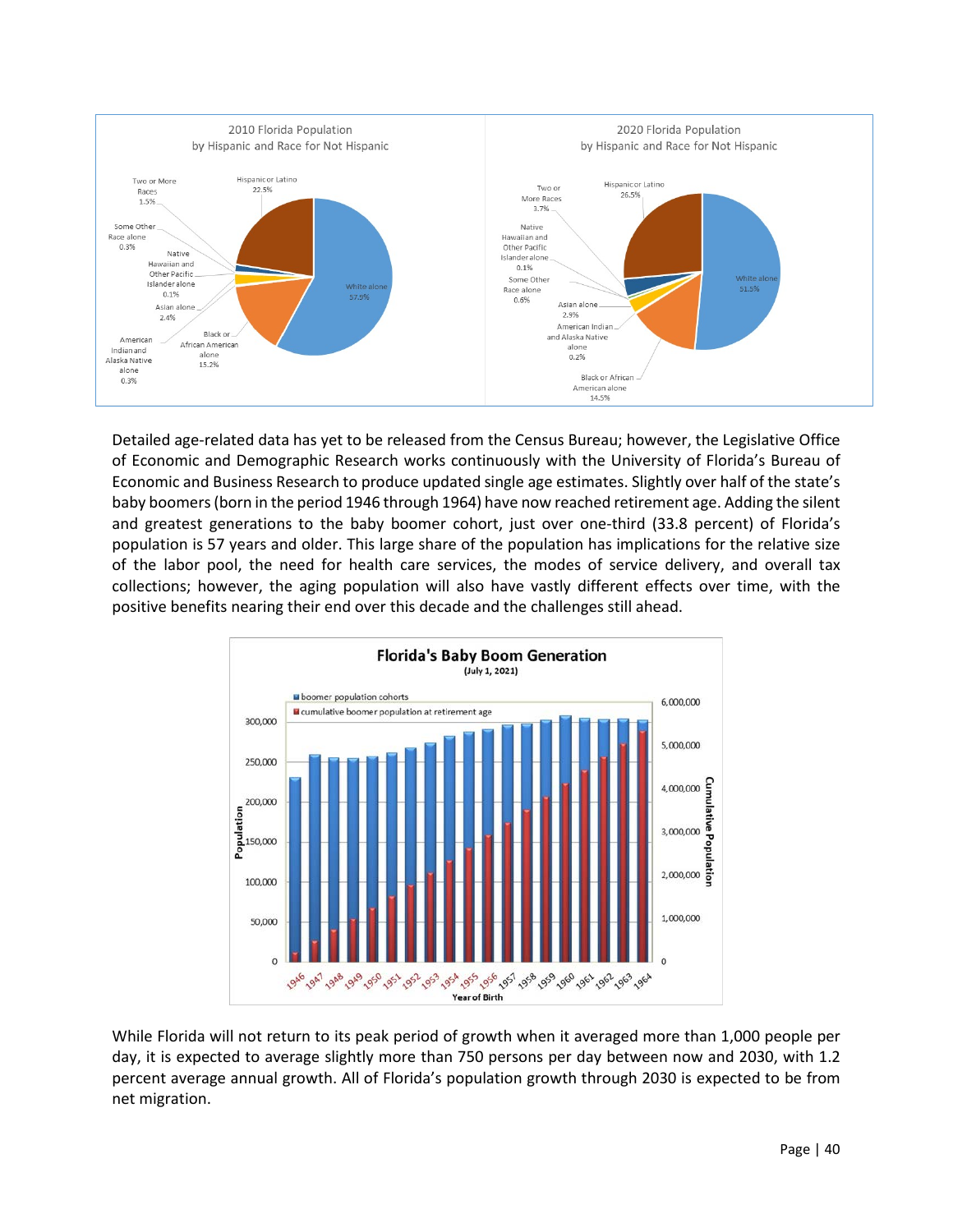# <span id="page-40-0"></span>SIGNIFICANT RISKS TO THE FORECAST

While the Long-Range Financial Outlook uses the most current estimates and data available, there are risks that have the potential of altering key assumptions (both positively and negatively) were they to come to pass. Some of the more significant issues are described below.

#### State Costs for Hurricanes, the Florida Hurricane Catastrophe Fund, and Citizens Property Insurance Corporation

Florida's economic stability is vulnerable to the potential impacts of natural disasters, especially major hurricanes. This vulnerability can take several different forms, but one of the most immediate is to the state's long-term financial health. Although there is a widespread misconception that hurricanes are somehow beneficial to the state from an economic perspective, state government typically has expenditures greater than any incremental increase in the revenue estimate.<sup>29</sup> The Outlook does not account for future financial impacts related to any potential hurricanes in 2021 or thereafter.

In addition to the budgetary and revenue effects associated with hurricanes, there is an impact on state debt. Besides the direct debt normally undertaken by the state, Florida has indirect debt that represents debt either secured by revenues not appropriated by the state or debt obligations of a legal entity other than the state. A major component of the state's current indirect debt is associated with the Florida Hurricane Catastrophe Fund (FHCF) and the Citizens Property Insurance Corporation's (Citizens) ability to cover possible future hurricane-related losses.

For the 2021 storm season, the FHCF's maximum statutory obligation for mandatory coverage is \$17.0 billion. However, the FHCF's obligation by law is limited to its actual claims-paying capacity. The FHCF currently projects liquidity of \$15.4 billion, consisting of \$11.9 billion in projected cash by December 31, 2021, and \$3.5 billion in pre-event bonds. The projected fund balance has been reduced to account for loss reserves for 2017 Hurricane Irma and 2018 Hurricane Michael, for which the FHCF is currently paying claims. Given recent financial market conditions, it is estimated the FHCF would be able to bond for approximately \$9.3 billion during the next 12 months if a large event occurs during the contract year. This estimated claims paying capacity of \$21.2 billion (\$11.9 billion cash plus \$9.3 billion bonding capacity) is \$4.2 billion above the total potential statutory maximum claims paying obligation of \$17.0 billion. The \$17.0 billion translates to an approximate 1-in-37 year event (2.74 percent probability) or an event that causes \$26.0 billion in FHCF covered industry residential losses for the 2021 storm season.

For the 2021 storm season, Citizens' probable maximum loss for a 100-year storm event is \$7.5 billion. Citizens currently has claims paying ability of approximately \$12.1 billion consisting of a cash surplus of \$7.8 billion, as well as funds from private market reinsurance and FHCF reimbursements. In addition, Citizens has the ability to levy broad-based assessments to support debt financing.

The ability of these quasi-governmental insurance entities to fulfill their financial responsibilities in the event of major hurricanes is highly dependent upon market conditions at the time that bonds would need to be issued. Though the FHCF and Citizens serve significant roles in Florida's property insurance market, their ultimate dependence on public assessments and access to credit markets may expose the state to a much greater potential financial liability for hurricane-related costs.

<span id="page-40-1"></span> $29$  Legislative Office of Economic and Demographic Research analysis of the 2004 and 2005 hurricanes.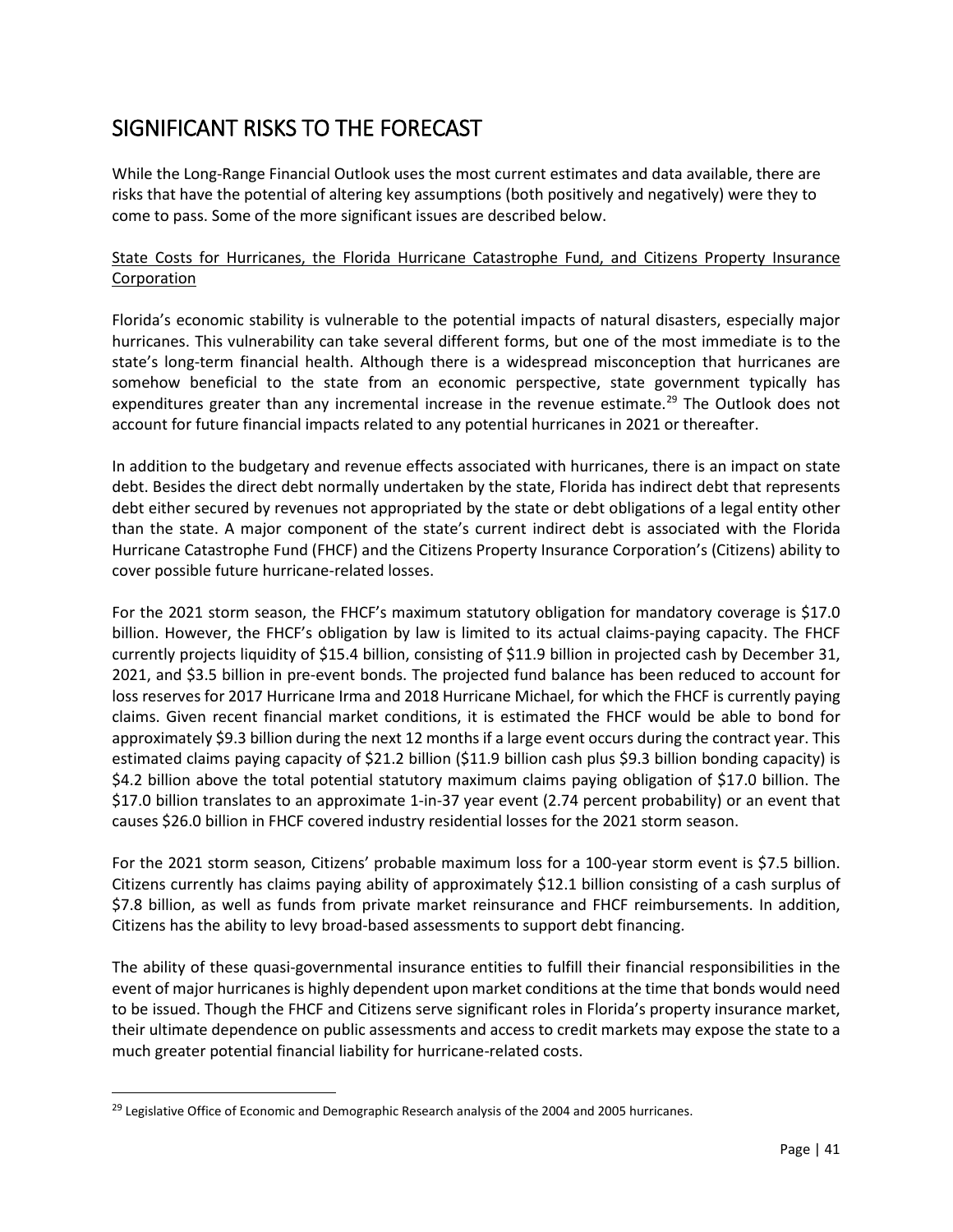#### Disproportionate Share Hospital Program

Medicaid Disproportionate Share Hospital (DSH) payments are intended to provide additional reimbursement to hospitals serving disproportionate shares of Medicaid and uninsured individuals. While most federal Medicaid funding is provided on an open-ended basis, DSH allotments are capped and represent the maximum federal matching payments a state is permitted to claim. In Fiscal Year 2021-22, \$338.9 million in DSH funding was appropriated by the Legislature, with \$237.2 million being Florida's federal DSH allotment and the balance being the required state matching funds.

The federal Patient Protection and Affordable Care Act of 2010 (PPACA) addressed DSH allotments, requiring the Secretary of the U.S. Department of Health and Human Services to develop a methodology to reduce the state allotments. In September 2019, the Centers for Medicare and Medicaid Services (CMS) released a final rule to delineate the DSH Health Reform methodology (DHRM) that will be used to implement the annual Medicaid allotment reductions identified in section 1923(f)(7) of the Social Security Act. The DHRM relies on statutorily identified factors to determine the state-specific DSH allotment reductions and limits the reduction to be applied to each state to 90 percent of its original unreduced allotment. The aggregate reduction amounts were scheduled to begin in Federal Fiscal Year 2020 (although subsequently delayed until May 23, 2020) and run through Federal Fiscal Year 2025.

No adjustments have been included in the Outlook to reduce the DSH funding allocated to Florida because it is unknown how the final CMS rule will ultimately affect Florida, nor how the Legislature will respond to any loss of these federal funds. Section 3813 of Public Law No: 116-136, Coronavirus Aid, Relief and Economic Security (CARES) Act, approved on March 27, 2020, further delays the scheduled reductions through November 30, 2020. Public Law No: 116-260, Consolidated Appropriations Act, approved on December 27, 2020, further delayed the implementation of the Medicaid DSH allotment reductions. Under current law, the Medicaid DSH reductions are scheduled to occur from Federal Fiscal Year 2024 through Federal Fiscal Year 2027. The aggregate reductions to the Medicaid DSH allotments equal \$8.0 billion for each of those years.

#### Litigation Against the State

Numerous lawsuits against the state exist at any point in time. Some have the capacity to disrupt specific programs and services and to force changes and adjustments to the Outlook. These lawsuits relate to a broad cross-section of the state's activities including, but not limited to, education funding, environmental matters, Medicaid, agricultural programs, and state revenue sources. The state's Comprehensive Annual Financial Report (CAFR) (Note 16) contains a list of those legal matters which have significant associated loss contingencies.<sup>[30](#page-41-0)</sup>

In addition, summaries of the claimed fiscal impacts of significant litigation filed against the state are annually reported by the agencies in their legislative budget requests (LBR). In the LBRs, significant litigation includes only those cases where the amount claimed is more than \$1.0 million or where a significant statutory policy is challenged. In some instances, those summaries are based on the amount claimed by the plaintiffs, which is typically higher than the amount to which the plaintiffs would actually be entitled if they were successful in the litigation.

<span id="page-41-0"></span><sup>&</sup>lt;sup>30</sup> Florida's Comprehensive Annual Financial Report is available at https://www.myfloridacfo.com/division/aa/reports/.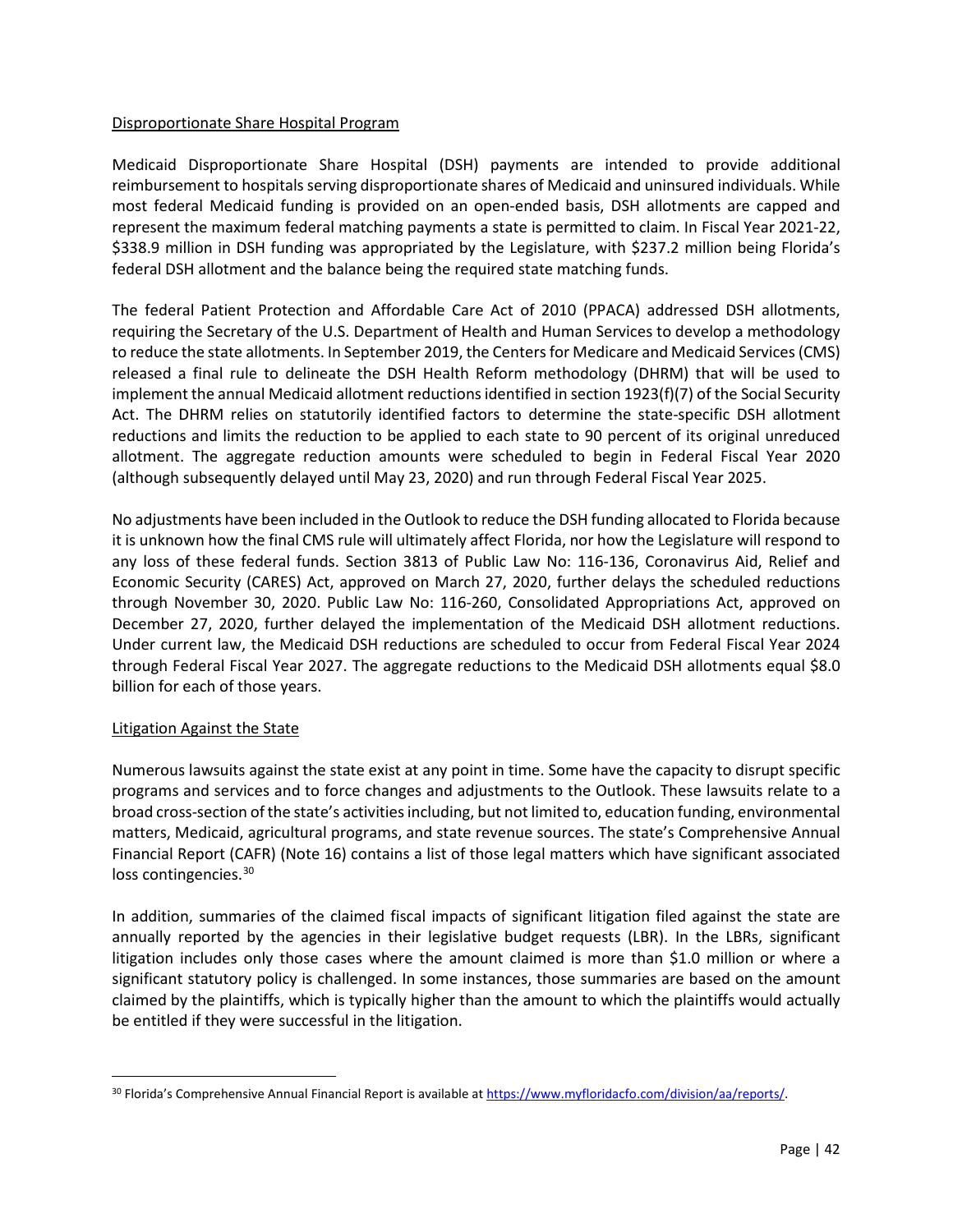# <span id="page-42-0"></span>FISCAL STRATEGIES

While the Long-Range Financial Outlook does not predict the overall funding levels of future state budgets, or the final amount of funds to be allocated to the respective policy areas, it does present a reasonable baseline that identifies issues facing the Legislature in developing the next fiscal year's budget.

Overall, the forecasted General Revenue growth (*recurring* and *nonrecurring*) is sufficient to support anticipated spending and a minimum reserve for each year of the Outlook. Fiscal strategies will not be required—the projected budget is in balance as constitutionally required and is growing more slowly than available revenues.



Within the Outlook, the projected ending balance for Fiscal Year 2022-23 is nearly \$7.0 billion, or about 18 percent of the estimated revenues. These funds would be available to carry forward into the next fiscal year. In the alternative, the Legislature could choose to use some or all of the balance to bolster the state's reserves; increase discretionary spending; or provide additional tax reductions. However, the increasingly positive budget outlook each year is reliant on the projected balance forward levels being available and the minimum reserve not being used. Recurring investments, either expenditures or tax reductions, made in Year 1 of the Outlook period have a compounding effect over time and would reduce future ending balances. It is also important to consider the Significant Risks outlined in this Outlook, which have the potential to alter key assumptions and, therefore, the level of revenues and/or expenditures used to make these projections.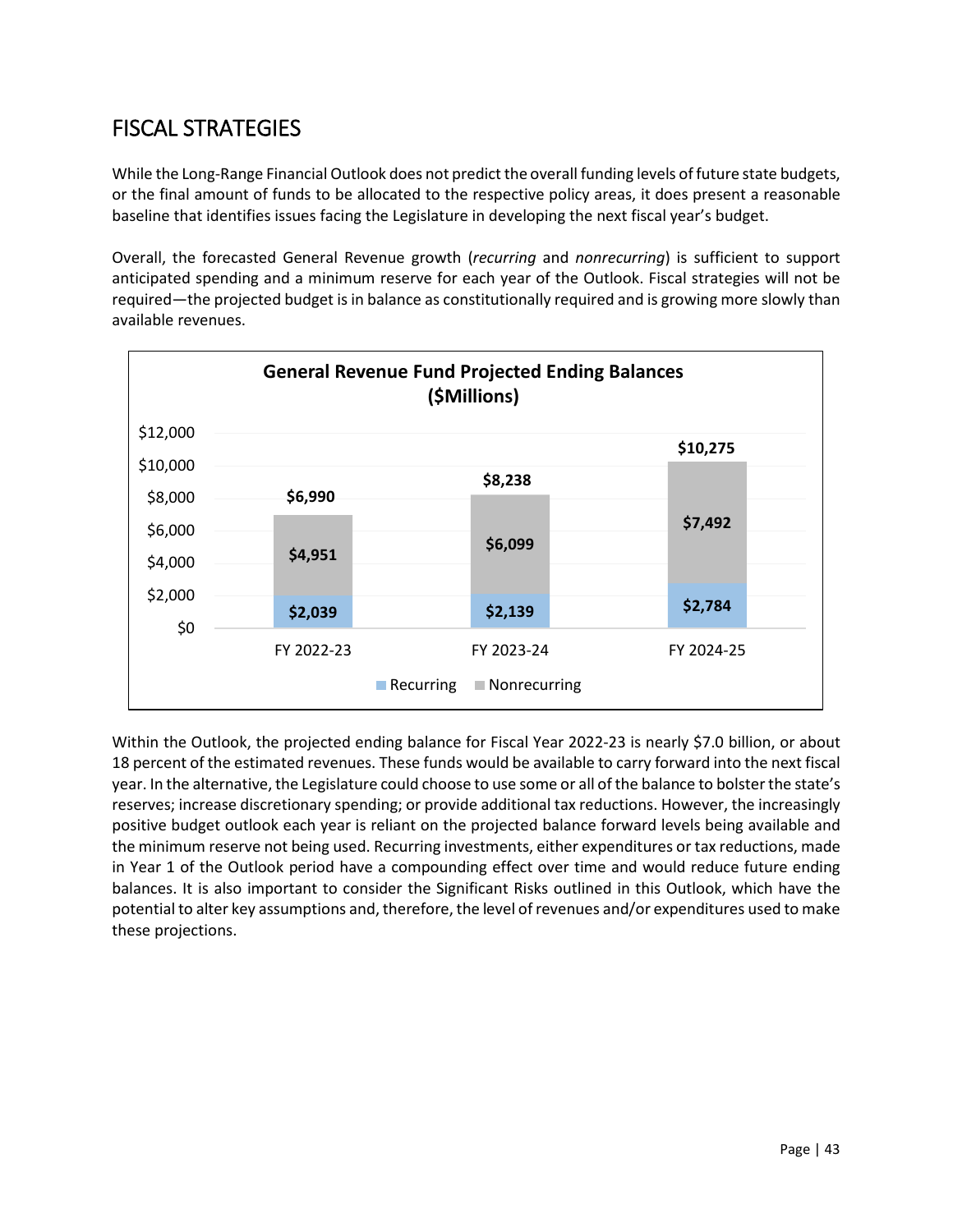# APPENDIX A – SUMMER REVENUE ESTIMATING CONFERENCE RESULTS

<span id="page-43-0"></span>

| <b>Revenue Estimating</b><br>Conference - Summer                                      | <b>Fiscal Year</b><br>2020-21 |               | <b>Fiscal Year</b><br>2021-22      |                        | <b>Fiscal Year</b><br>2022-23 |                        | <b>Fiscal Year</b><br>2023-24 |                        | <b>Fiscal Year</b><br>2024-25 |                        | <b>Link to Forecast</b>                                                    |  |
|---------------------------------------------------------------------------------------|-------------------------------|---------------|------------------------------------|------------------------|-------------------------------|------------------------|-------------------------------|------------------------|-------------------------------|------------------------|----------------------------------------------------------------------------|--|
| 2021 Forecasts<br>(\$Millions)                                                        | <b>Previous</b><br>Forecast   | <b>Actual</b> | <b>Previous</b><br><b>Forecast</b> | <b>New</b><br>Forecast | <b>Previous</b><br>Forecast   | <b>New</b><br>Forecast | <b>Previous</b><br>Forecast   | <b>New</b><br>Forecast | <b>Previous</b><br>Forecast   | <b>New</b><br>Forecast |                                                                            |  |
| Article V Fees &<br><b>Transfers</b>                                                  | 578.1                         | 592.2         | 666.7                              | 657.4                  | 649.8                         | 677.7                  | 648.2                         | 659.9                  | 649.2                         | 658.4                  | http://edr.state.fl.us/Content/confere<br>nces/articleV/index.cfm          |  |
| Documentary Stamp Tax<br>Collections                                                  | 3,718.0                       | 4,082.8       | 3,509.7                            | 3817.4                 | 3,578.5                       | 3657.1                 | 3,675.0                       | 3,593.6                | 3,778.0                       | 3,575.7                | http://edr.state.fl.us/Content/confere<br>nces/docstamp/index.cfm          |  |
| General Revenue Fund                                                                  | 33,951.8                      | 36,280.9      | 35,491.6                           | 36,901.0               | 37,136.4                      | 38,336.8               | 38,634.8                      | 39,889.5               | 40,382.1                      | 41,471.8               | http://edr.state.fl.us/Content/confere<br>nces/generalrevenue/index.cfm    |  |
| Gross Receipts Tax                                                                    | 1,102.8                       | 1,109.4       | 1,123.1                            | 1,135.7                | 1,136.7                       | 1,148.3                | 1,150.3                       | 1,157.0                | 1,164.7                       | 1,167.9                | http://edr.state.fl.us/Content/confere<br>nces/grossreceipts/index.cfm     |  |
| <b>Highway Safety Licenses</b><br>and Fees                                            | 2,572.6                       | 2,716.7       | 2,614.6                            | 2,698.0                | 2,610.9                       | 2,692.7                | 2,609.1                       | 2,691.2                | 2,672.4                       | 2,748.6                | http://edr.state.fl.us/Content/confere<br>nces/highwaysafetyfees/index.cfm |  |
| <b>Indian Gaming Revenues</b>                                                         |                               |               |                                    | 317.6                  | $\overline{\phantom{a}}$      | 450.7                  |                               | 470.4                  |                               | 636.1                  | http://edr.state.fl.us/Content/confere<br>nces/Indian-gaming/index.cfm     |  |
| Lottery Revenues -<br><b>Transfer to Educational</b><br><b>Enhancement Trust Fund</b> | 2,085.0                       | 2,246.0       | 1,949.4                            | 2,032.6                | 1,984.1                       | 2,034.0                | 2,033.3                       | 2,103.0                | 2,025.6                       | 2,115.7                | http://edr.state.fl.us/Content/confere<br>nces/lottery/index.cfm           |  |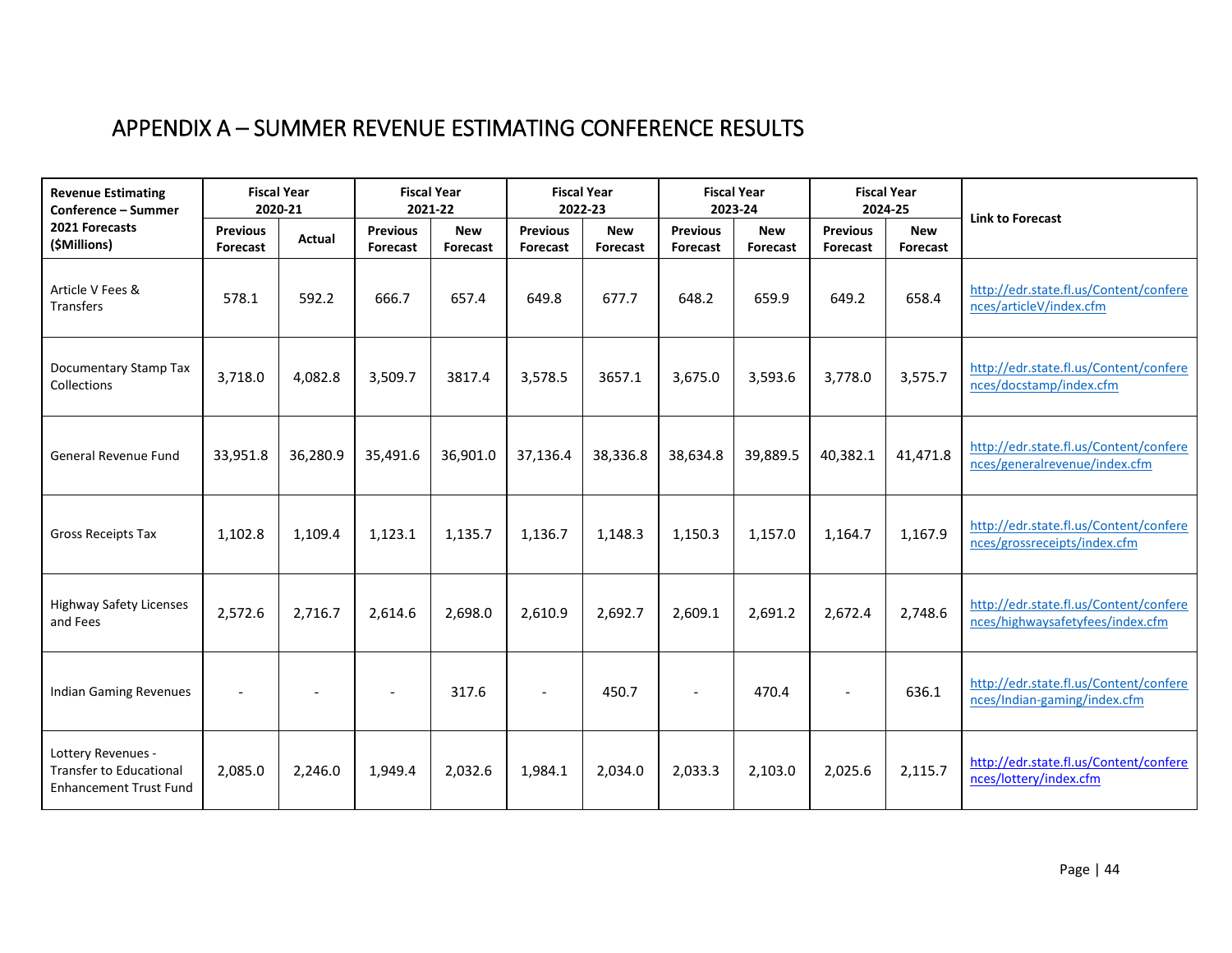| <b>Revenue Estimating</b><br>Conference - Summer                                                | <b>Fiscal Year</b><br>2020-21 |           | <b>Fiscal Year</b><br>2021-22 |                        | <b>Fiscal Year</b><br>2022-23 |                        | <b>Fiscal Year</b><br>2023-24 |                        | <b>Fiscal Year</b><br>2024-25 |                               | <b>Link to Forecast</b>                                                       |  |
|-------------------------------------------------------------------------------------------------|-------------------------------|-----------|-------------------------------|------------------------|-------------------------------|------------------------|-------------------------------|------------------------|-------------------------------|-------------------------------|-------------------------------------------------------------------------------|--|
| 2021 Forecasts<br>(\$Millions)                                                                  | <b>Previous</b><br>Forecast   | Actual    | <b>Previous</b><br>Forecast   | <b>New</b><br>Forecast | <b>Previous</b><br>Forecast   | <b>New</b><br>Forecast | <b>Previous</b><br>Forecast   | <b>New</b><br>Forecast | <b>Previous</b><br>Forecast   | <b>New</b><br><b>Forecast</b> |                                                                               |  |
| <b>Public Education Capital</b><br>Outlay and Debt Service<br>(PECO) Trust Fund - No<br>Bonding | 333.6                         | 333.6     | 243.7                         | 243.7                  | 353.4                         | 386.5                  | 456.6                         | 465.8                  | 541.4                         | 549.0                         | http://edr.state.fl.us/Content/confere<br>nces/peco/index.cfm                 |  |
| Revenues Flowing to<br><b>State Transportation</b><br><b>Trust Fund</b>                         | 3,664.4                       | 3,835.4   | 3,943.3                       | 4,094.1                | 4,113.5                       | 4,257.9                | 4,216.8                       | 4,370.1                | 4,309.6                       | 4,461.4                       | http://edr.state.fl.us/Content/confere<br>nces/transportation/index.cfm       |  |
| School Taxable Value                                                                            | 2,301,973                     | 2,064,548 | 2,369,516                     | 2,443,188              | 2,465,079                     | 2,584,787              | 2,582,453                     | 2,728,432              | 2,707,749                     | 2,873,748                     | http://edr.state.fl.us/Content/confere<br>nces/advalorem/index.cfm            |  |
| Slot Machine Revenues -<br><b>Transfer to Educational</b><br><b>Enhancement Trust Fund</b>      | 152.3                         | 168.2     | 189.0                         | 212.8                  | 191.4                         | 215.4                  | 193.8                         | 218                    | 196.2                         | 220.6                         | http://edr.state.fl.us/Content/confere<br>nces/slotmachines/index.cfm         |  |
| <b>Tobacco Settlement</b><br>Payments                                                           | 402.4                         | 402.3     | 408.6                         | 418.3                  | 418.1                         | 434.0                  | 428.2                         | 451.0                  | 438.6                         | 468.2                         | http://edr.state.fl.us/Content/confere<br>nces/tobaccosettlement/index.cfm    |  |
| Tobacco Tax and<br>Surcharge                                                                    | 1,107.7                       | 1,094.6   | 1,097.6                       | 1,084.9                | 1,083.6                       | 1,071.4                | 1,069.9                       | 1,058.6                | 1,056.7                       | 1,046.4                       | http://edr.state.fl.us/Content/confere<br>nces/tobaccotaxsurcharge/index.cfm  |  |
| <b>Unclaimed Property -</b><br><b>Transfer to State School</b><br><b>Trust Fund</b>             | 202.2                         | 328.5     | 160.6                         | 192.1                  | 175.6                         | 174.8                  | 177.4                         | 186.5                  | 180.2                         | 192.3                         | http://edr.state.fl.us/Content/confere<br>nces/stateschooltrustfund/index.cfm |  |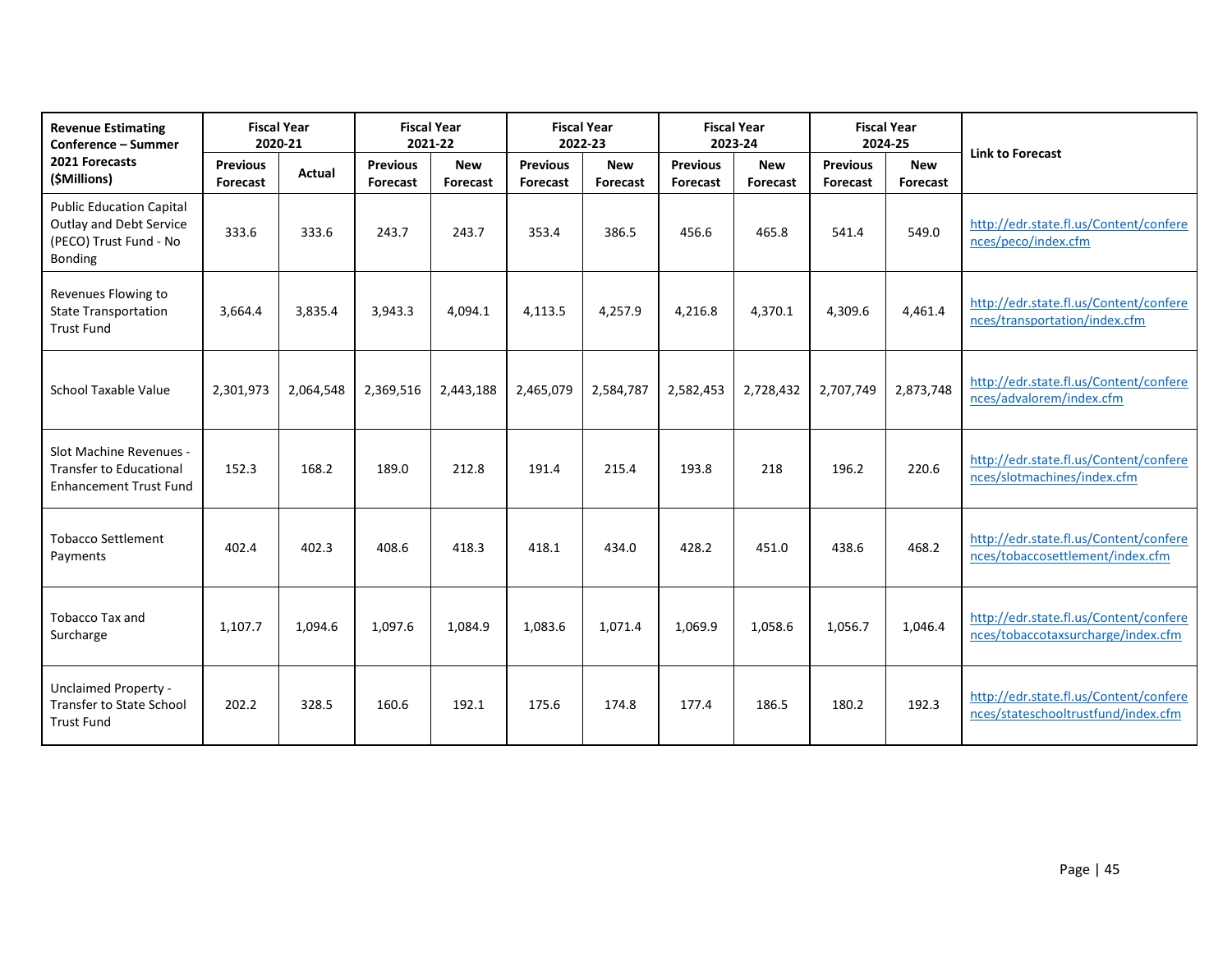## APPENDIX B – PROJECTED ENDING BALANCE CALCULATIONS

#### **GENERAL REVENUE FUNDS AVAILABLE PROJECTION - CRITICAL NEEDS + OTHER HIGH PRIORITY NEEDS + REVENUE ADJUSTMENTS (\$ MILLIONS)**

<span id="page-45-0"></span>

|                                 |                                           | Fiscal Year 2022-23 |           |              | Fiscal Year 2023-24 |           |              | Fiscal Year 2024-25 |           |              |
|---------------------------------|-------------------------------------------|---------------------|-----------|--------------|---------------------|-----------|--------------|---------------------|-----------|--------------|
|                                 |                                           |                     | Non-      |              |                     | Non-      |              |                     | Non-      |              |
|                                 |                                           | Recurring           | recurring | <b>Total</b> | <b>Recurring</b>    | recurring | <b>Total</b> | Recurring           | recurring | <b>Total</b> |
|                                 | 1 Funds Available:                        |                     |           |              |                     |           |              |                     |           |              |
| 2                               | <b>Balance Forward</b>                    | 0.0                 | 7,324.0   | 7,324.0      | 0.0                 | 6,990.3   | 6,990.3      | 0.0                 | 8,237.6   | 8,237.6      |
| 3                               | Unused Reserve from Prior Year            | 0.0                 | 0.0       | 0.0          | 0.0                 | 1,500.6   | 1,500.6      | 0.0                 | 1,561.1   | 1,561.1      |
| 4                               | Revenue Estimate                          | 38,926.3            | (450.5)   | 38,475.8     | 39,938.1            | 89.5      | 40,027.6     | 41,377.1            | 229.4     | 41,606.5     |
| 5                               | Revenue Adjustments                       |                     |           |              |                     |           |              |                     |           |              |
| 6                               | Tax and Fee Changes [1]                   | (45.7)              | (38.9)    | (84.6)       | (91.4)              | (38.9)    | (130.3)      | (137.1)             | (38.9)    | (176.0)      |
| 7                               | Trust Fund Transfers (GAA)                | 0.0                 | 152.1     | 152.1        | 0.0                 | 152.1     | 152.1        | 0.0                 | 152.1     | 152.1        |
|                                 | 8 Total Funds Available                   | 38,880.6            | 6,986.7   | 45,867.3     | 39,846.7            | 8,693.6   | 48,540.3     | 41,240.0            | 10,141.3  | 51,381.3     |
| 9                               |                                           |                     |           |              |                     |           |              |                     |           |              |
|                                 | 10 Estimated Expenditures:                |                     |           |              |                     |           |              |                     |           |              |
| 11                              | <b>Recurring Base Budget</b>              | 34,960.5            | 0.0       | 34,960.5     | 36,841.6            | 0.0       | 36,841.6     | 37,708.0            | 0.0       | 37,708.0     |
| 12                              |                                           |                     |           |              |                     |           |              |                     |           |              |
| 13                              | <b>New Issues by GAA Section:</b>         |                     |           |              |                     |           |              |                     |           |              |
| 14                              | Pre K-12 Education                        | 334.6               | (397.3)   | (62.7)       | 338.7               | (2.4)     | 336.3        | 303.0               | (4.6)     | 298.4        |
| 15                              | <b>Higher Education</b>                   | 49.7                | 333.9     | 383.6        | 78.8                | 333.9     | 412.7        | 123.3               | 333.9     | 457.2        |
| 16                              | Education Fixed Capital Outlay [2]        | 0.0                 | 0.0       | 0.0          | 0.0                 | 0.0       | 0.0          | 0.0                 | 0.0       | 0.0          |
| 17                              | <b>Human Services</b>                     | 1,314.1             | 67.3      | 1,381.4      | 235.5               | 67.3      | 302.9        | 122.0               | 67.3      | 189.3        |
| 18                              | Criminal Justice & Judicial Branch        | 40.3                | 17.0      | 57.3         | 40.3                | 17.0      | 57.3         | 23.5                | 16.5      | 40.0         |
| 19                              | Transportation & Economic Development     | 0.0                 | 95.6      | 95.6         | 0.0                 | 93.4      | 93.4         | 0.0                 | 95.6      | 95.6         |
| 20                              | Natural Resources                         | 3.5                 | 182.1     | 185.6        | 3.5                 | 326.3     | 329.8        | 3.5                 | 326.7     | 330.2        |
| 21                              | <b>General Government</b>                 | 3.1                 | 77.4      | 80.5         | 0.9                 | 73.1      | 74.0         | 1.2                 | 75.6      | 76.8         |
| 22                              | Administered Funds & Statewide Issues     | 135.8               | 158.8     | 294.5        | 168.6               | 124.9     | 293.5        | 172.0               | 115.8     | 287.8        |
| 23                              | <b>Total New Issues</b>                   | 1,881.1             | 534.8     | 2,415.9      | 866.3               | 1,033.7   | 1,900.0      | 748.4               | 1,026.9   | 1,775.3      |
| 24                              |                                           |                     |           |              |                     |           |              |                     |           |              |
| 25                              | Transfer to Budget Stabilization Fund [3] | 0.0                 | 0.0       | 0.0          | 0.0                 | 0.0       | 0.0          | 0.0                 | 0.0       | 0.0          |
| 26                              |                                           |                     |           |              |                     |           |              |                     |           |              |
| 27 Total Estimated Expenditures |                                           | 36,841.6            | 534.8     | 37,376.4     | 37,708.0            | 1,033.7   | 38,741.6     | 38,456.4            | 1,026.9   | 39,483.3     |
| 28 Reserves                     |                                           | 0.0                 | 1,500.6   | 1,500.6      | 0.0                 | 1,561.1   | 1,561.1      | 0.0                 | 1,622.7   | 1,622.7      |
| 29 Ending Balance               |                                           | 2,039.0             | 4,951.3   | 6,990.3      | 2,138.7             | 6,098.8   | 8,237.6      | 2,783.6             | 7,491.7   | 10,275.3     |

*Totals may not add due to rounding.*

[1] The continuing impact of the recurring tax and fee changes results in a cumulative effect for Fiscal Years 2023-24 and 2024-25.

[2] The 2020 Long-Range Financial Outlook included a budget driver for Education Fixed Capital Outlay. The new forecast for the Public Education Capital Outlay (PECO) Trust Fund projects sufficient revenues to support the three-year average of appropriations for fixed capital outlay projects. Thus, no General Revenue needs were identified for this year's Outlook.

[3] Based on the August 2021 General Revenue Fund estimates, no transfers to the Budget Stabilization Fund are required during the three-year forecast period.